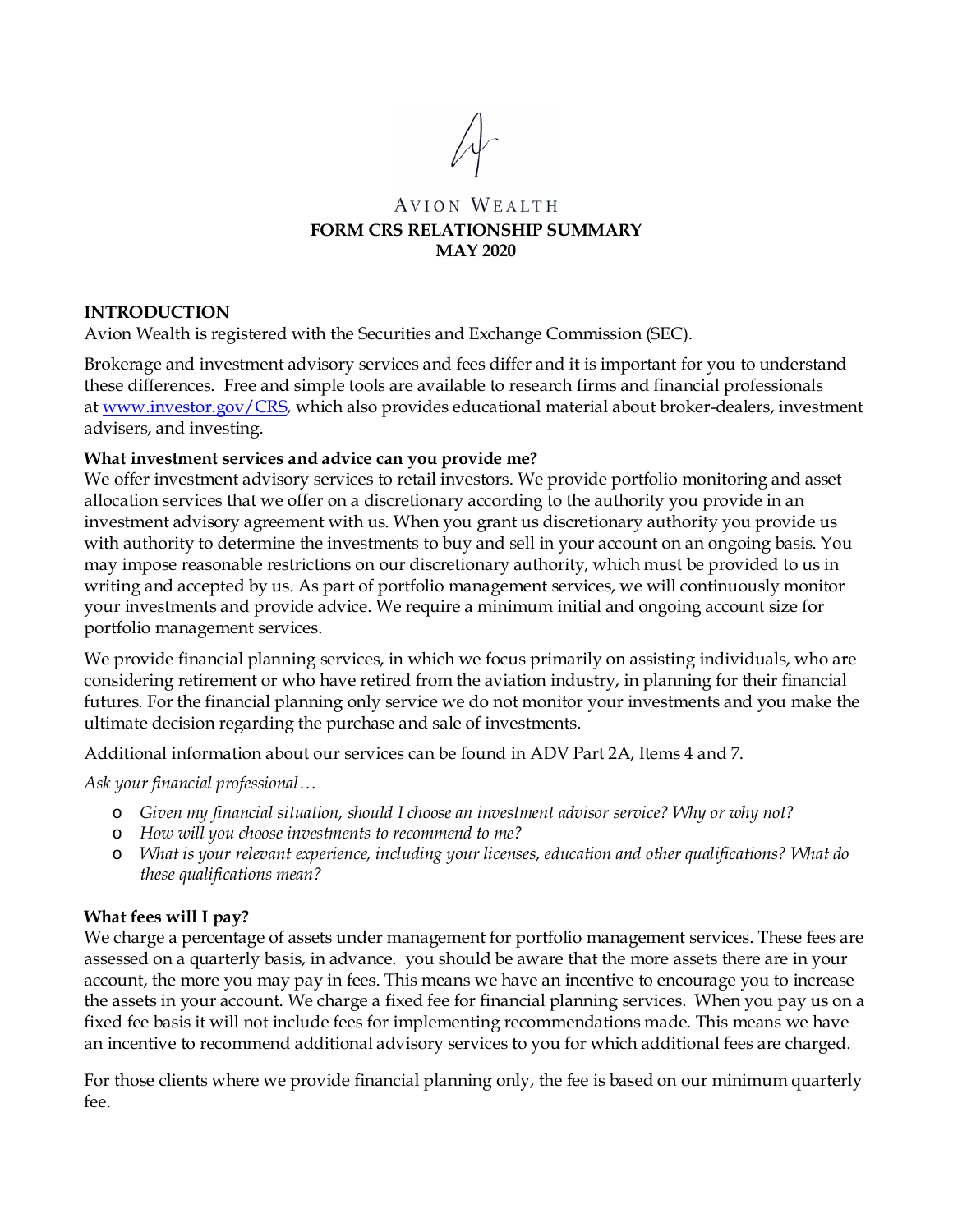Examples of the most common fees and costs applicable to retail investors include custodian fees, account maintenance fees, fees related to mutual funds, and other transactional fees and product-level fees.

You will pay fees and costs whether you make or lose money on your investments. Fees and costs will reduce any amount of money you make on your investments over time. Please make sure you understand what fees and costs you are paying.

Please refer to firm's ADV Part 2, Item 5 for additional information regarding our fees.

*Ask your financial professional: Help me understand how these fees and costs might affect my investments. If I give you \$10,000 to invest, how much will go to fees and costs, and how much will be invested for me?*

#### **What are your legal obligations to me when providing recommendations as my investment adviser? How else does your firm make money and what conflicts of interest do you have?**

*When we act as your investment adviser*, we have to act in your best interest and not put our interest ahead of yours. At the same time, the way we make money creates some conflicts with your interests. You should understand and ask us about these conflicts because they can affect the investment advice we provide you. Here is an example to help you understand what this means.

Avion Wealth allows our employees to purchase or sell the same securities that may be recommended to and purchased on behalf of Clients. Owning the same securities we recommend (purchase or sell) for you presents a potential conflict of interest that, as fiduciaries, we must disclose to you and mitigate through policies and procedures.

*Ask your financial professional: How might your conflicts of interest affect me, and how will you address them?*

#### **How do your financial professionals make money?**

Our financial professionals receive a salary and then have overrides for a percentage of client revenue. This factor creates a conflict of interest because our financial professionals have an incentive to encourage a retail investor to increase the assets in a retail investor's account.

#### **Do you or your financial professionals have legal or disciplinary history?**

No. Please visit Investor.gov/CRS for a free and simple search tool to research you and your financial professionals.

*Ask your financial professional*: *As a financial professional, do you have any disciplinary history? For what type of conduct?*

*Who is my primary contact person? Is he or she a representative of an investment adviser or a broker-dealer? Who can I talk to if I have concerns about how this person is treating me?*

Additional information about Avion Wealth's service and to request a copy of ADV Part 3 (Form CRS), please contact us at (281) 528-1200.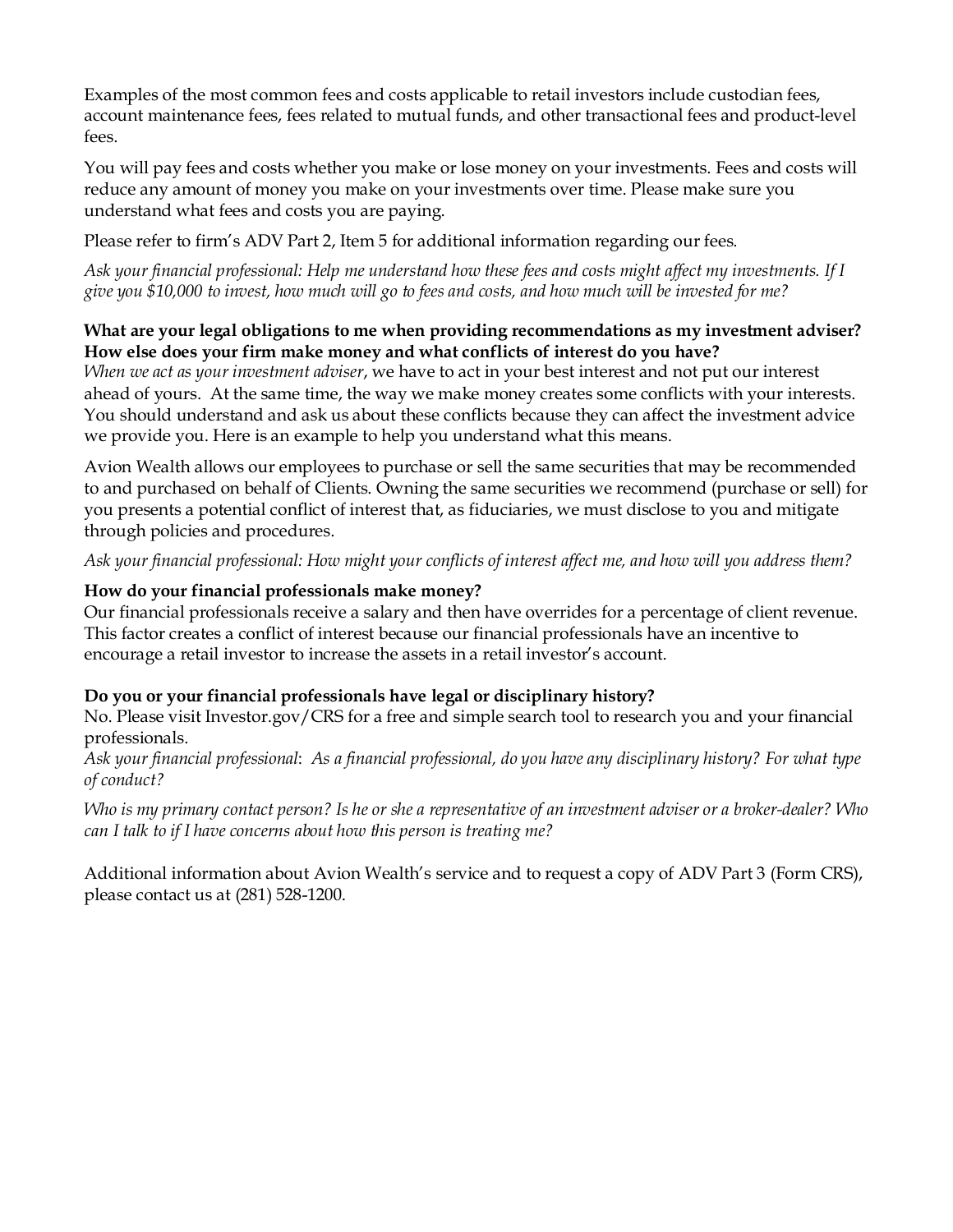2829 Technology Forest Blvd, Suite 300 The Woodlands, TX 77381 Tel.: (281) 528-1200 Fax: (888) 868-1168

100 Congress Avenue, Suite 2000 Austin, TX 78701 Tel: (281) 528-1200

[www.AvionWealth.com](http://www.avionwealth.com/)

May 2022

### FORM ADV PART 2 BROCHURE

This brochure provides information about the qualifications and business practices of Avion Wealth. If you have any questions about the contents of this brochure, please contact us at (281) 528-1200. The information in this brochure has not been approved or verified by the United States Securities and Exchange Commission or by any state securities authority.

Additional information about Avion Wealth is also available on the SEC's website at [www.adviserinfo.sec.gov.](http://www.adviserinfo.sec.gov/) The searchable IARD/CRD number for Avion Wealth is 134242.

Registration with the United States Securities and Exchange Commission or any state securities authority does not imply a certain level of skill or training.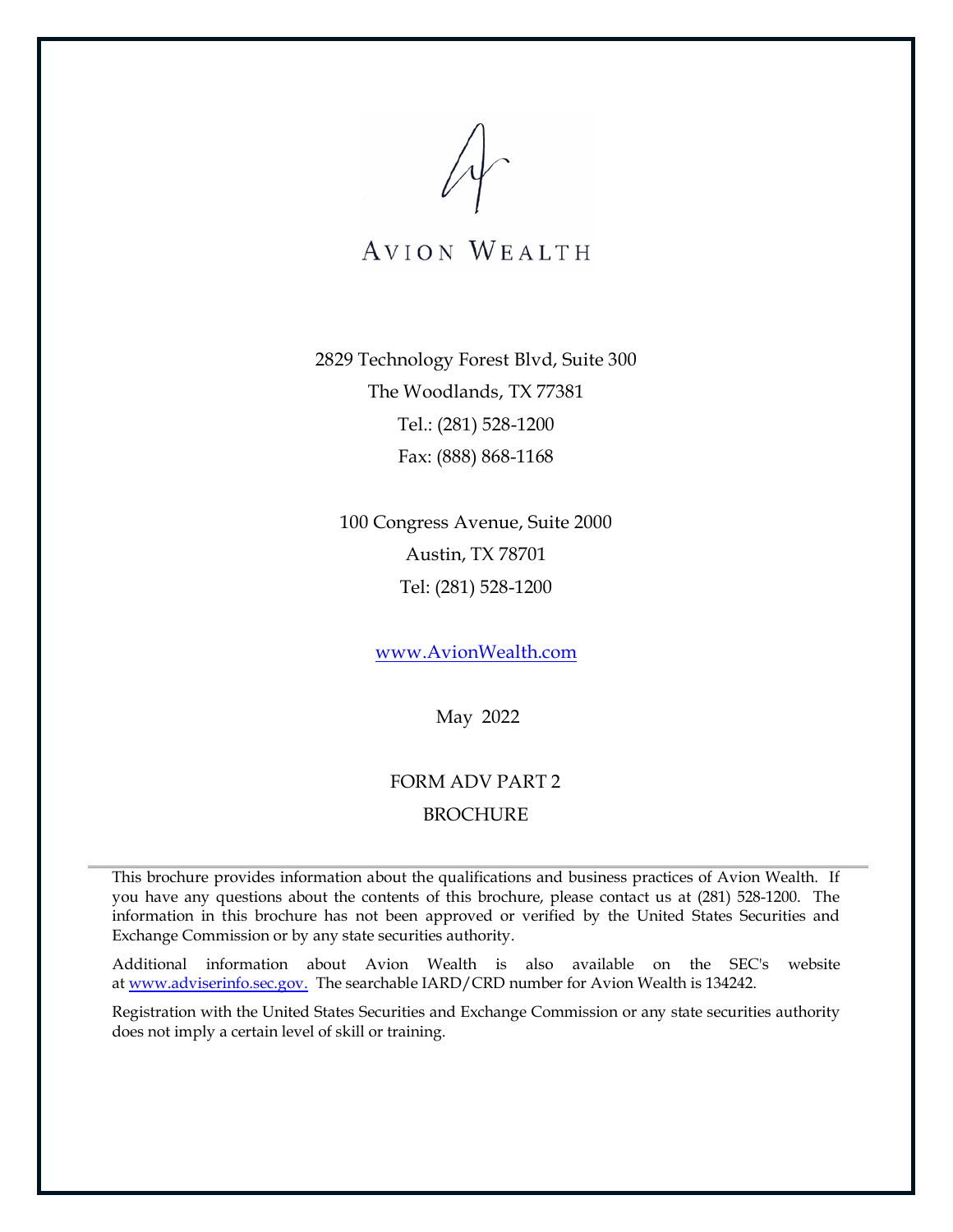# **Item 2 Material Changes**

<span id="page-3-0"></span>As a registered investment adviser, we must ensure that our brochure is current and accurate and makes full disclosure of all material facts relating to the advisory relationship. If there have been any material changes to our business or advisory practices since our last annual update, we will provide a description of such material changes here.

Since our last annual updating amendment dated February 2021, we have made no material changes to our brochure: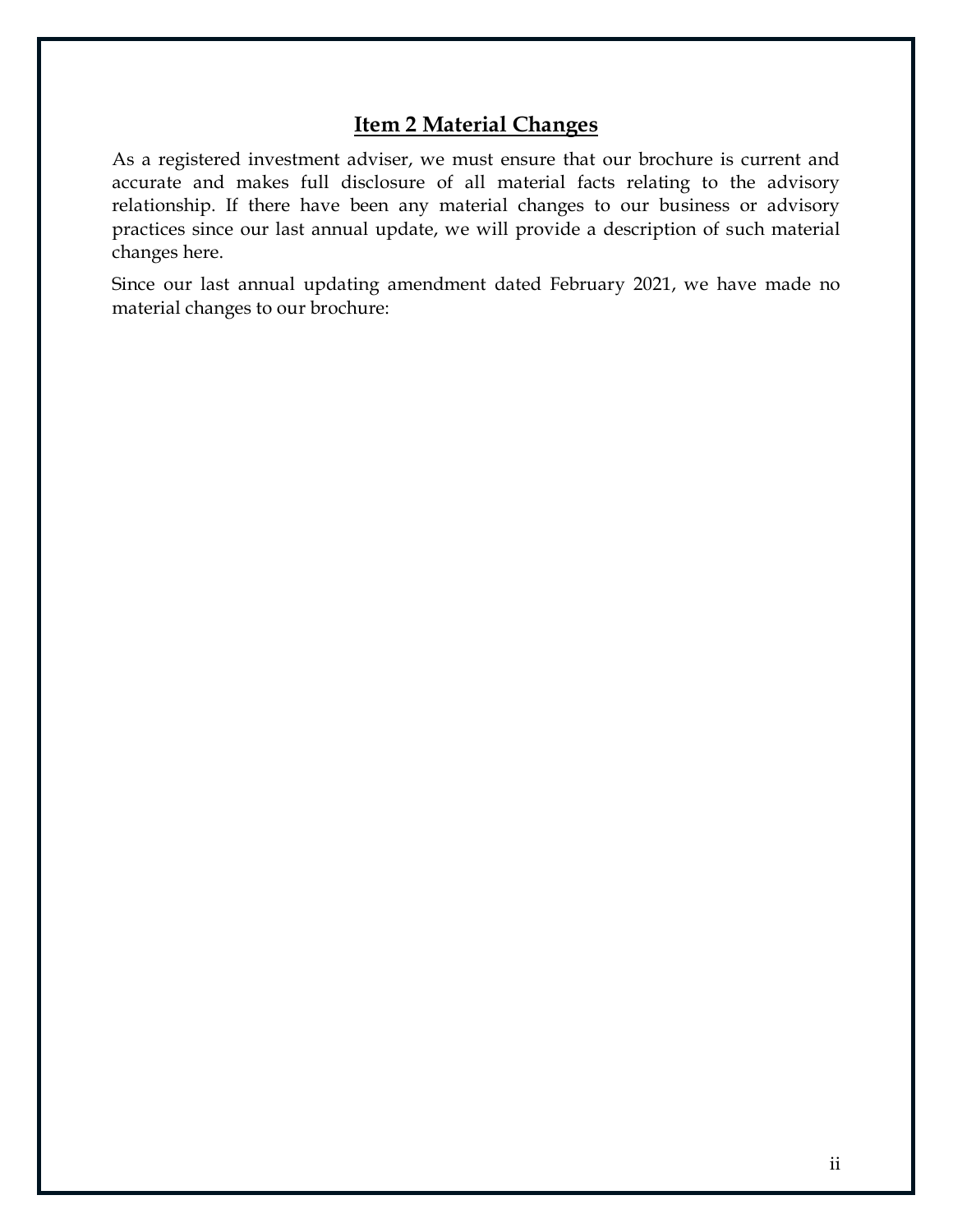# **Item 3 Table of Contents**

<span id="page-4-0"></span>

| Item 8 Methods of Analysis, Investment Strategies and Risk of Loss |
|--------------------------------------------------------------------|
|                                                                    |
|                                                                    |
|                                                                    |
|                                                                    |
|                                                                    |
|                                                                    |
|                                                                    |
|                                                                    |
|                                                                    |
|                                                                    |
|                                                                    |
|                                                                    |
|                                                                    |
| 25                                                                 |
| 29                                                                 |
|                                                                    |
|                                                                    |
|                                                                    |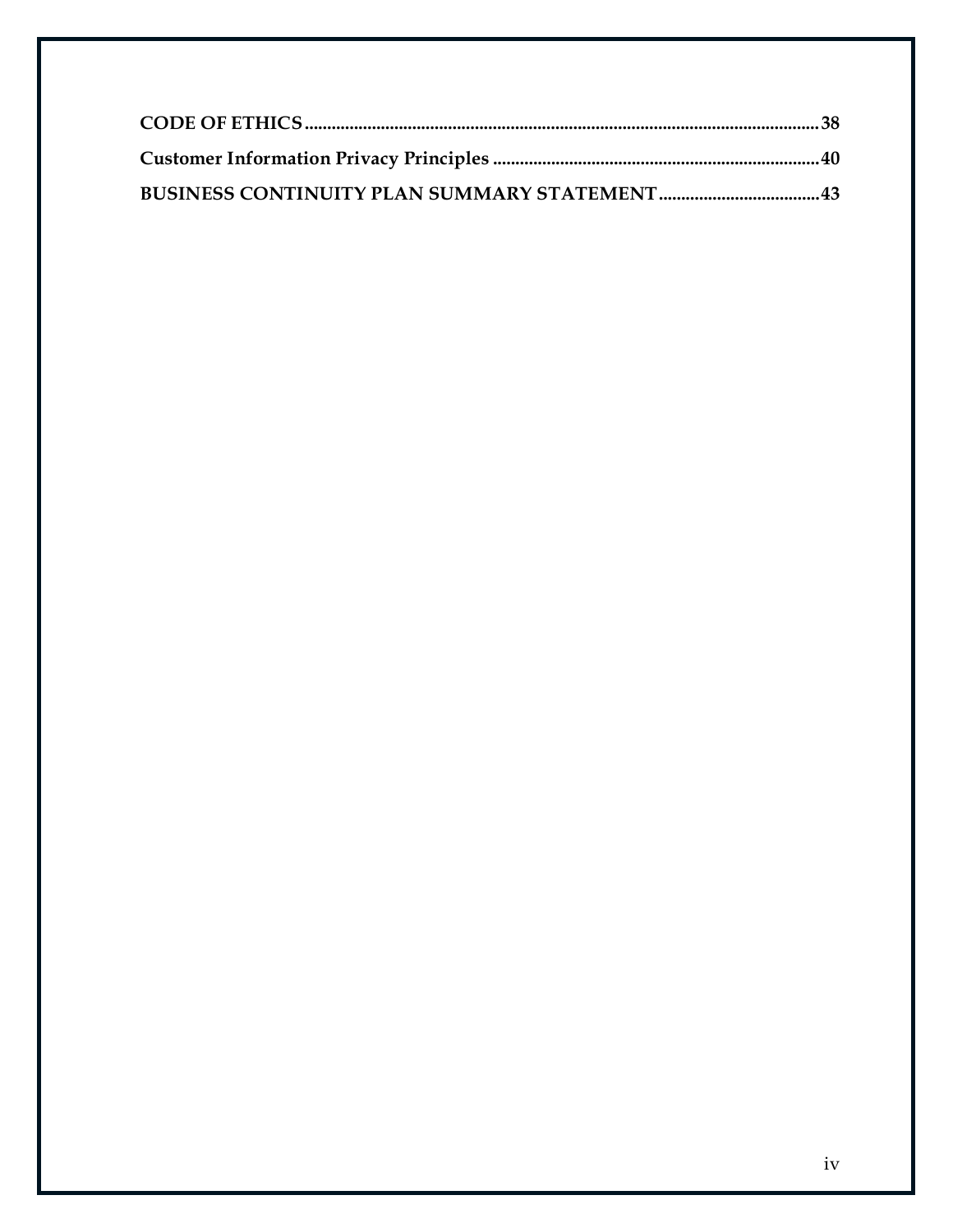### **Item 4 Advisory Business**

<span id="page-6-0"></span>Avion Wealth, LLC is registered investment adviser based in The Woodlands, Texas. We are organized as a limited liability company under the laws of the State of Texas. We have been providing investment advisory services since 2005. The firm is owned by Paul James Carroll, Managing Member, Chief Executive Officer and Chief Compliance Officer. Our mission is to provide our clients with sensible and unbiased financial planning solutions where the interests of our clients always come first. Our goal is to assist our clients in prioritizing and qualifying their financial goals, setting realistic expectations and implementing a disciplined and prudent investment and savings strategy to achieve these goals.

The following paragraphs describe our services and fees. Please refer to the description of each investment advisory service listed below for information on how we tailor our advisory services to your individual needs. As used in this brochure, the words "we", "our" and "us" refer to Avion Wealth and the words "you", "your" and "client" refer to you as either a client or prospective client of our firm. Also, you may see the term Associated Person throughout this brochure. As used in this brochure, our Associated Persons are our firm's officers, employees, and all individuals providing investment advice on behalf of our firm.

#### **Portfolio Monitoring & Asset Allocation Services**

We provide discretionary portfolio management services to our clients. Our investment advice is tailored to meet our clients' needs and investment objectives. If you retain our firm for portfolio management services, we will meet with you to determine your investment objectives, risk tolerance, and other relevant information (the "suitability information") at the beginning of our advisory relationship. We will use the suitability information we gather to develop a strategy that enables our firm to give you continuous and focused investment advice and/or to make investments on your behalf. As part of our portfolio management services, we will customize an investment portfolio for you in accordance with your risk tolerance and investing objectives. Once we construct an investment portfolio for you, we will monitor your portfolio's performance on an ongoing basis, and will rebalance the portfolio as required by changes in market conditions and in your financial circumstances.

If you participate in our discretionary portfolio management services, we require you to grant our firm discretionary authority to manage your account. Discretionary authorization will allow our firm to determine the specific securities, and the amount of securities, to be purchased or sold for your account without your approval prior to each transaction. Discretionary authority is typically granted by the investment advisory agreement you sign with our firm, a limited power of attorney, or trading authorization forms. You may limit our discretionary authority (for example, limiting the types of securities that can be purchased for your account) by providing our firm with your restrictions and guidelines in writing.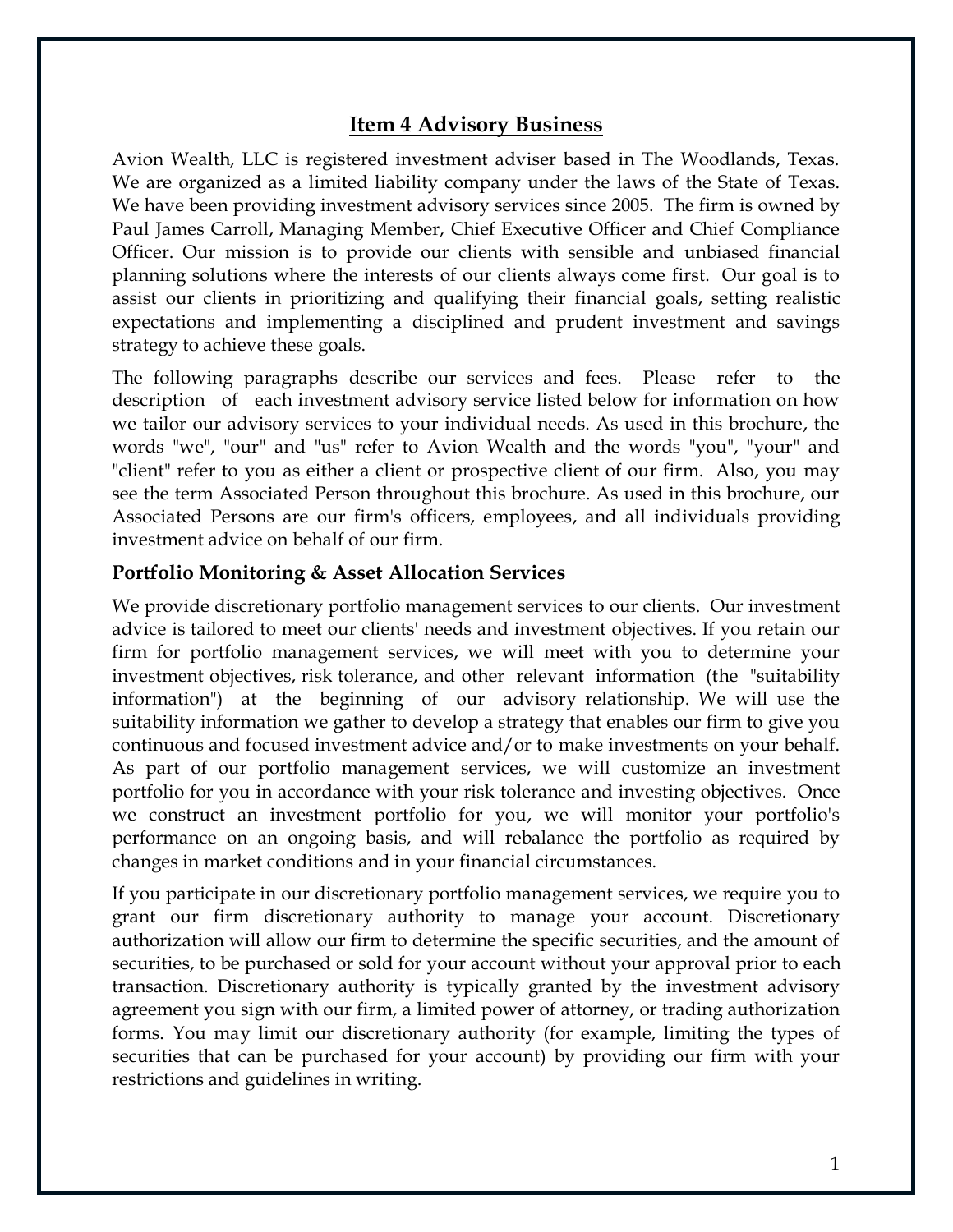As part of this service, we will assist you in determining your investment goals and objectives, risk tolerance, and retirement plan time horizon in order to create an initial portfolio allocation designed to complement your educational, home ownership, and retirement funds goals and objectives. The advisory representative will then prepare an investment policy describing asset-class allocation recommendations without detailing specific holdings.

Our investment strategy will focus primarily on a buy and hold approach as opposed to short-term trading. Each portfolio will be initially designed to meet a particular investment goal, which your advisory representative has determined to be suitable for your circumstances. Once the appropriate portfolio has been determined, your advisory representative will review the portfolio at least monthly and, if necessary, rebalance your portfolio, based upon your individual needs and stated goals and objectives. As our client, you will have the opportunity to place reasonable restrictions on the types of investments to be held in your portfolio. Our strategy, generally, will be to seek long term portfolio growth while providing you with access to the personal advisory services of an advisory representative on at least an annual basis, or more often, depending upon your specific agreement with your advisory representative. Our advisory representatives will not attempt to manage short-term market fluctuations with active trading (market-timing/allocation, etc.).

In our work with clients, we discuss the payout options for defined benefit, 401(k) and other retirement plan types. When doing so, we may recommend that the client choose a lump sum payout. This may be a conflict of interest if the client decides to place those funds with us to be managed.

Our fee for portfolio management services is based on a percentage of your assets we manage and is charged according to the following fee schedule:

| <b>Portfolio Value</b>       | <b>Advisory Fee</b> |
|------------------------------|---------------------|
| \$0 to \$2,000,000           | 1.0%                |
| \$2,000,001 to \$4,000,000   | $0.9\%$             |
| \$4,000,001 to \$7,000,000   | 0.8%                |
| \$7,000,001 to \$10,000,000  | $0.7\%$             |
| \$10,000,001 to \$15,000,000 | $0.6\%$             |
| \$15,000,001 to \$25,000,000 | 0.55%               |
| \$25,000,001 to \$50,000,000 | 0.5%                |
| \$50,000,001 & Above         | 0.4%                |

- \* Our minimum quarterly investment advisory fee is \$5,000.
- Older client relationships may be subject to different fee schedules or minimum quarterly fees.
- If for any reason the client named in the Investment Advisory Agreement no longer wants to continue services with Avion Wealth within the first 60 days after the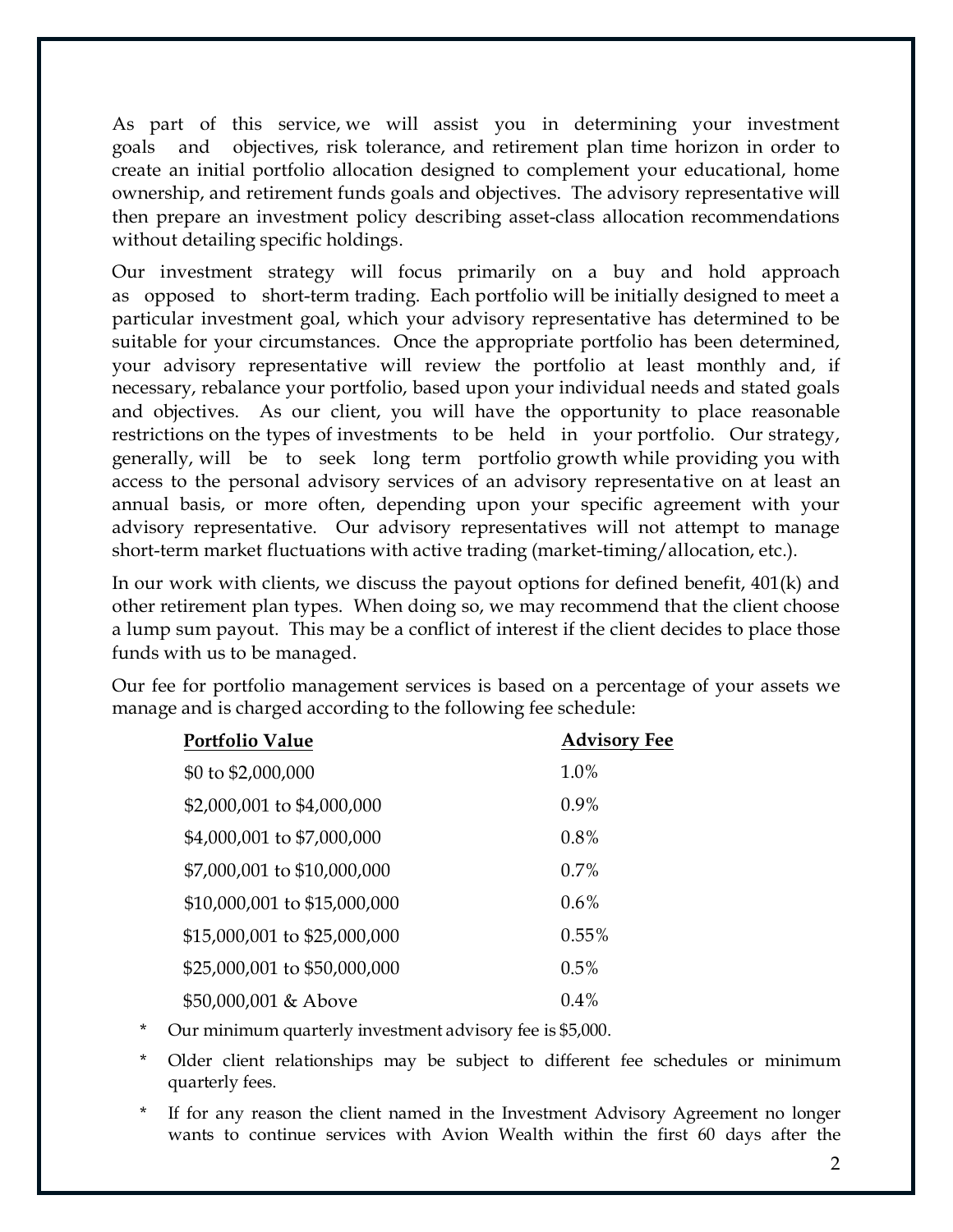Investment Advisory Agreement signing date, the client will receive a full refund of any fees paid.

For all accounts the fee schedule is tiered, whereby fees are assessed a flat percentage according to the corresponding portfolio value bracket.

The annual fee for investment management services provided are based upon a percentage (%) of the market value of the Assets under management in accordance with the fee schedule in the Agreement signed by the client. Avion Wealth considers cash to be an asset class and part of Assets under management and subject to the same fee calculation as the client's non-cash investments.

At our discretion, we may assess lower than stated fees for existing accounts. We may also combine the account values of family members living in the same household to determine the applicable advisory fee. For example, we may combine account values for you and your minor children, joint accounts with your spouse, and other types of related accounts. Combining account values may increase the asset total, which may result in your paying a reduced advisory fee based on the available breakpoints in our fee schedule stated above.

Unless otherwise agreed upon in writing, the advisory fee is allocated among all aggregated accounts and deducted in accordance with such allocation.

We may enter into arrangements with clients where we will manage retirement plan assets on a discretionary basis. If you engage our firm for such services, we must adhere to ERISA bonding requirements pursuant to ERISA Section 412 as well as any other applicable ERISA requirements.

Our annual portfolio management fee is billed and payable quarterly in advance based on the value of your account on the last day of the previous quarter. The initial fee is payable when your account is established. If the portfolio management agreement is executed at any time other than the first day of a calendar quarter, our fees will apply on a pro rata basis, which means that the advisory fee is payable in proportion to the number of days in the quarter for which you are a client. Additional deposits to your account during a quarter are subject to the same fee procedures. Our advisory fee is negotiable, depending on individual client circumstances.

We will deduct our fee directly from your account through the qualified custodian holding your funds and securities. We will deduct our advisory fee only when you have given our firm written authorization permitting the fees to be paid directly from your account. Further, the qualified custodian will deliver an account statement to you at least quarterly. These account statements will show all disbursements from your account. You should review all statements for accuracy. We will also receive a duplicate copy of your account statements.

You may terminate the portfolio management agreement by providing written notice to our firm. You will incur a pro rata charge for services rendered prior to the termination of the agreement for services, which means you will incur advisory fees only in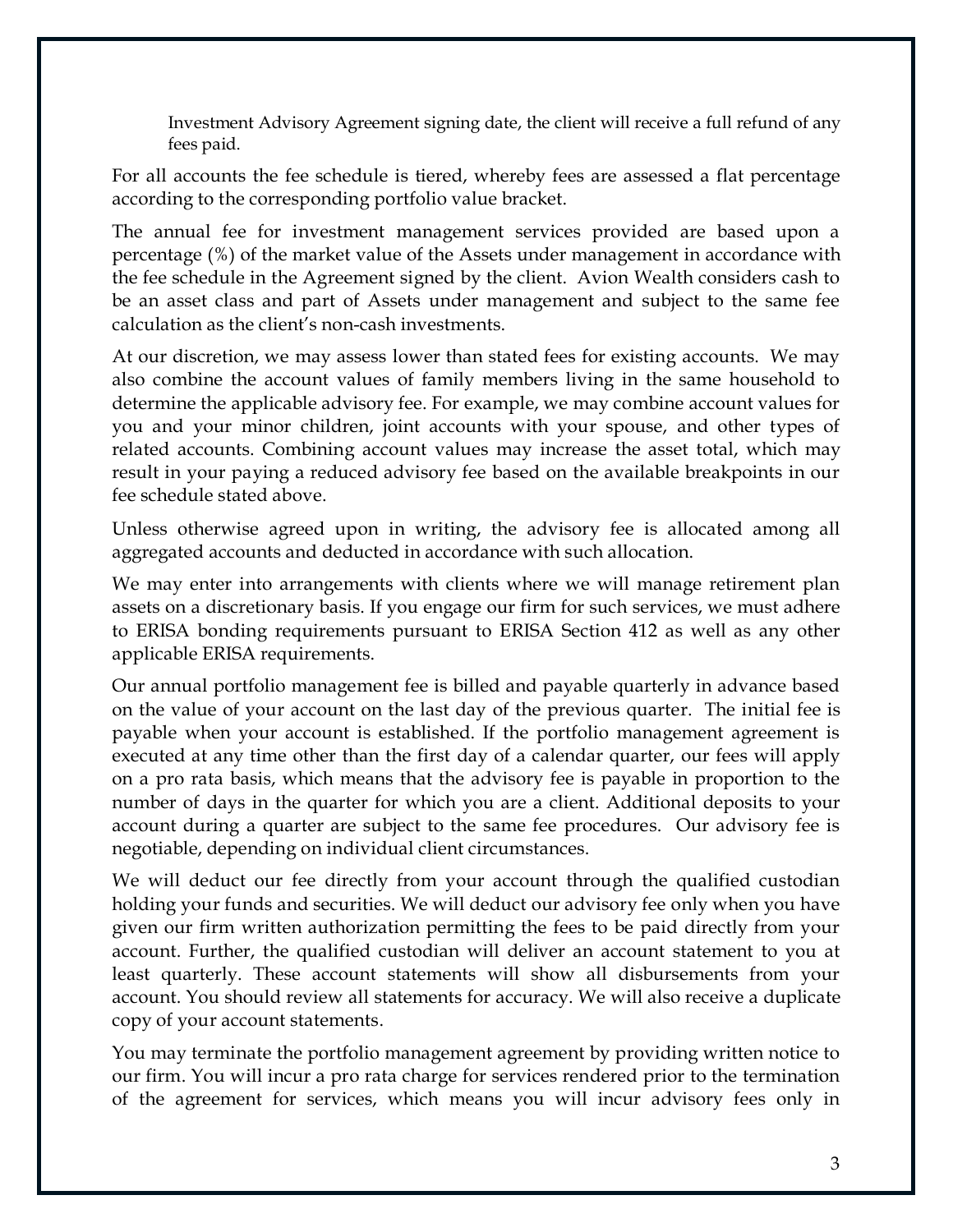proportion to the number of days in the quarter for which you are a client. If you have pre-paid advisory fees that we have not yet earned, you will receive a prorated refund of those fees.

### **Financial Planning Services**

We offer financial planning services to individuals, mostly associated with business owners and executives. Our financial planning services will focus primarily on assisting individuals, who are considering retirement or who have retired from the aviation industry, in planning for their financial futures. We also work with aviation professionals, who are still accumulating wealth, in planning for their retirements. These services typically involve providing a variety of services to clients regarding the management of their financial resources based upon an analysis of their individual needs. The process typically begins with an initial complementary consultation. If during or after the initial consultation, you decide to engage our firm for financial planning services, we will collect pertinent information about your personal and financial circumstances and objectives. As required, we will conduct follow up meetings for the purposes of reviewing and/or collecting financial data. Once we study and analyzed the information you provide, we will deliver a written financial plan to you that is designed to help you achieve your stated financial goals and objectives.

Financial plans are based on your financial situation at the time we present the plan to you, and on the financial information you provide to our firm. You must promptly notify our firm if your financial situation, goals, objectives, or needs change.

Some clients may only require advice on a single aspect of the management of their financial resources. Under these circumstances, we offer general consulting services that are designed to address only those specific areas of interest or concern, depending on your unique circumstances.

You are under no obligation to act on our financial planning recommendations. Should you choose to act on any of our recommendations, you are not obligated to implement the financial plan through any of our other investment advisory services. Moreover, you may act on our recommendations by placing securities transactions with any brokerage firm.

Fees are due upon completion of services rendered. However, we may allow for other fee-paying arrangements. For example, we may require that you pay an initial retainer fee equal to one-half of the estimated fee in advance of any services rendered. The balance would then be due upon completion of the contracted services however the work provided by the firm will always be completed within six months of collecting the initial deposit.

At our discretion, we may offset our advisory fees to the extent you implement your financial plan through our Portfolio Monitoring and Asset Allocation Services described above.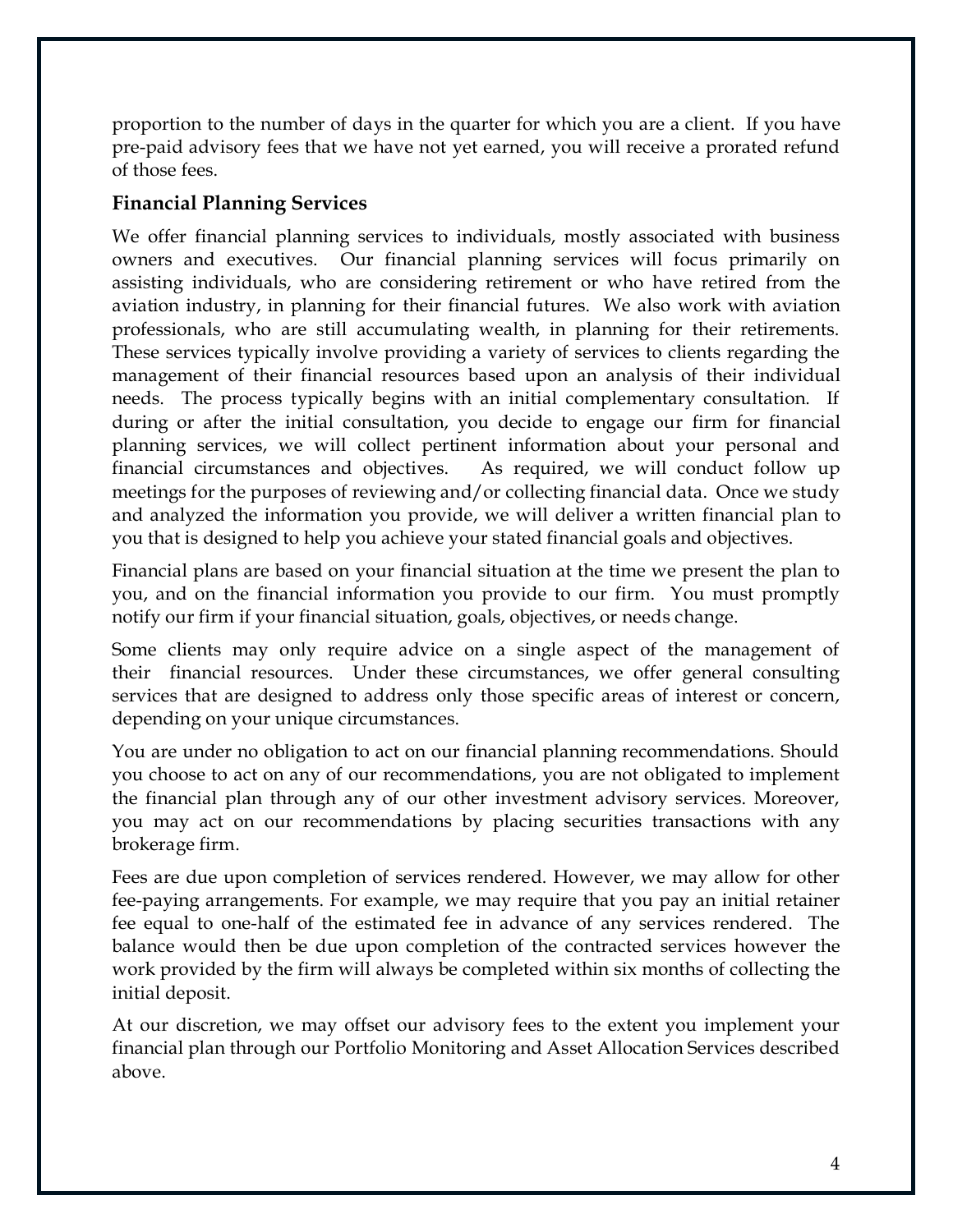You may terminate the financial planning agreement by providing written notice to our firm. You will incur a pro rata charge for services rendered prior to the termination of the agreement. In the event there are any prepaid, unearned fees, we will promptly refund a pro rata share to you.

# **Types of Investments**

We primarily offer advice on equity securities, warrants, corporate debt securities, commercial paper, certificates of deposit, municipal securities, investment company securities, U.S. Government securities, options contracts on securities, futures contracts on securities and commodities, and interest in partnerships investing in real estate, oil and gas interests, and others.

Additionally, we may advise you on any type of investment that we deem appropriate based on your stated goals and objectives. We may also provide advice on any type of investment held in your portfolio at the inception of our advisory relationship.

You may request that we refrain from investing in particular securities or certain types of securities. You must provide these restrictions to our firm in writing.

# **Assets Under Management**

As of February 24, 2022, we manage \$611, 011,081 in client assets on a discretionary basis.

# **Item 5 Fees and Compensation**

<span id="page-10-0"></span>Please refer to the "Advisory Business" section in this Brochure for information on our advisory fees, fee paying arrangements, and refund policy according to each service we offer.

### **Additional Fees and Expenses**

As part of our investment advisory services to you, we may invest, or recommend that you invest, in mutual funds and exchange traded funds. The fees that you pay to our firm for investment advisory services are separate and distinct from the fees and expenses charged by mutual funds or exchange traded funds (described in each fund's prospectus) to their shareholders. These fees will generally include a management fee and other fund expenses. You will also incur transaction charges and/or brokerage fees when purchasing or selling securities. These charges and fees are typically imposed by the broker-dealer or custodian through whom your account transactions are executed. We do not share in any portion of the brokerage fees/transaction charges imposed by the broker-dealer or custodian. To fully understand the total cost you will incur, you should review all the fees charged by mutual funds, exchange traded funds, our firm, and others. For information on our brokerage practices, please refer to the "Brokerage Practices" section of this Disclosure Brochure.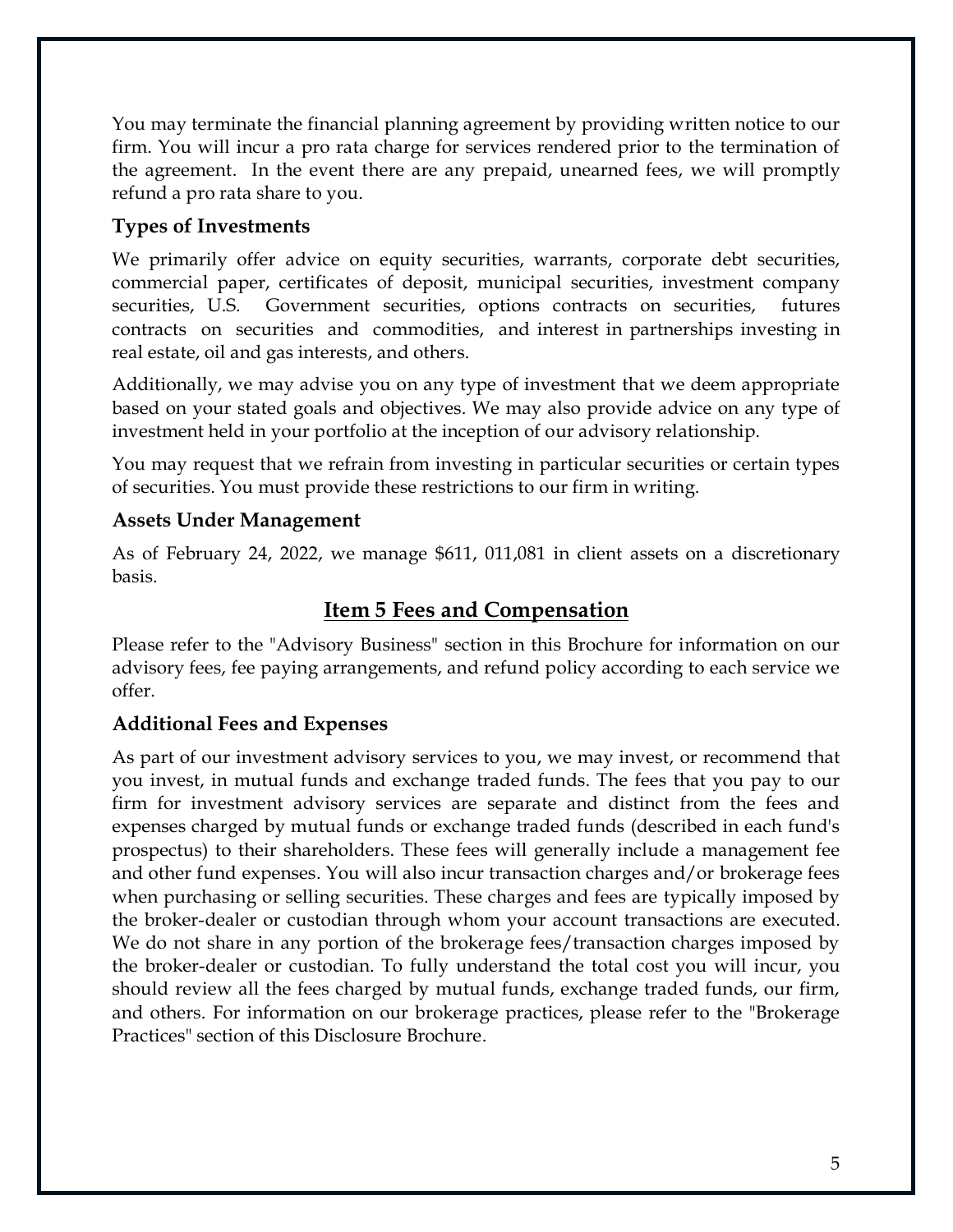# **Item 6 Performance-Based Fees and Side-By-Side Management**

<span id="page-11-0"></span>We do not accept performance-based fees or participate in side-by-side management. Side-by-side management refers to the practice of managing accounts that are charged performance-based fees while at the same time managing accounts that are not charged performance-based fees.

Performance-based fees are fees that are based on a share of capital gains or capital appreciation of a client's account. Our fees are calculated as described in the Advisory Business section above, and are not charged on the basis of a share of capital gains upon, or capital appreciation of, the funds in your advisory account.

## **Item 7 Types of Clients**

<span id="page-11-1"></span>We currently offer investment advisory services to individuals (including high net worth individuals and trust). We will also service charitable organizations, corporations, and other business entities. In general, we require a minimum of \$1,000,000 to open and maintain an advisory account. At our discretion, we may waive this minimum account size. For example, we may waive the minimum if you appear to have significant potential for increasing your assets under our management. We may also combine account values for you and your minor children, joint accounts with your spouse, and other types of related accounts to meet the stated minimum.

# <span id="page-11-2"></span>**Item 8 Methods of Analysis, Investment Strategies and Risk of Loss**

Our investment strategies and advice may vary depending upon each client's specific financial situation. As such, we determine investments and allocations based upon your predefined objectives, risk tolerance, time horizon, financial horizon, financial information, liquidity needs, and other various suitability factors. Your restrictions and guidelines may affect the composition of your portfolio.

### **Investment Strategies**

We may use one or more of the following investment strategies when formulating investment advice:

• Modern Portfolio Theory (MPT) - Asset Allocation (MPT is utilized extensively). MPT is a theory of investment which attempts to maximize portfolio expected return for a given amount of portfolio risk, or equivalently minimize risk for a given level of expected return, by carefully diversifying the proportions of various assets. Market risk applies with MPT. Market risk is that part of a security's risk that is common to all securities of the same general class (stocks and bonds) and thus cannot be eliminated by diversification.

### **Methods of Analysis**

We may use one or more of the following methods of analysis when providing investment advice to you: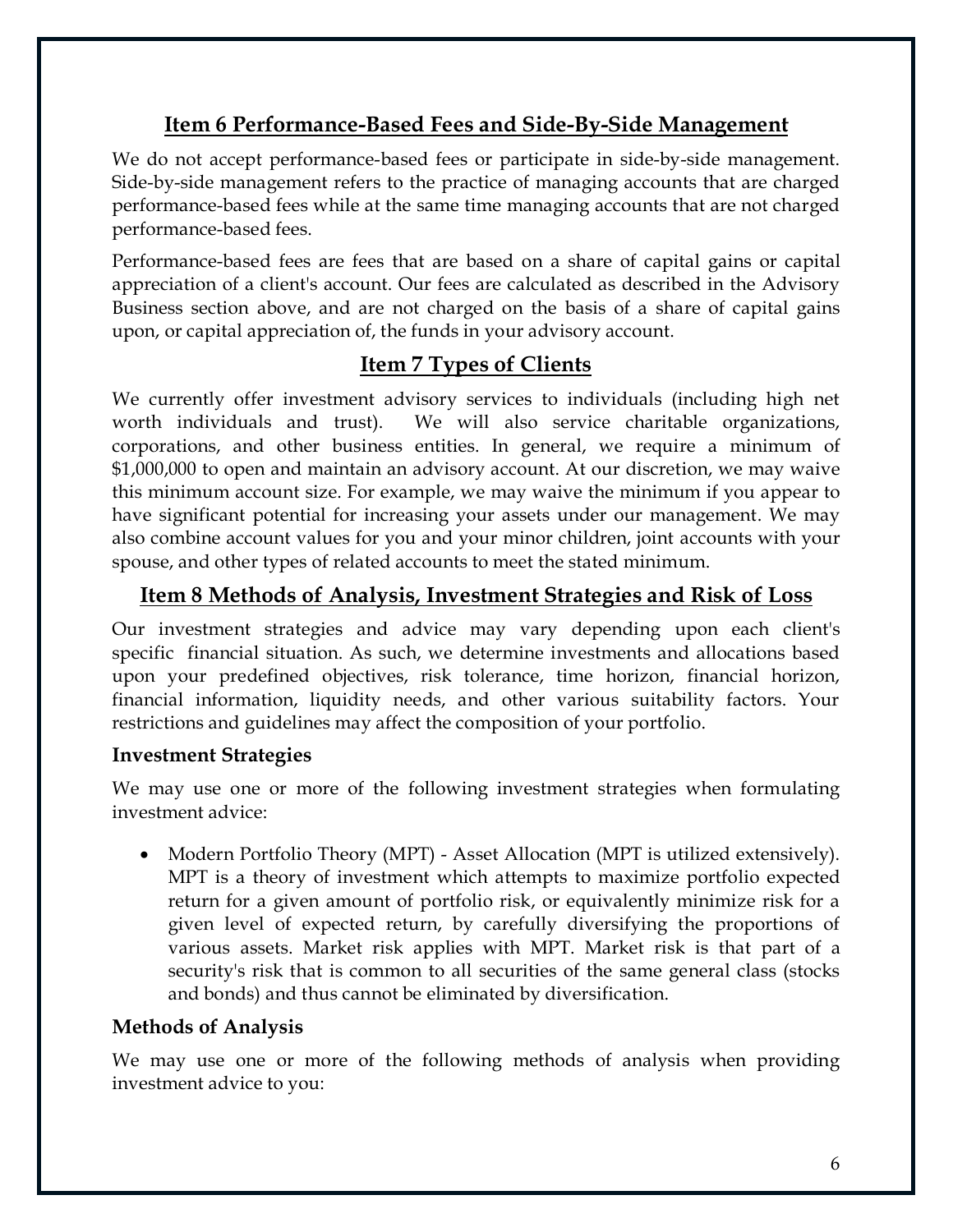- Long Term Purchases securities purchased with the expectation that the value of those securities will grow over a relatively long period of time, generally greater than one year.
- Short Term Purchases securities purchased with the expectation that they will be sold within a relatively short period of time, generally less than one year, to take advantage of the securities' short term price fluctuations.
- Margin Transactions a securities transaction in which an investor borrows money to purchase a security, in which case the security serves as collateral on the loan.
- Options Trading/Writing: a securities transaction that involves buying or selling (writing) an option. If you write an option, and the buyer exercises the option, you are obligated to purchase or deliver a specified number of shares at a specified price at the expiration of the option regardless of the market value of the security at expiration of the option. Buying an option gives you the right to purchase or sell a specified number of shares at a specified price until the date of expiration of the option regardless of the market value of the security at expiration of the option.

## **Risk of Loss**

Investing in securities involves risk of loss that you should be prepared to bear. We do not represent or guarantee that our services or methods of analysis can or will predict future results, successfully identify market tops or bottoms, or insulate clients from losses due to market corrections or declines. We cannot offer any guarantees or promises that your financial goals and objectives will be met. Past performance is in no way an indication of future performance.

### **Recommendation of Particular Types of Securities**

Where suitable, we primarily recommend investment in Exchange Traded Funds and Indexed Mutual Funds; however, we may recommend other types of investments as appropriate for you since each client has different needs and different tolerance for risk. Each type of security has its own unique set of risks associated with it and it would not be possible to list here all of the specific risks of every type of investment. Even within the same type of investment, risks can vary widely. However, in very general terms, the higher the anticipated return of an investment, the higher the risk of loss associated with it.

Mutual funds and exchange traded funds are professionally managed collective investment systems that pool money from many investors and invest in stocks, bonds, short-term money market instruments, other mutual funds, other securities or any combination thereof. The fund will have a manager that trades the fund's investments in accordance with the fund's investment objective. While mutual funds and ETFs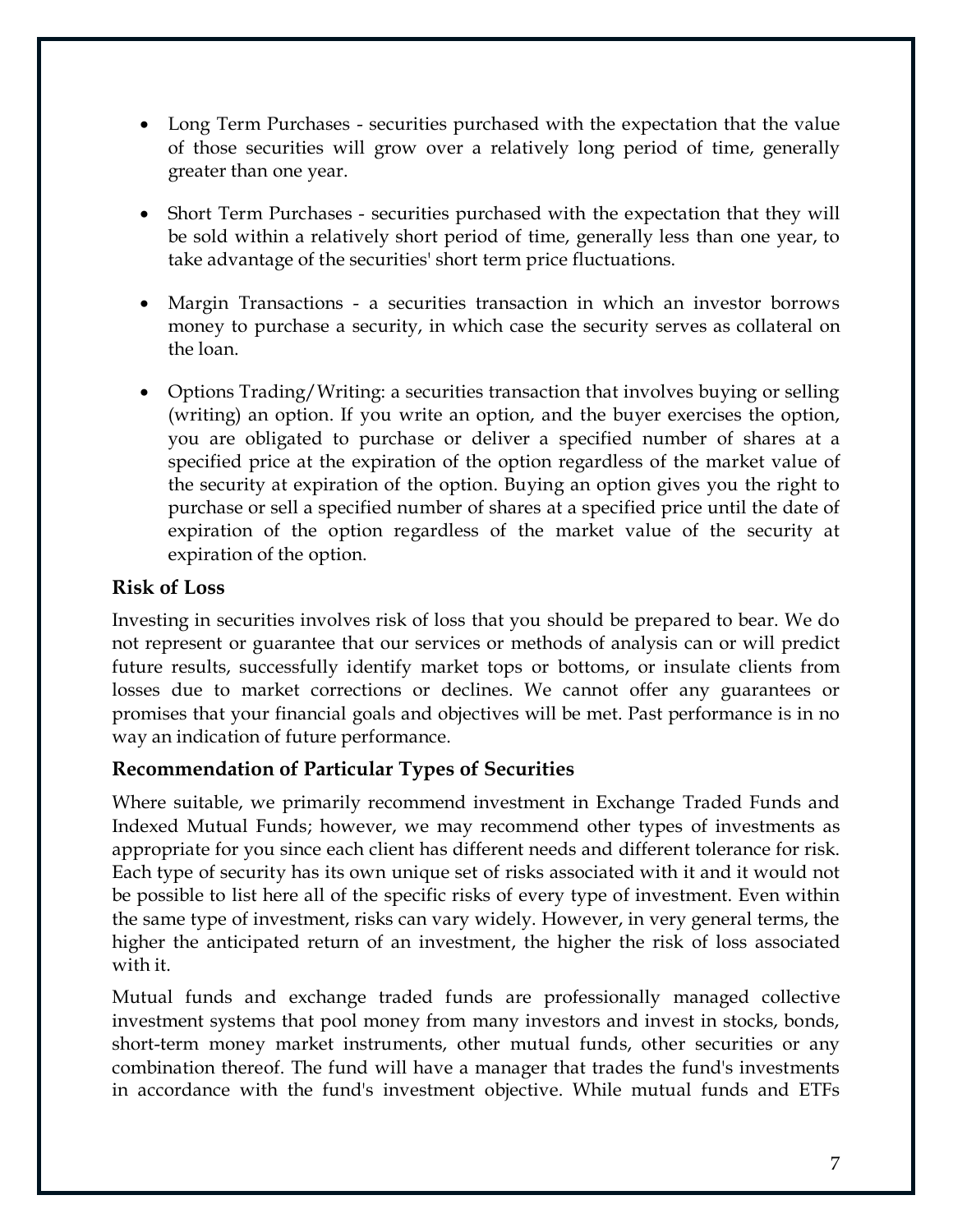generally provide diversification, risks can be significantly increased if the fund is concentrated in a particular sector of the market, primarily invests in small cap or speculative companies, uses leverage (i.e., borrows money) to a significant degree, or concentrates in a particular type of security (i.e., equities) rather than balancing the fund with different types of securities. Exchange traded funds differ from mutual funds since they can be bought and sold throughout the day like stock and their price can fluctuate throughout the day. The returns on mutual funds and ETFs can be reduced by the costs to manage the funds. Also, while some mutual funds are "no load" and charge no fee to buy into, or sell out of the fund, other types of mutual funds do charge such fees which can also reduce returns.

Mutual funds can also be "closed end" or "open end". Open-end funds calculate the value of one share, known as the net asset value (NAV), only once a day, when the investment markets close. All purchase and sales for the day are recorded at that NAV. To figure its NAV, a fund adds up the total value of its investment holdings, subtracts the fund's fees and expenses, and divides that amount by the number of fund shares that investors are currently holding. NAV isn't necessarily a measure of a fund's success, as stock prices are, however. Since open-end funds can issue new shares and buy back old ones all the time, the number of shares and the dollars invested in the fund are constantly changing. That's why in comparing two funds it makes more sense to look at their total return over time rather than to compare their NAVs. Closed-end funds differ from open-end funds because they raise money only once in a single offering, much the way a stock issue raises money for the company only once, at its initial public offering, or IPO. After the shares are sold, the closed-end fund uses the money to buy a portfolio of underlying investments, and any further growth in the size of the fund depends on the return on its investments, not new investment dollars. The fund is then listed on an exchange, the way an individual stock is, and shares trade throughout the day.

# **Item 9 Disciplinary Information**

<span id="page-13-0"></span>Avion Wealth has been registered and providing investment advisory services since 2005. Neither our firm nor any of our associated persons has any reportable legal or disciplinary information.

# **Item 10 Other Financial Industry Activities and Affiliations**

<span id="page-13-1"></span>Avion Wealth utilizes the services of Consider it Done, Inc. (an Eversource Advisor Services company) to perform administrative functions, including direct client contact and access to confidential client information. Avion Wealth has agreements with providers such as EverSource CID LLC d/b/a/ Consider it Done that includes confidentiality provisions.

# **Item 11 Code of Ethics and Personal Trading**

<span id="page-13-2"></span>We strive to comply with applicable laws and regulations governing our practices. Therefore, our Code of Ethics includes guidelines for professional standards of conduct for our Associated Persons. Our goal is to protect your interests at all times and to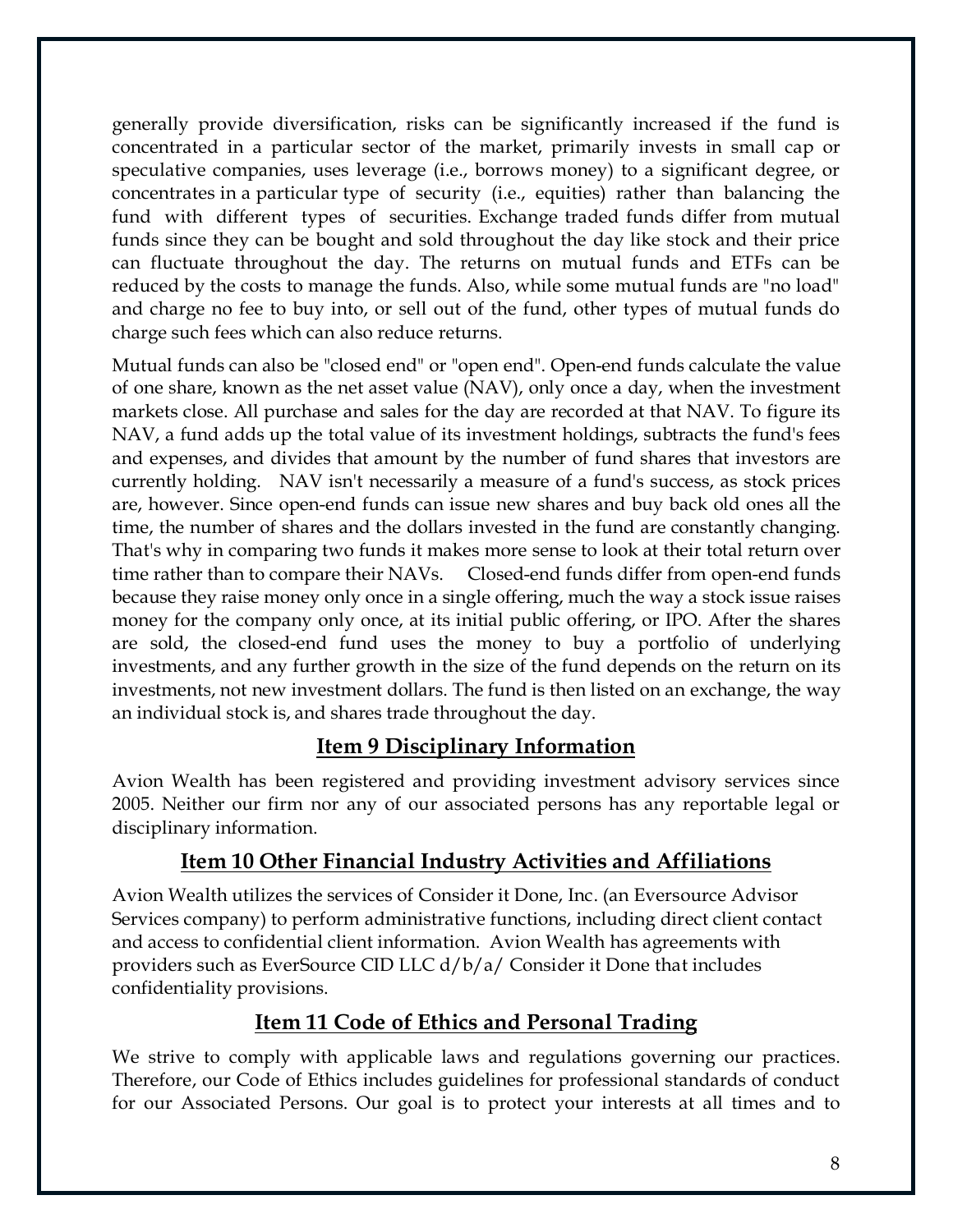demonstrate our commitment to our fiduciary duties of honesty, good faith, and fair dealing with you. All of our Associated Persons are expected to adhere strictly to these guidelines. Our Code of Ethics also requires that certain persons associated with our firm submit reports of their personal account holdings and transactions to a qualified representative of our firm who will review these reports on a periodic basis. Persons associated with our firm are also required to report any violations of our Code of Ethics. Additionally, we maintain and enforce written policies reasonably designed to prevent the misuse or dissemination of material, non-public information about you or your account holdings by persons associated with our firm.

Our Code of Ethics is available to you upon request. You may obtain a copy of our Code of Ethics by contacting us at (281) 528-1200 or via email at paul@avionwealt[h.c](mailto:Paul@EWealthMgmt.com)om

### **Personal Trading Practices**

Our firm or persons associated with our firm may buy or sell the same securities that we recommend to you or securities in which you are already invested. A conflict of interest exists in such cases because we have the ability to trade ahead of you and potentially receive more favorable prices than you will receive. To eliminate this conflict of interest, it is our policy that neither our Associated Persons nor we shall have priority over your account in the purchase or sale of securities.

# **Item 12 Brokerage Practices**

#### <span id="page-14-0"></span>**The custodians and brokers we use**

Avion Wealth does not maintain custody of your assets, although we may be deemed to have custody of your assets if you give us authority to withdraw assets from your account (see Item 15 – Custody, below). Your assets must be maintained at a "qualified custodian," generally a broker-dealer or bank. We recommend the brokerage and custodial services of Charles Schwab & Co., Inc. ("Schwab") or Fidelity Institutional Wealth Services ("Fidelity"), registered broker-dealer and the Securities Investor Protection Corporation ("SIPC"). Both are qualified custodians. We are independently owned and operated and are not affiliated with either Schwab or Fidelity. The qualified custodian will hold your assets in a brokerage account and buy and sell securities when we instruct them to. While we recommend that you use a qualified custodian, you will decide whether to do so and will open your account at Schwab or Fidelity by entering into an account agreement directly with them. We do not open the account for you, although we may assist you in doing so. Even though your account is maintained at Schwab or Fidelity, we can still use other brokers to execute trades for your account as described below (see "Your brokerage and custody costs").

#### **How we select brokers/custodians**

We seek to recommend a custodian that will hold your assets and execute transactions on terms that are, overall, most advantageous when compared with other available providers and their services. We consider a wide range of factors, including: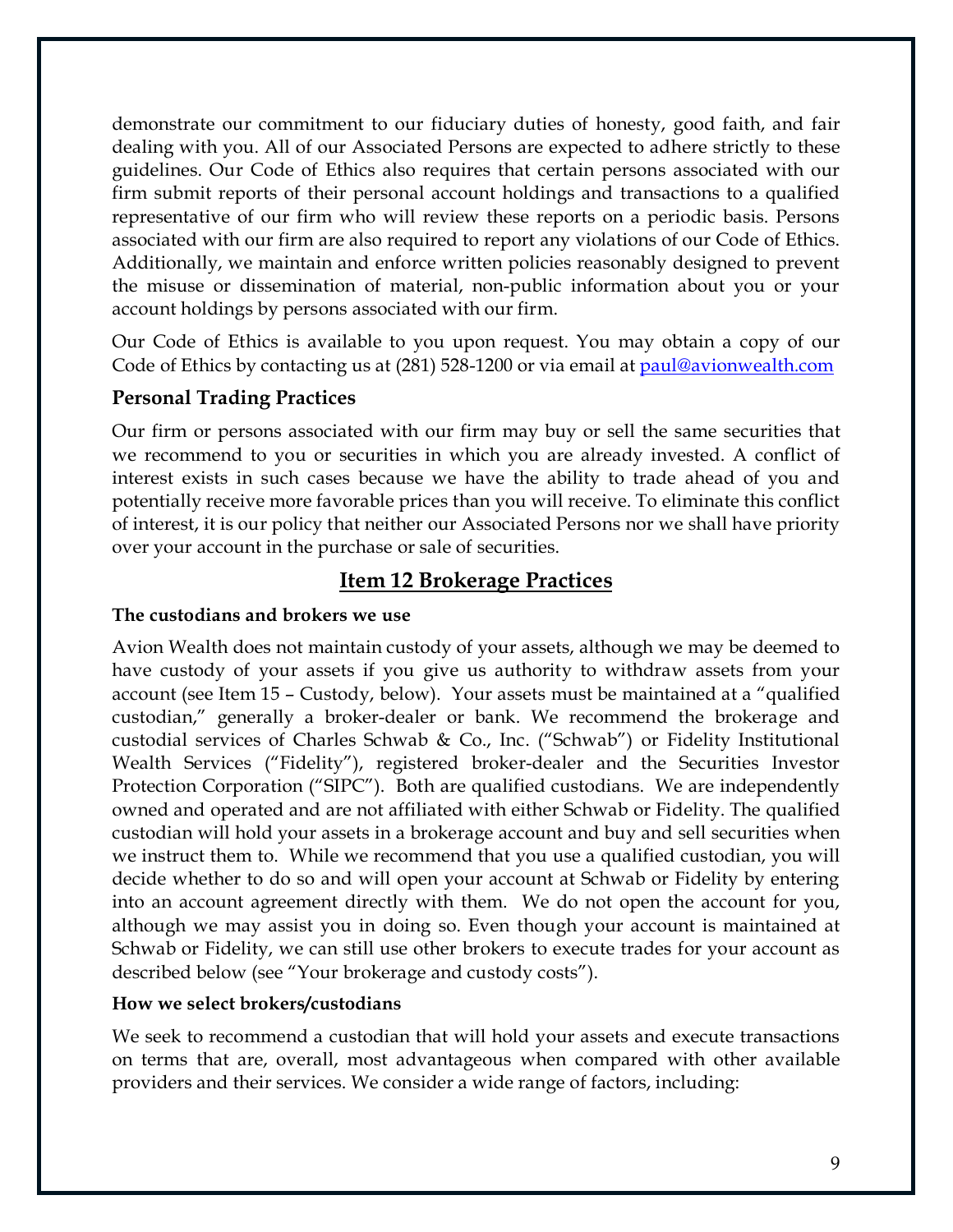- Combination of transaction execution services and asset custody services (generally without a separate fee for custody)
- Capability to execute, clear, and settle trades (buy and sell securities for your account)
- Capability to facilitate transfers and payments to and from accounts (wire transfers, check requests, bill payment, etc.)
- Breadth of available investment products (stocks, bonds, mutual funds, exchange-traded funds [ETFs], etc.)
- Availability of investment research and tools that assist us in making investment decisions
- Quality of services
- Competitiveness of the price of those services (commission rates, margin interest rates, other fees, etc.) and willingness to negotiate the prices
- Reputation, financial strength, security and stability
- Prior service to us and our clients
- Availability of other products and services that benefit us, as discussed below (see "Products and services available to us from Schwab")

#### **Your brokerage and custody costs**

For our clients' accounts that Schwab and Fideltiy maintain, they generally do not charge you separately for custody services but is compensated by charging you commissions or other fees on trades that it executes or that settle into your account. Certain trades (for example, many mutual funds and ETFs) may not incur custodial commissions or transaction fees. Schwab is also compensated by earning interest on the uninvested cash in your account in Schwab's Cash Features Program. The custodians charge you a flat dollar amount as a "prime broker" or "trade away" fee for each trade that we have executed by a different broker-dealer but where the securities bought or the funds from the securities sold are deposited (settled) into your Schwab or Fidelilty account. These fees are in addition to the commissions or other compensation you pay the executing broker-dealer. Because of this, in order to minimize your trading costs, we have the custodian execute most trades for your account. We have determined that having the custodian execute most trades is consistent with our duty to seek "best execution" of your trades. Best execution means the most favorable terms for a transaction based on all relevant factors, including those listed above (see "How we select brokers/custodians").

#### **Products and services available to us from the custodians**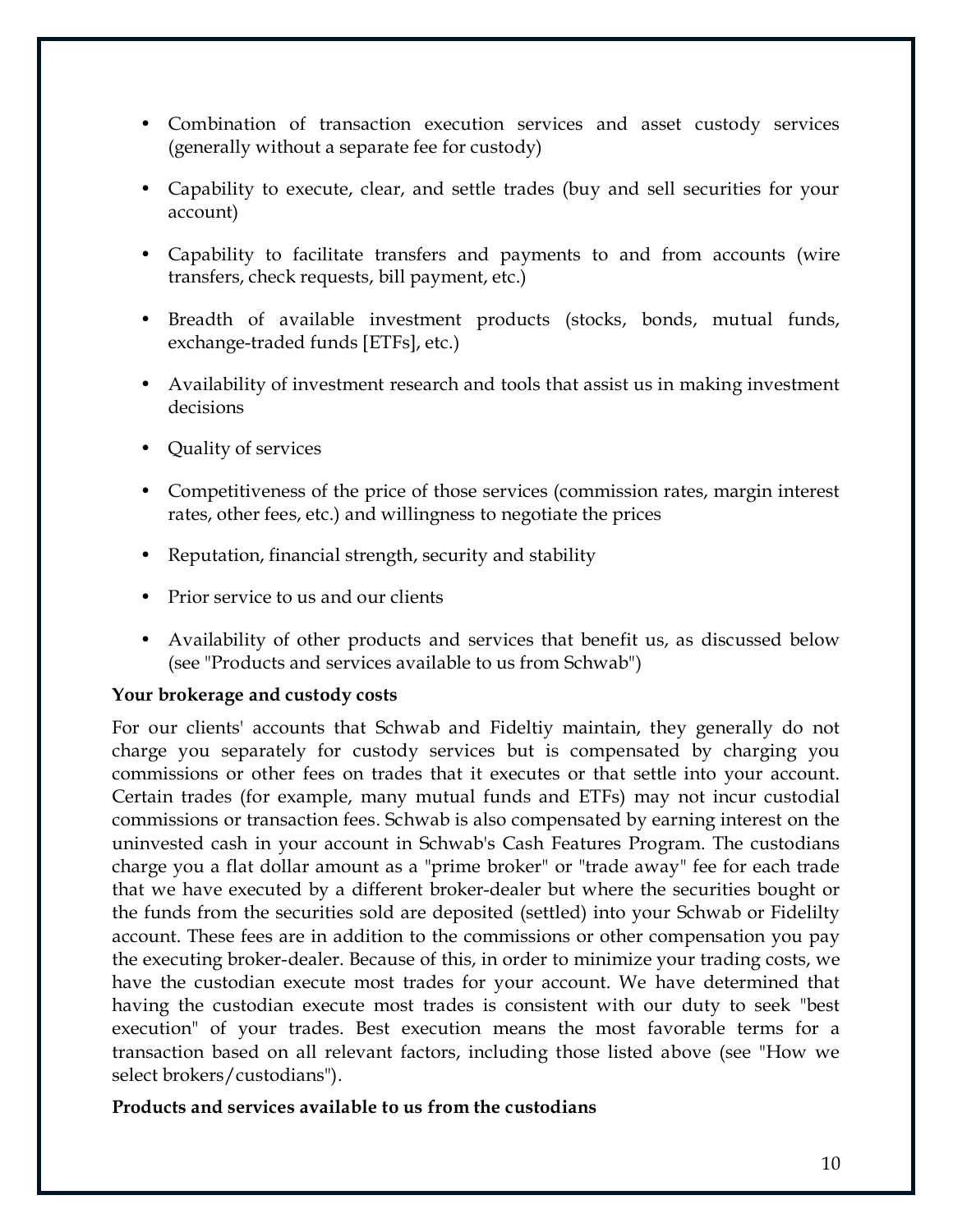Schwab Advisor Services™ is Schwab's business serving independent investment advisory firms like us. Both Schwab and Fidelity provide us and you with access to their institutional brokerage services (trading, custody, reporting, and related services), many of which are not typically available to the custodian's retail customers. The custodians also makes available various support services. Some of those services help us manage or administer our clients' accounts, while others help us manage and grow our business. The custodian's support services are generally available on an unsolicited basis (we don't have to request them) and at no charge to us. Following is a more detailed description of the custodian's support services:

#### **Services that benefit you**

The custodian's institutional brokerage services include access to a broad range of investment products, execution of securities transactions, and custody of client assets. The investment products available through the custodians include some to which we might not otherwise have access or that would require a significantly higher minimum initial investment by our clients. The custodian's services described in this paragraph generally benefit you and your account.

#### **Services that may not directly benefit you**

The custodian also makes available to us other products and services that benefit us but may not directly benefit you or your account. These products and services assist us in managing and administering our clients' accounts. They include investment research, both the custodian's own and that of third parties. We may use this research to service all or a substantial number of our clients' accounts, including accounts not maintained at either custodian. In addition to investment research, the custodians also makes available software and other technology that:

- Provide access to client account data (such as duplicate trade confirmations and account statements)
- Facilitate trade execution and allocate aggregated trade orders for multiple client accounts
- Provide pricing and other market data
- Facilitate payment of our fees from our clients' accounts
- Assist with back-office functions, recordkeeping, and client reporting

#### **Services that generally benefit only us**

The custodians also offers other services intended to help us manage and further develop our business enterprise. These services include:

• Educational conferences and events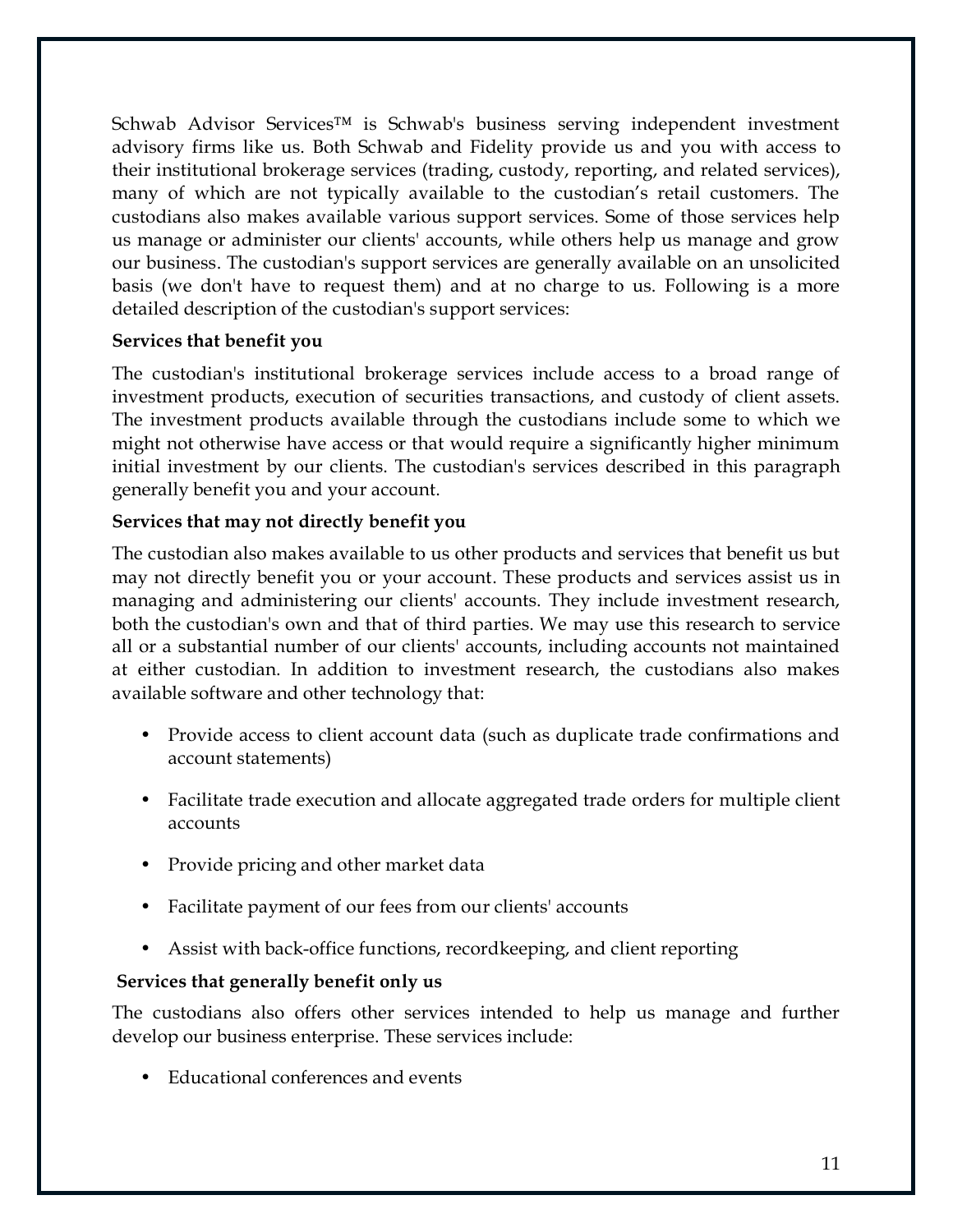- Consulting on technology, compliance, legal, and business needs
- Publications and conferences on practice management and business succession
- Access to employee benefits providers, human capital consultants, and insurance providers
- Marketing consulting and support

The custodians may provide some of these services itself. In other cases, it will arrange for third-party vendors to provide the services to us. The custodians may also discount or waive its fees for some of these services or pay all or a part of a third party's fees. The custodian may also provide us with other benefits, such as occasional business entertainment of our personnel.

#### **Our interest in Schwab's services**

The availability of these services from Schwab benefits us because we do not have to produce or purchase them. This creates an incentive to recommend that you maintain your account with Schwab, based on our interest in receiving Schwab's services that benefit our business and for which we would otherwise have to pay rather than based on your interest in receiving the best value in custody services and the most favorable execution of your transactions. This is a potential conflict of interest. We believe, however, that our selection of Schwab as custodian and broker is in the best interests of our clients. Our selection is primarily supported by the scope, quality, and price of Schwab's services (see "How we select brokers/ custodians") and not Schwab's services that benefit only us.

We do not receive client referrals from broker-dealers in exchange for cash or other compensation, such as brokerage services or research.

### **Directed Brokerage**

In limited circumstances, and at our discretion, some clients may instruct our firm to use one or more particular brokers for the transactions in their accounts. If you choose to direct our firm to use a particular broker, you should understand that this might prevent from effectively negotiating brokerage commissions on your behalf. This practice may also prevent our firm from obtaining favorable net price and execution. Thus, when directing brokerage business, you should consider whether the commission expenses, execution, clearance, and settlement capabilities that you will obtain through your broker are adequately favorable in comparison to those that we would otherwise obtain for you.

### **Block Trades**

We do not combine multiple orders for shares of the same securities purchased for advisory accounts we manage (the practice of combining multiple orders for shares of the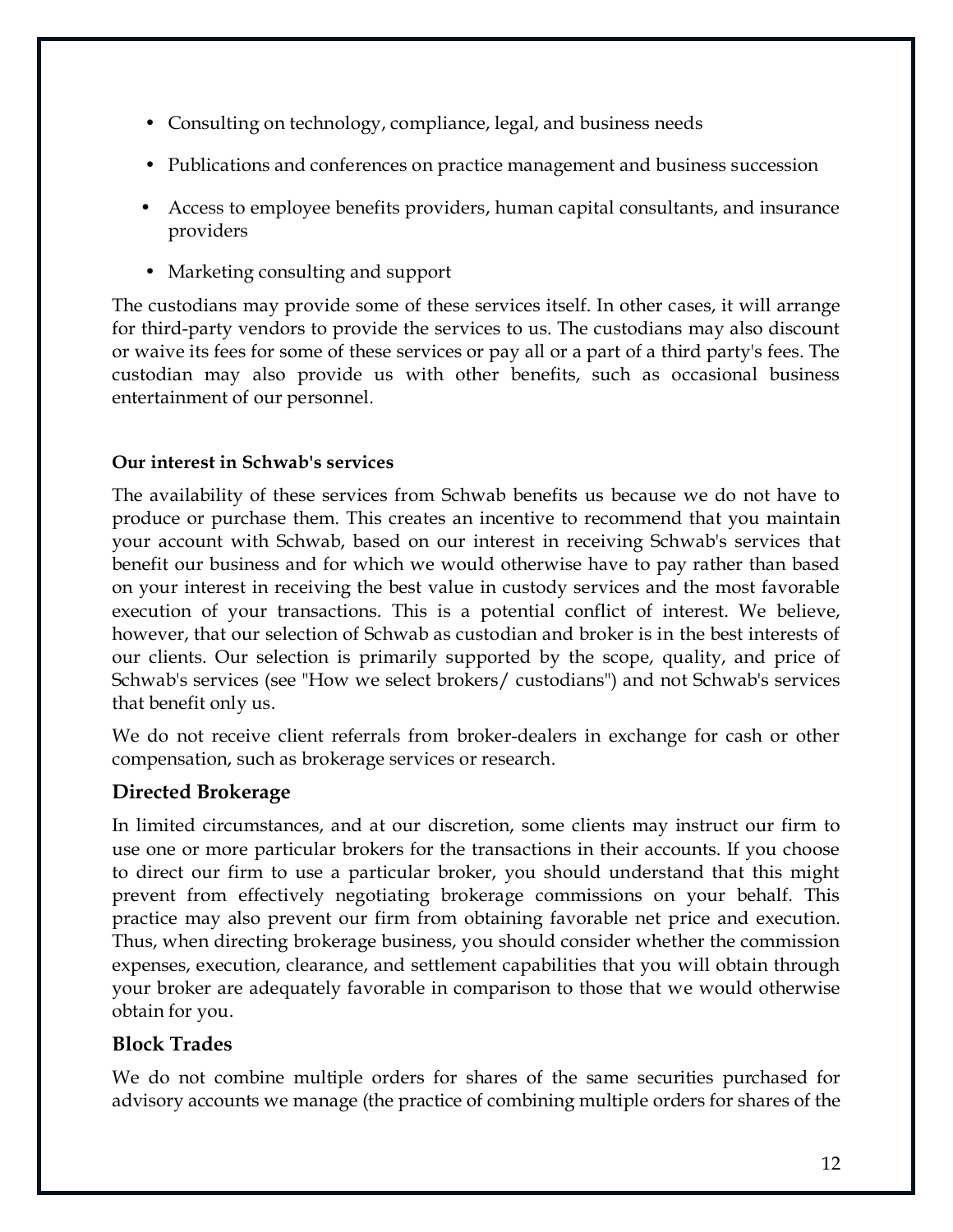same securities is commonly referred to as "block trading"). Accordingly, you may pay different prices for the same securities transactions than other clients pay. Furthermore, we may not be able to buy and sell the same quantities of securities for you and you may pay higher commissions, fees, and/or transaction costs than other clients.

# **Item 13 Review of Accounts**

<span id="page-18-0"></span>Paul James Carroll, Chief Executive Officer, or the assigned advisory representative on the account will review your accounts on a monthly basis. We will conduct an extensive client account review and meeting at least annually or more frequently if economic, political, or market conditions dictate or upon your request. We may conduct interim meetings or account reviews at your request or upon our receipt of information material to the management of your portfolio.

You will receive statements directly from your account custodian on either a monthly or quarterly basis. The statements will reflect the position, current pricing, transactions in each account, including fees paid from your account to our firm. You may also receive periodic asset allocation reports showing drift and total balance of the account.

# **Item 14 Client Referrals and Other Compensation**

<span id="page-18-1"></span>We receive an economic benefit from our custodians in the form of the support products and services it makes available to us and other independent investment advisors whose clients maintain their accounts at Schwab and Fidelity.

We may compensate an individual and/or firm for client referrals. We will enter into an agreement with the individual or firm and remit a portion of its advisory fees for referrals. This arrangement is fully explained to the client when this situation arises. Our client advisory fees are not affected by the referral fees paid to the individual or firm. All solicitors who refer clients will comply with the requirements of the jurisdiction where they operate. When applicable, the solicitor will be licensed as investment advisor(s) or notice filed in the applicable jurisdiction.

# **Item 15 Custody**

<span id="page-18-2"></span>We directly debit your account(s) for the payment of our advisory fees. This ability to deduct our advisory fees from your accounts causes our firm to exercise limited custody over your funds or securities. We do not have physical custody of any of your funds and/or securities. Your funds and securities will be held with a bank, broker-dealer, or other independent qualified custodian. You will receive account statements from the independent qualified custodian(s) holding your funds and securities at least quarterly. The account statements from your custodian(s) will indicate the amount of our advisory fees deducted from your account(s) each billing period. You should carefully review account statements for accuracy. If you are not receiving at least quarterly custodial account statements, please contact us at the number on the cover page of this brochure.

As a result of assisting clients with standing letters of authorization to move funds to other accounts of a client, the firm has been deemed to have custody. This is reported to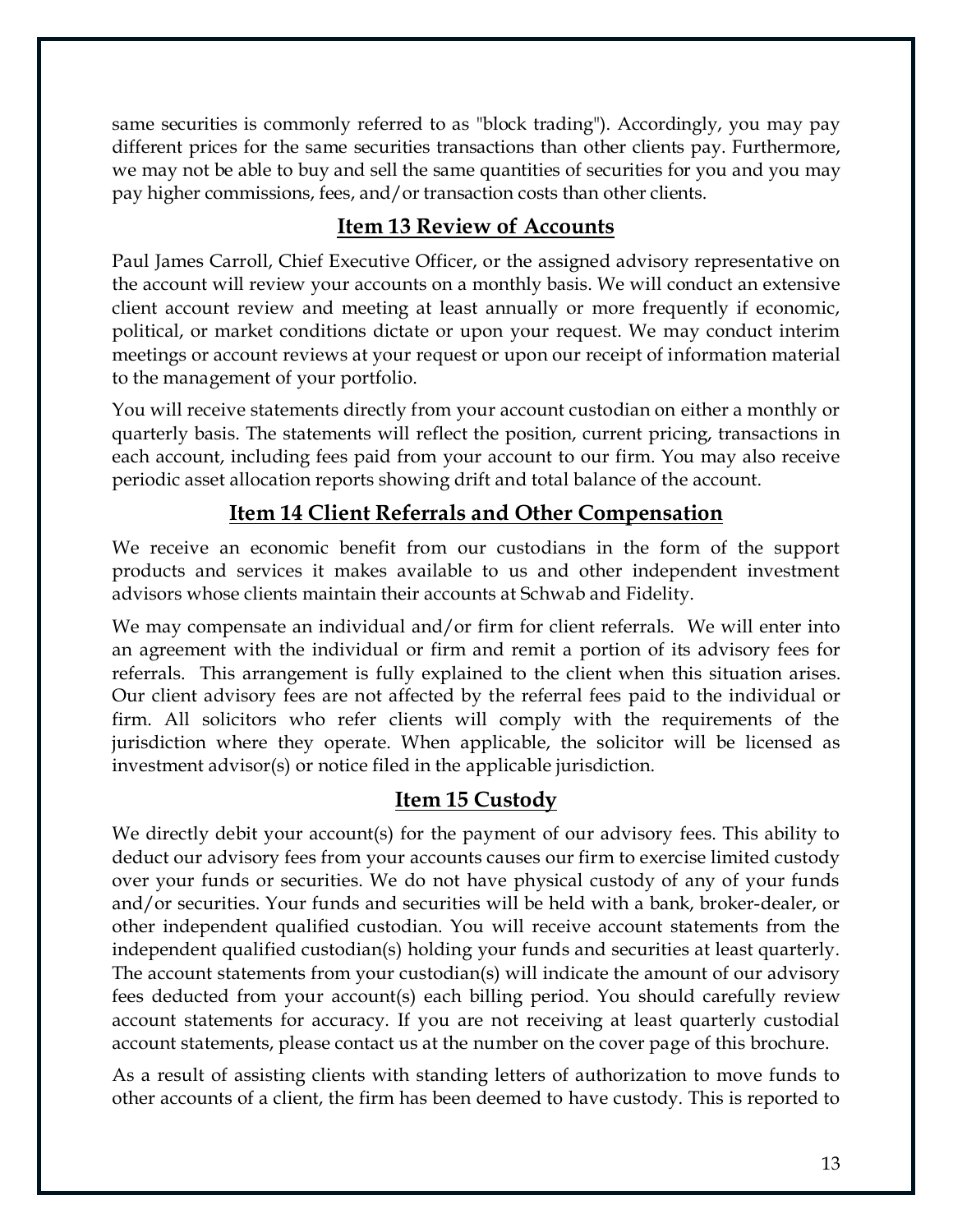the SEC but the firm believes it meets the conditions for exemption and is not required to seek a surprise annual audit.

# **Item 16 Investment Discretion**

<span id="page-19-0"></span>You may grant our firm discretion over the selection and amount of securities to be purchased or sold for your account(s) without obtaining your consent or approval prior to each transaction. Before we can buy or sell securities on your behalf, you must first sign our discretionary management agreement.

You may specify investment objectives, guidelines, and/or impose certain conditions or investment parameters for your account(s). For example, you may specify that the investment in any particular stock or industry should not exceed specified percentages of the value of the portfolio and/or restrictions or prohibitions of transactions in the securities of a specific industry or security. Please refer to the "Advisory Business" section in this Brochure for more information on our discretionary management services.

# **Item 17 Voting Client Securities**

<span id="page-19-1"></span>We will not vote proxies on behalf of your advisory accounts. At your request, we may offer you advice regarding corporate actions and the exercise of your proxy voting rights. If you own shares of common stock or mutual funds, you are responsible for exercising your right to vote as a shareholder.

In most cases, you will receive proxy materials directly from the account custodian. However, in the event we were to receive any written or electronic proxy materials, we would forward them directly to you by mail, unless you have authorized our firm to contact you by electronic mail, in which case, we would forward any electronic solicitation to vote proxies.

# **Item 18 Financial Information**

<span id="page-19-2"></span>Our firm does not have any financial conditions or impairments that would prevent us from meeting our contractual commitments to you. We do not take physical custody of client funds or securities, or serve as trustee or signatory for client accounts, and we do not require the prepayment of fees six or more months in advance and in excess of \$1,200. Therefore, we are not required to include a financial statement with this brochure.

In an effort to support companies and industries impacted by the current Covid-19 pandemic, on March 27, 2020, Congress passed the CARES Act. A key component of the CARES Act is the Paycheck Protection Program (PPP). The PPP was intended to provide low interest and forgivable loans to businesses and the self-employed to help retain employees and cover certain expenses. The Small Business Administration, SBA, has so far issued 4.2 million loans to small business owners throughout the US since the rollout of the program. Our firm applied for a loan to participate in the Paycheck Protection Program as part of the CARES Act and was granted one on April 20, 2020 in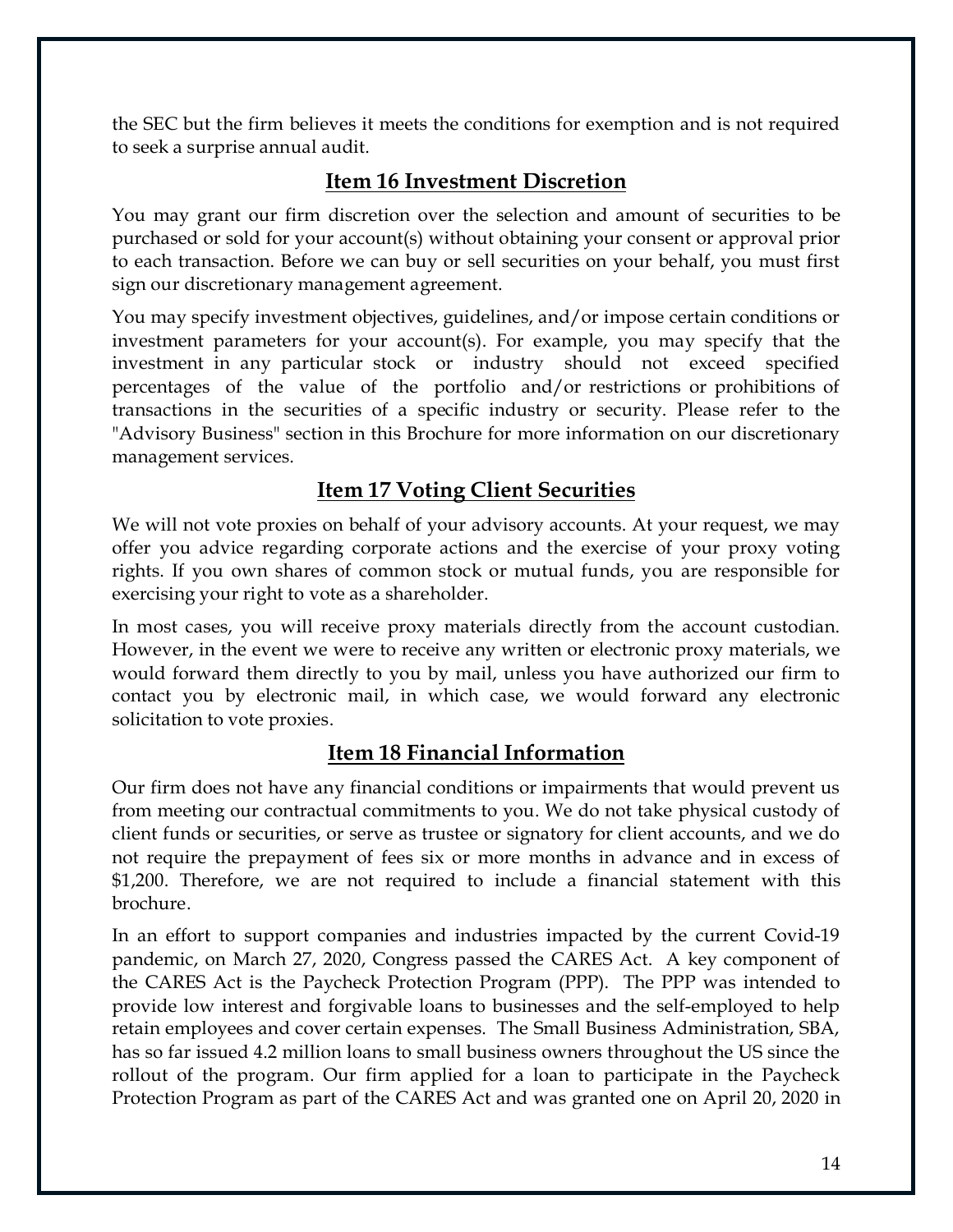the amount of \$180,000. The company intends to use the loan proceeds for purposes consistent with the PPP; certain amounts of the loan may be forgiven if they are used for qualifying expenses as described in the CARES Act.

# **Your Privacy**

We view protecting your private information as a top priority. Pursuant to applicable privacy requirements, we have instituted policies and procedures to ensure that we keep your personal information private and secure.

We do not disclose any nonpublic personal information about you to any nonaffiliated third parties, except as permitted by law. In the course of servicing your account, we may share some information with our service providers, such as transfer agents, custodians, broker-dealers, accountants, consultants, and attorneys.

We restrict internal access to nonpublic personal information about you to employees who need that information in order to provide products or services to you. We maintain physical and procedural safeguards that comply with regulatory standards to guard your nonpublic personal information and to ensure our integrity and confidentiality. We will not sell information about you or your accounts to anyone. We do not share your information unless it is required to process a transaction, at your request, or required by law.

You will receive a copy of our privacy notice prior to or at the time you sign an advisory agreement with our firm. Thereafter, we will deliver a copy of the current privacy policy notice to you on an annual basis. Please contact Paul James Carroll, Principal and Chief Compliance Officer at (281) 528-1200 or via email at: **paul@avionwealth.com**, if you have any questions regarding this policy.

# **Trade Errors**

In the event a trading error occurs in your account, our policy is to restore your account to the position it should have been in had the trading error not occurred. Depending on the circumstances, corrective actions may include canceling the trade, adjusting an allocation, and/or reimbursing the account. If a trade error results in a profit, the custodian will donate the proceeds to charity.

# **Class Action Lawsuits**

We do not determine if securities held by you are the subject of a class action lawsuit or whether you are eligible to participate in class action settlements or litigation nor do we initiate or participate in litigation to recover damages on your behalf for injuries as a result of actions, misconduct, or negligence by issuers of securities held by you.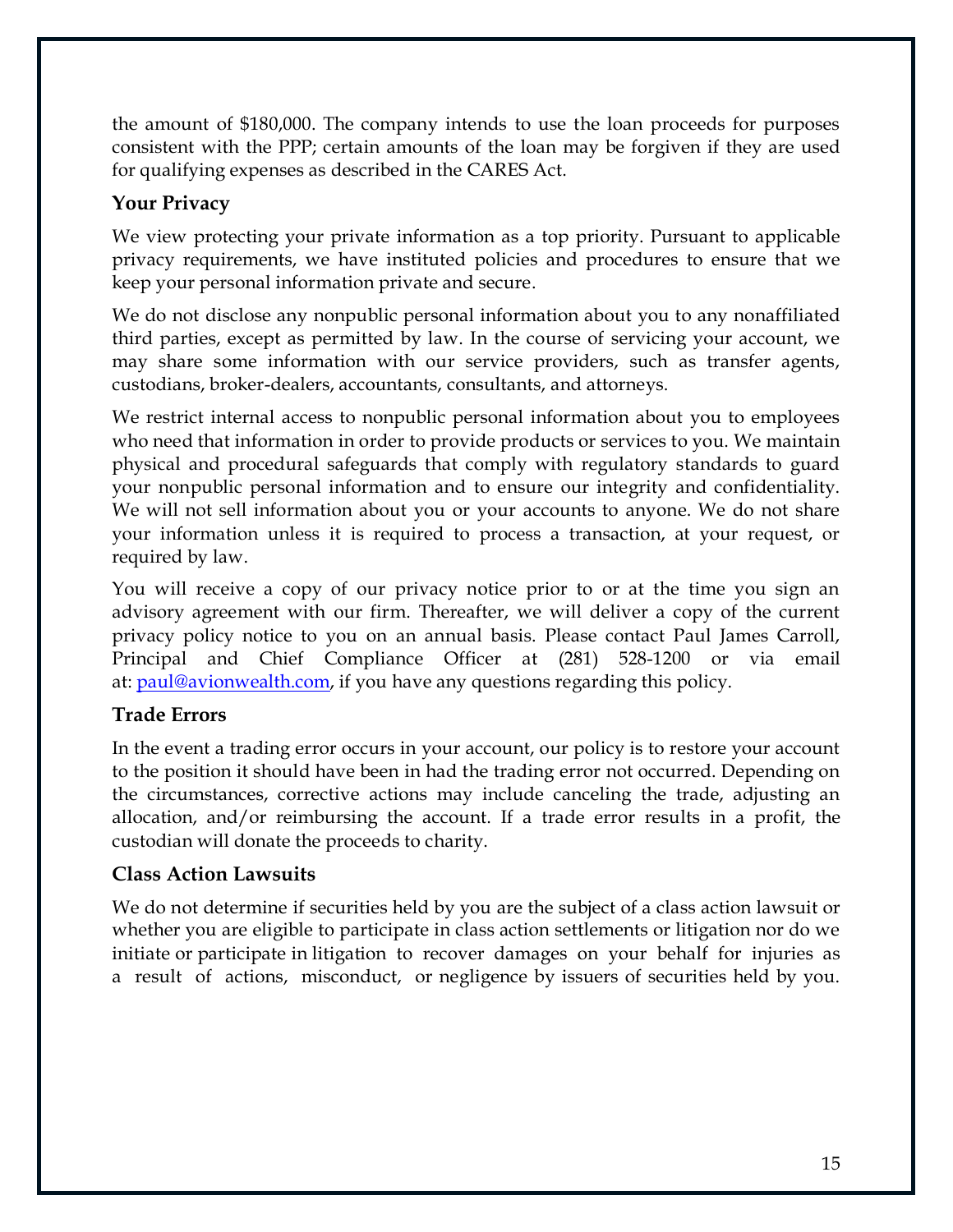# **Paul James Carroll, CFP®**

<span id="page-21-0"></span>2829 Technology Forest Blvd Suite 300 The Woodlands, TX 77381 Tel.: (281) 528-1200

100 Congress Avenue, Suite 2000 Austin, TX 78701 Tel: (512) 643-0010 March 2022

FORM ADV PART 2B BROCHURE SUPPLEMENT

This brochure supplement provides information about Paul James Carroll that supplements the Avion Wealth's brochure. You should have received a copy of that brochure. Please contact Paul Carroll at (281) 528-1200 if you did not receive Avion Wealth's brochure or if you have any questions about the contents of this supplement.

Additional information about Paul Carroll is available on the SEC's website at [www.adviserinfo.sec.gov.](http://www.adviserinfo.sec.gov/) The searchable CRD number for Paul Carroll is 1896590.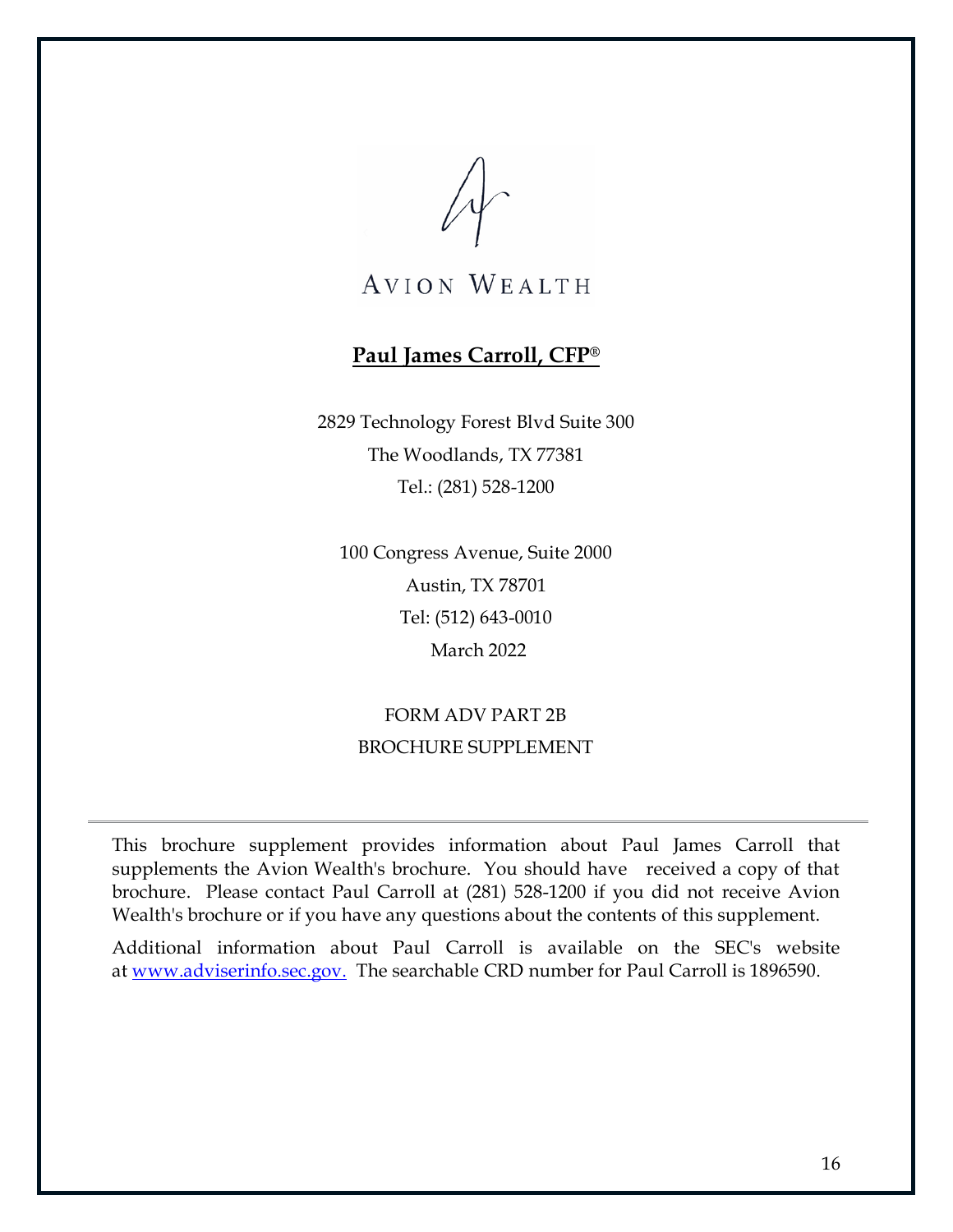## **Item 2 Educational Background and Business Experience**

#### **Paul James Carroll, CFP®**

Year of Birth: 1962

*Formal Education After High School:* 

- Texas A&M University Masters of Science Finance 1987
- University of Maryland Bachelors of Science Business 1985

*Business Background:* 

- Avion Wealth, LLC fka Efficient Wealth Management, LLC, Managing Member/Chief Executive Officer/Chief Compliance Officer 11/2003 to Present
- United Airlines Pilot 1997 to 2019

#### *Certifications:*

#### **CERTIFIED FINANCIAL PLANNER™ (CFP®), 2006**

The CERTIFIED FINANCIAL PLANNER<sup>TM</sup>, CFP® and federally registered CFP (with flame design) marks (collectively the "CFP® marks") are professional certification marks granted in the United States by Certified Financial Planner Board of Standards Inc. ("CFP Board").

The CFP® certification is a voluntary certification; no federal or state law or regulation requires financial planners to hold CFP® certification. It is recognized in the United States and a number of other countries for its (1) high standard of professional education; (2) stringent code of conduct and standards of practice; and (3) ethical requirements that govern professional engagements with clients. Currently more than 73,000 individuals have obtained CFP® certification in the United States.

To attain the right to use the CFP® marks an individual must satisfactorily fulfill the following requirements:

- Education Complete an advanced college-level course of study addressing the financial planning subject areas that CFP Board's studies have determined as necessary for the competent and professional delivery of financial planning services and attain a Bachelor's Degree from a regionally accredited United States college or university (or its equivalent from a foreign university). CFP Board's financial planning subject areas include insurance planning and risk management employee benefits planning investment planning income tax planning retirement planning and estate planning;
- Examination Pass the comprehensive CFP® Certification Examination. The examination administered in 10 hours over a two-day period includes case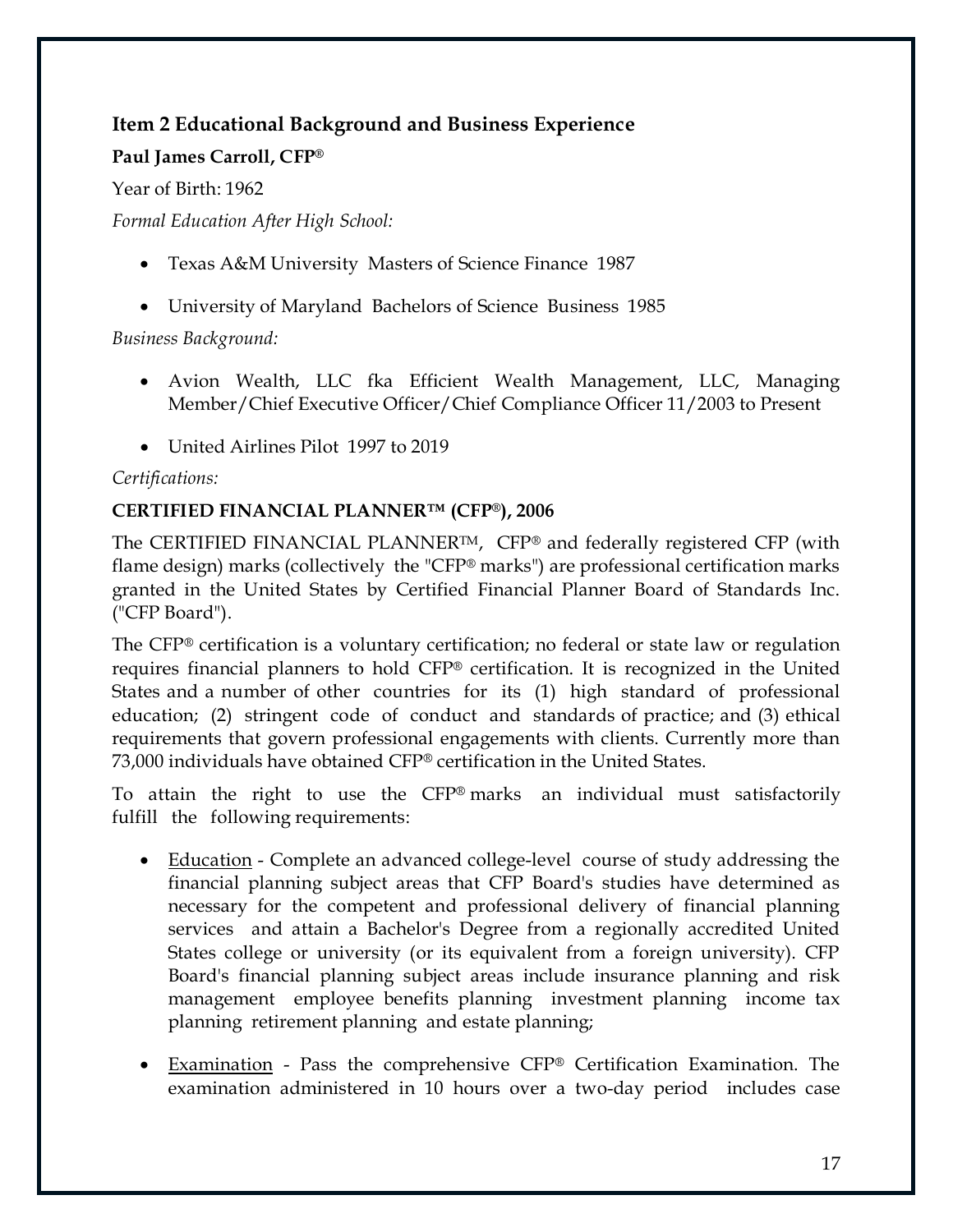studies and client scenarios designed to test one's ability to correctly diagnose financial planning issues and apply one's knowledge of financial planning to real world circumstances;

- Experience Complete at least three years of full-time financial planning-related experience (or the equivalent measured as 2000 hours per year); and
- Ethics Agree to be bound by CFP Board's Standards of Professional Conduct a set of documents outlining the ethical and practice standards for CFP® professionals.

Individuals who become certified must complete the following ongoing education and ethics requirements in order to maintain the right to continue to use the CFP® marks:

- Continuing Education Complete 30 hours of continuing education hours every two years including two hours on the Code of Ethics and other parts of the Standards of Professional Conduct to maintain competence and keep up with developments in the financial planning field; and
- Ethics Renew an agreement to be bound by the Standards of Professional Conduct. The Standards prominently require that CFP® professionals provide financial planning services at a fiduciary standard of care. This means CFP® professionals must provide financial planning services in the best interests of their clients.

### **Item 3 Disciplinary Information**

Mr. Carroll does not have any reportable legal or disciplinary information.

### **Item 4 Other Business Activities**

Mr. Carroll is a member of EWM Holdings, LLC a real estate holding company and an owner of Austin Executive Tax; he spends a minimal amount of time in these endeavors.

#### **Item 5 Additional Compensation**

Mr. Carroll does not receive any additional compensation or economic benefit from a non-client for providing investment advisory services beyond what is received as a result of his employment with Avion Wealth.

### **Item 6 Supervision**

Mr. Carroll is Chief Executive Officer Officer of Avion Wealth; therefore Mr. Carroll's advisory activities are not supervised by any other individual.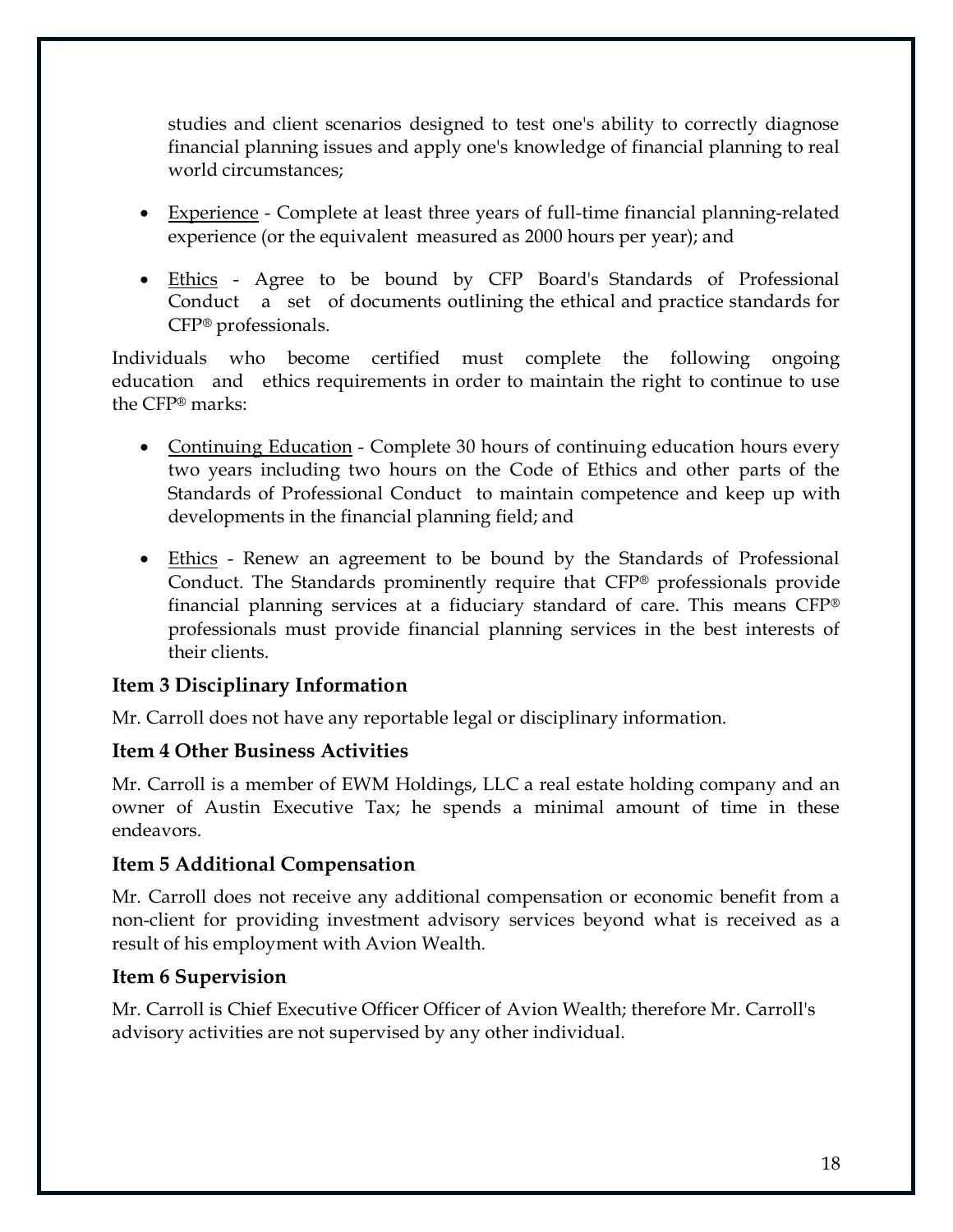### **Elizabeth A. Brady, CFP®**

<span id="page-24-0"></span>2829 Technology Forest Blvd, Suite 300 The Woodlands, TX 77381 Tel.: (281) 528-1200

100 Congress Avenue, Suite 2000 Austin, TX 78701 Tel: (512) 643-0010 March 2022

# FORM ADV PART 2B BROCHURE SUPPLEMENT

This brochure supplement provides information about Elizabeth A. Brady that supplements the Avion Wealth's brochure. You should have received a copy of that brochure. Please contact Paul Carroll at (281) 528-1200 if you did not receive Avion Wealth's brochure or if you have any questions about the contents of this supplement.

Additional information about Elizabeth Brady is available on the SEC's website at [www.adviserinfo.sec.gov.](http://www.adviserinfo.sec.gov/) The searchable CRD number for Elizabeth A. Brady is 6284248.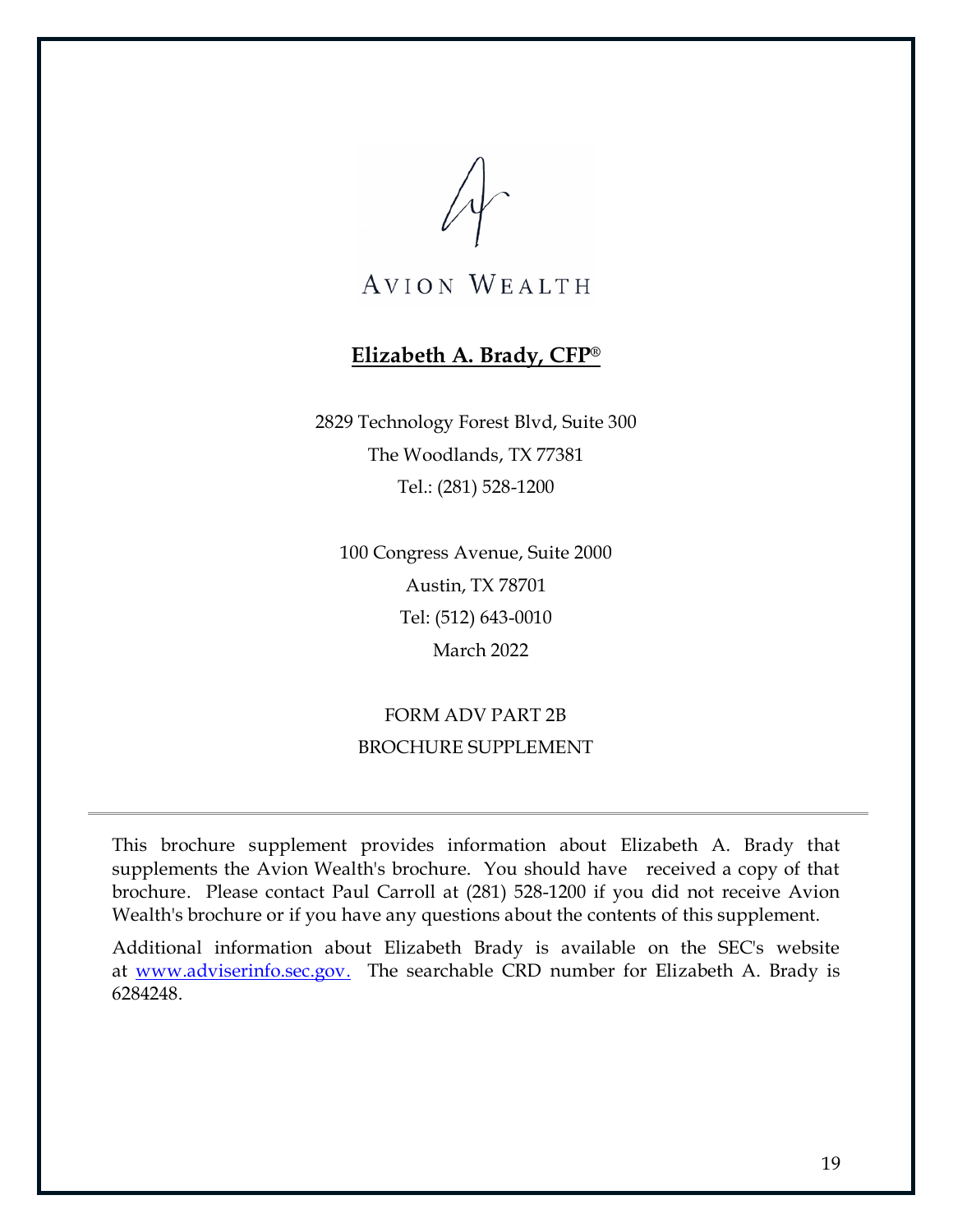## **Item 2 Educational Background and Business Experience**

### **Elizabeth A. Brady, CFP**®

*Year of Birth:* 1990

*Formal Education After High School:*

• Texas A&M University, Bachelor of Arts, Economics, 2012

*Business Background:*

- Avion Wealth, LLC fka Efficient Wealth Management, LLC, Partner, 04/2016 to Present
- Avion Wealth, LLC fka Efficient Wealth Management, LLC, Wealth Manager, 10/2013 to Present
- Efficient Wealth Management, LLC, Relationship Manager, 06/2012 to 10/2013

*License:*

• Series 65 attained in 2013

*Certifications:* 

#### **CERTIFIED FINANCIAL PLANNER™ (CFP®), 2019**

The CERTIFIED FINANCIAL PLANNERTM, CFP® and federally registered CFP (with flame design) marks (collectively the "CFP® marks") are professional certification marks granted in the United States by Certified Financial Planner Board of Standards Inc. ("CFP Board").

The CFP® certification is a voluntary certification; no federal or state law or regulation requires financial planners to hold CFP® certification. It is recognized in the United States and a number of other countries for its (1) high standard of professional education; (2) stringent code of conduct and standards of practice; and (3) ethical requirements that govern professional engagements with clients. Currently more than 73,000 individuals have obtained CFP® certification in the United States.

To attain the right to use the CFP® marks an individual must satisfactorily fulfill the following requirements:

• Education - Complete an advanced college-level course of study addressing the financial planning subject areas that CFP Board's studies have determined as necessary for the competent and professional delivery of financial planning services and attain a Bachelor's Degree from a regionally accredited United States college or university (or its equivalent from a foreign university). CFP Board's financial planning subject areas include insurance planning and risk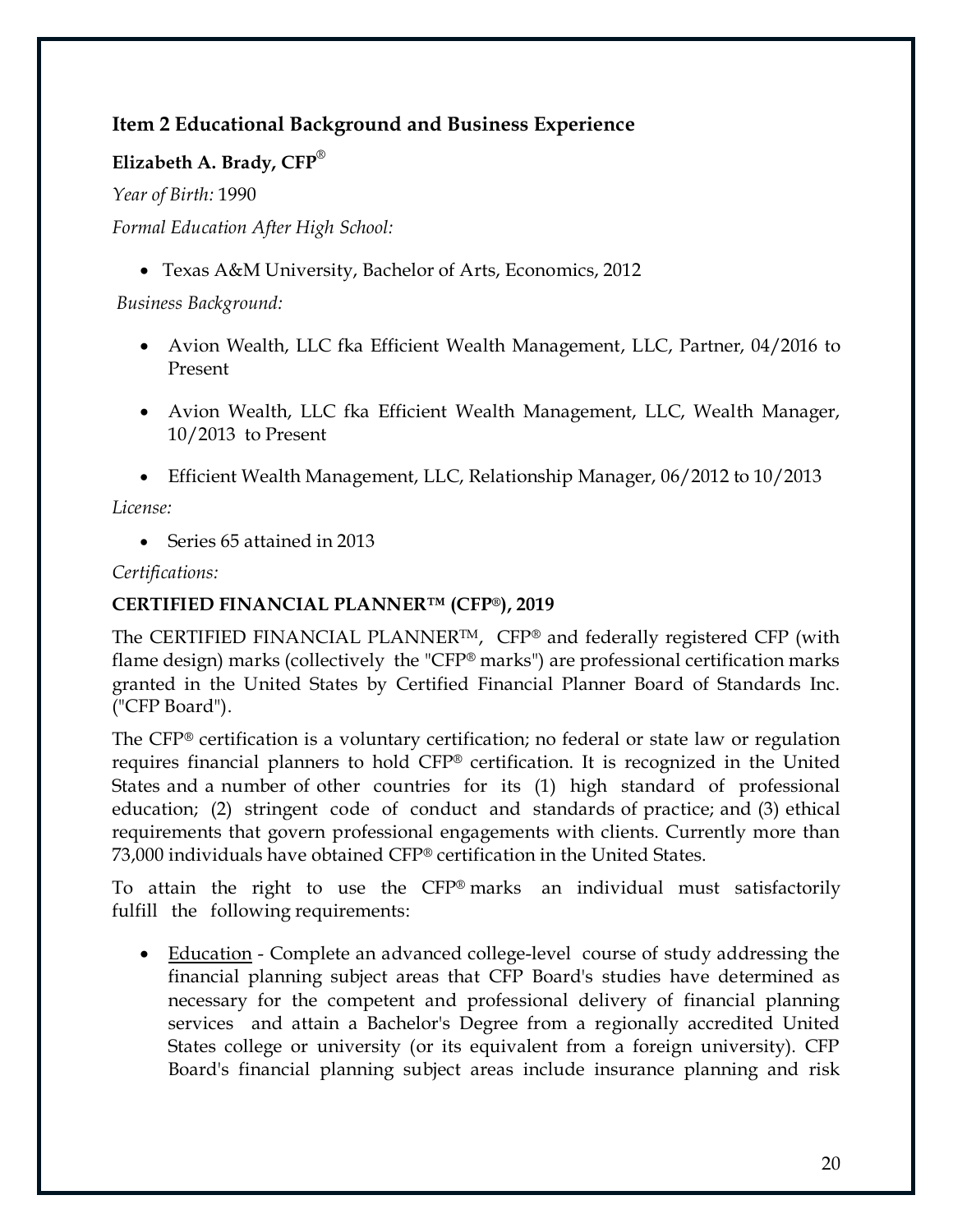management employee benefits planning investment planning income tax planning retirement planning and estate planning;

- Examination Pass the comprehensive CFP® Certification Examination. The examination administered in 10 hours over a two-day period includes case studies and client scenarios designed to test one's ability to correctly diagnose financial planning issues and apply one's knowledge of financial planning to real world circumstances;
- Experience Complete at least three years of full-time financial planning-related experience (or the equivalent measured as 2000 hours per year); and
- Ethics Agree to be bound by CFP Board's Standards of Professional Conduct a set of documents outlining the ethical and practice standards for CFP® professionals.

Individuals who become certified must complete the following ongoing education and ethics requirements in order to maintain the right to continue to use the CFP® marks:

- Continuing Education Complete 30 hours of continuing education hours every two years including two hours on the Code of Ethics and other parts of the Standards of Professional Conduct to maintain competence and keep up with developments in the financial planning field; and
- Ethics Renew an agreement to be bound by the Standards of Professional Conduct. The Standards prominently require that CFP® professionals provide financial planning services at a fiduciary standard of care. This means CFP® professionals must provide financial planning services in the best interests of their clients.

#### **Item 3 Disciplinary Information**

Elizabeth A. Brady does not have any reportable legal or disciplinary information.

#### **Item 4 Other Business Activities**

Elizabeth A. Brady does not have any other business activities.

#### **Item 5 Additional Compensation**

Elizabeth A. Brady does not receive any additional compensation or economic benefit from a non-client for providing investment advisory services beyond what is received as a result of her employment with Avion Wealth.

#### **Item 6 Supervision**

Elizabeth's advisory activities are supervised by Paul Carroll, Chief Executive Officer.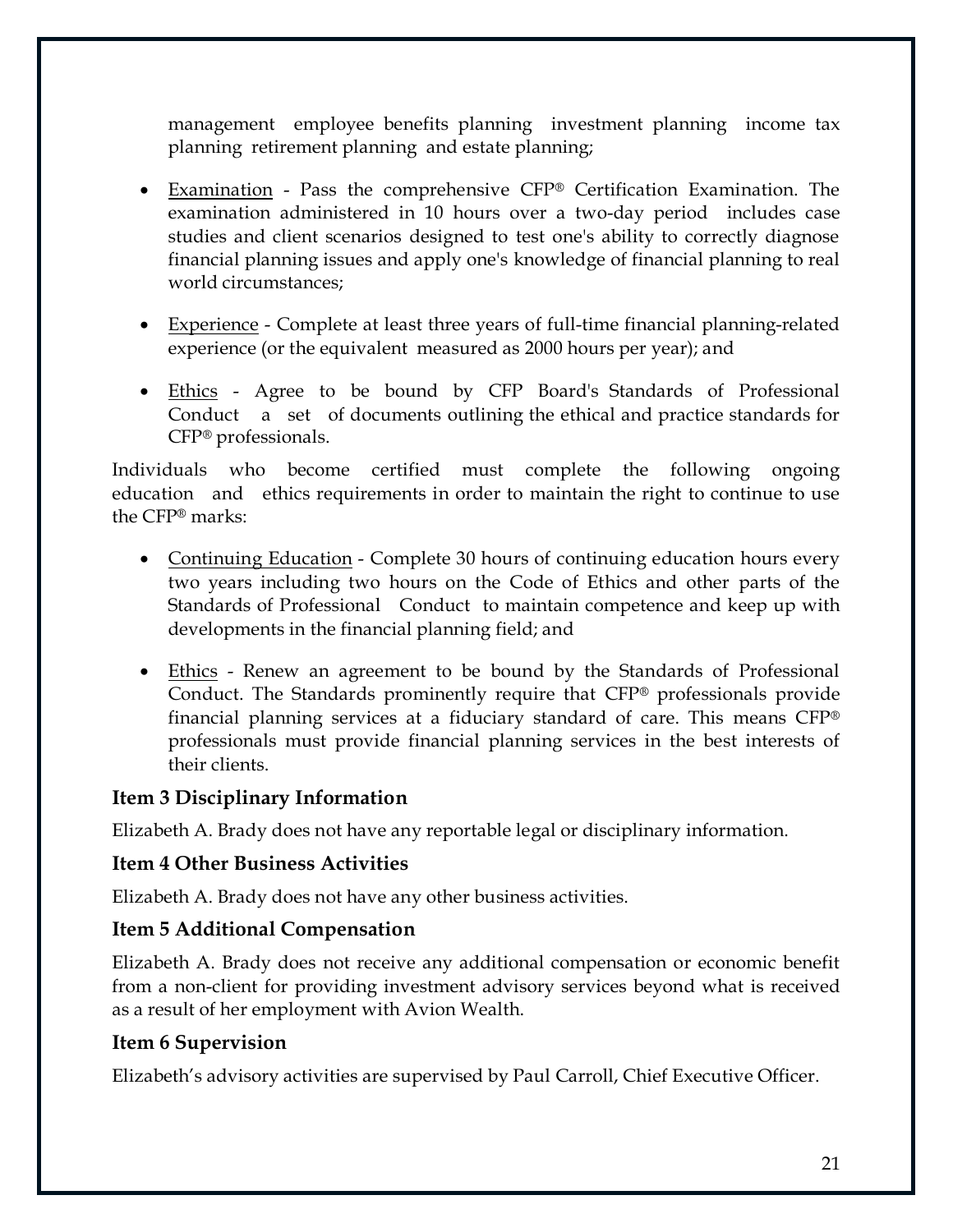**AVION WEALTH** 

#### <span id="page-27-0"></span>**Ashley Dominey Stewart, CFP®**

2829 Technology Forest Blvd, Suite 300 The Woodlands, TX 77381 Tel.: (281) 528-1200

100 Congress Avenue, Suite 2000 Austin, TX 78701 Tel: (512) 643-0010 March 2022

FORM ADV PART 2B BROCHURE SUPPLEMENT

This brochure supplement provides information about Ashley Dominey Stewart that supplements the Avion Wealth's brochure. You should have received a copy of that brochure. Please contact Paul Carroll at (281) 528-1200 if you did not receive Avion Wealth's brochure or if you have any questions about the contents of this supplement.

Additional information about Ashley Stewart is available on the SEC's website at [www.adviserinfo.sec.gov.](http://www.adviserinfo.sec.gov/) The searchable CRD number for Ashley Stewart is 5538191.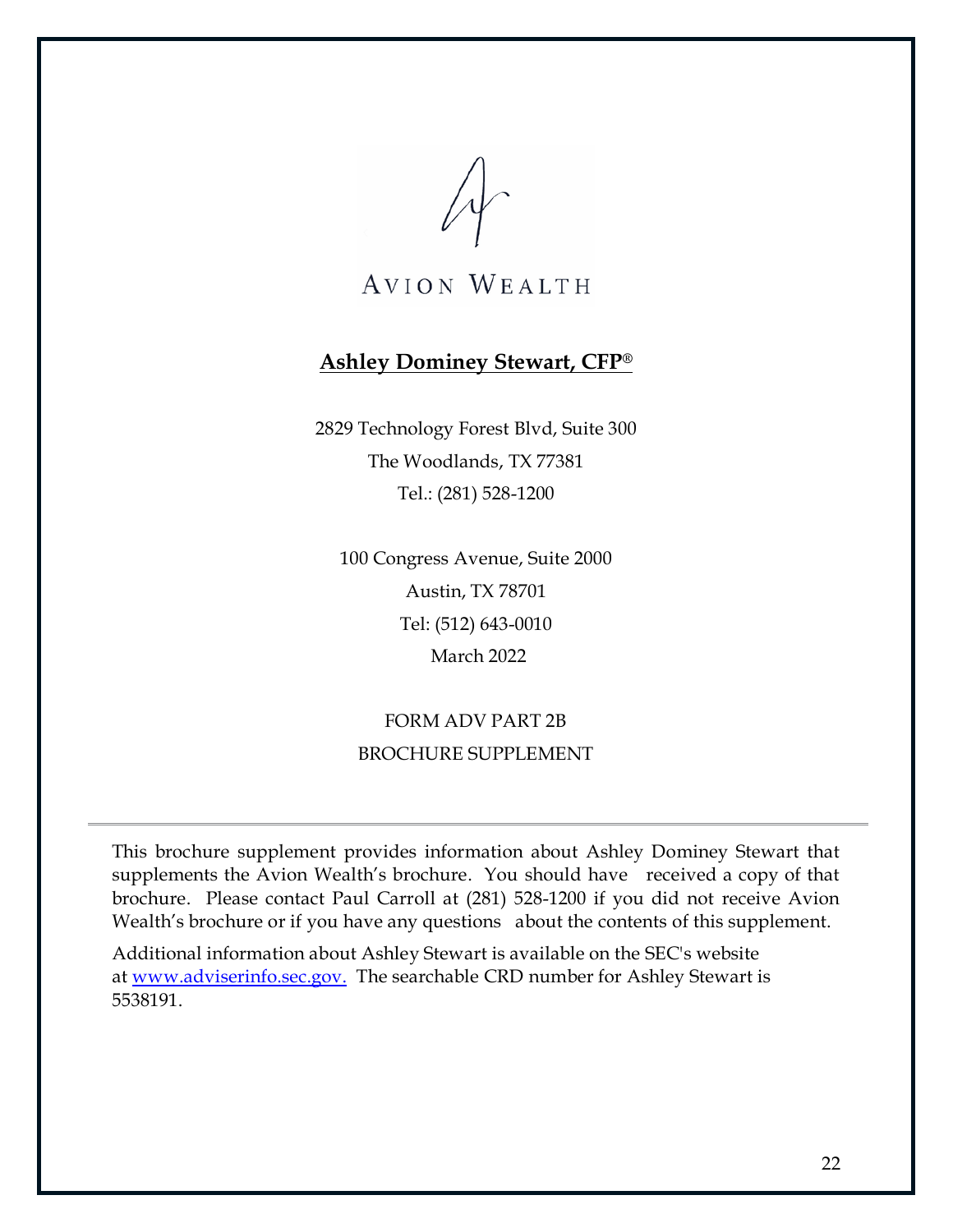# **Item 2 Educational Background and Business Experience**

## **Ashley Dominey Stewart, CFP**®

*Year of Birth:* 1986

*Formal Education After High School:*

- Texas Tech University, Masters of Science, Personal Financial Planning, 2009
- Texas Tech University, Bachelors of Science, Personal Financial Planning, 2008

*Business Background:*

- Avion Wealth, LLC fka Efficient Wealth Management, LLC, Partner, 07/2018 to Present
- Avion Wealth, LLC fka Efficient Wealth Management, LLC, Wealth Manager, 01/2014 to Present
- Avion Wealth LLC fka Efficient Wealth Management, LLC, Senior Relationship Manager, 10/2013 to 01/2014
- Houston Wealth Strategies, Associate Wealth Advisor, 08/2012-09/2013
- Saunders & Associates, LLC, Associate Planner, 04/2011 to 08/2012
- Edward Jones, Summer Intern National Headquarters, Summer 2008

*Certifications:*

# **CERTIFIED FINANCIAL PLANNER™ (CFP® ), 2013**

The CERTIFIED FINANCIAL PLANNER<sup>™</sup>,  $CFP^®$  and federally registered CFP (with flame design) marks (collectively, the "CFP® marks") are professional certification marks granted in the United States by Certified Financial Planner Board of Standards, Inc. ("CFP Board").

The  $\text{CFP}^{\circledast}$  certification is a voluntary certification; no federal or state law or regulation requires financial planners to hold  $CFP^{\otimes}$  certification. It is recognized in the United States and a number of other countries for its (1) high standard of professional education; (2) stringent code of conduct and standards of practice; and (3) ethical requirements that govern professional engagements with clients. Currently, more than 73,000 individuals have obtained CFP<sup>®</sup> certification in the United States.

To attain the right to use the CFP<sup>®</sup> marks, an individual must satisfactorily fulfill the following requirements:

• Education – Complete an advanced college-level course of study addressing the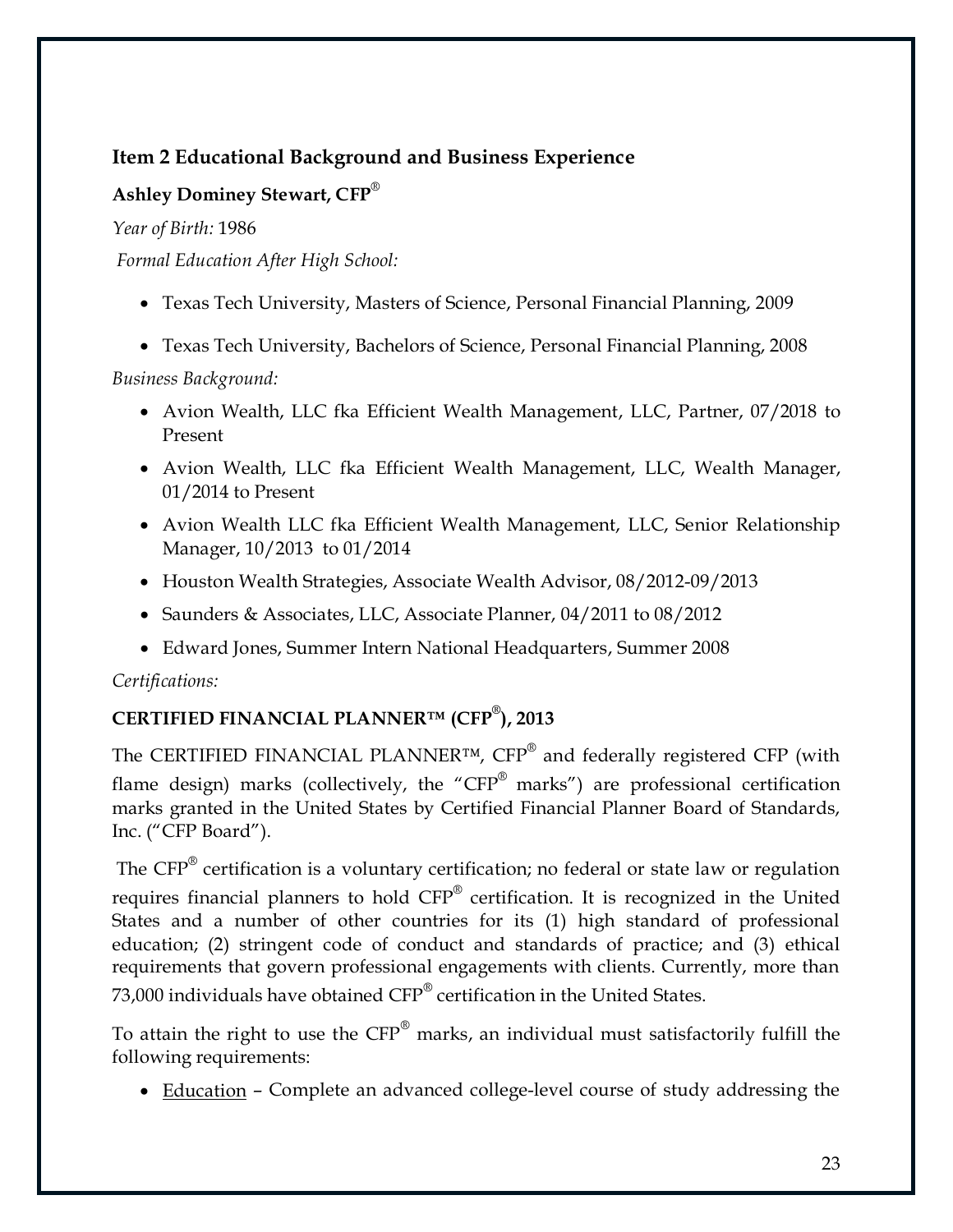financial planning subject areas that CFP Board's studies have determined as necessary for the competent and professional delivery of financial planning services, and attain a Bachelor's Degree from a regionally accredited United States college or university (or its equivalent from a foreign university). CFP Board's financial planning subject areas include insurance planning and risk management, employee benefits planning, investment planning, income tax planning, retirement planning, and estate planning;

- Examination Pass the comprehensive CFP® Certification Examination. The examination, administered in 10 hours over a two-day period, includes case studies and client scenarios designed to test one's ability to correctly diagnose financial planning issues and apply one's knowledge of financial planning to real world circumstances;
- Experience Complete at least three years of full-time financial planning-related experience (or the equivalent, measured as 2,000 hours per year); and
- Ethics Agree to be bound by CFP Board's *Standards of Professional Conduct*, a set of documents outlining the ethical and practice standards for CFP<sup>®</sup> professionals.

Individuals who become certified must complete the following ongoing education and ethics requirements in order to maintain the right to continue to use the CFP<sup>®</sup> marks:

- Continuing Education Complete 30 hours of continuing education hours every two years, including two hours on the *Code of Ethics* and other parts of the *Standards of Professional Conduct*, to maintain competence and keep up with developments in the financial planning field; and
- Ethics Renew an agreement to be bound by the *Standards of Professional Conduct*. The Standards prominently require that CFP® professionals provide financial planning services at a fiduciary standard of care. This means CFP® professionals must provide financial planning services in the best interests of their clients.

#### **Item 3 Disciplinary Information**

Ashley Dominey Stewart does not have any reportable legal or disciplinary information.

### **Item 4 Other Business Activities**

Ashley Dominey Stewart does not have any other business activities.

#### **Item 5 Additional Compensation**

Ashley Dominey Stewart does not receive any additional compensation or economic benefit from a non-client for providing investment advisory services beyond what is received as a result of his employment with Avion Wealth.

### **Item 6 Supervision**

Ashley's advisory activities are supervised by Paul Carroll, Chief Executive Officer.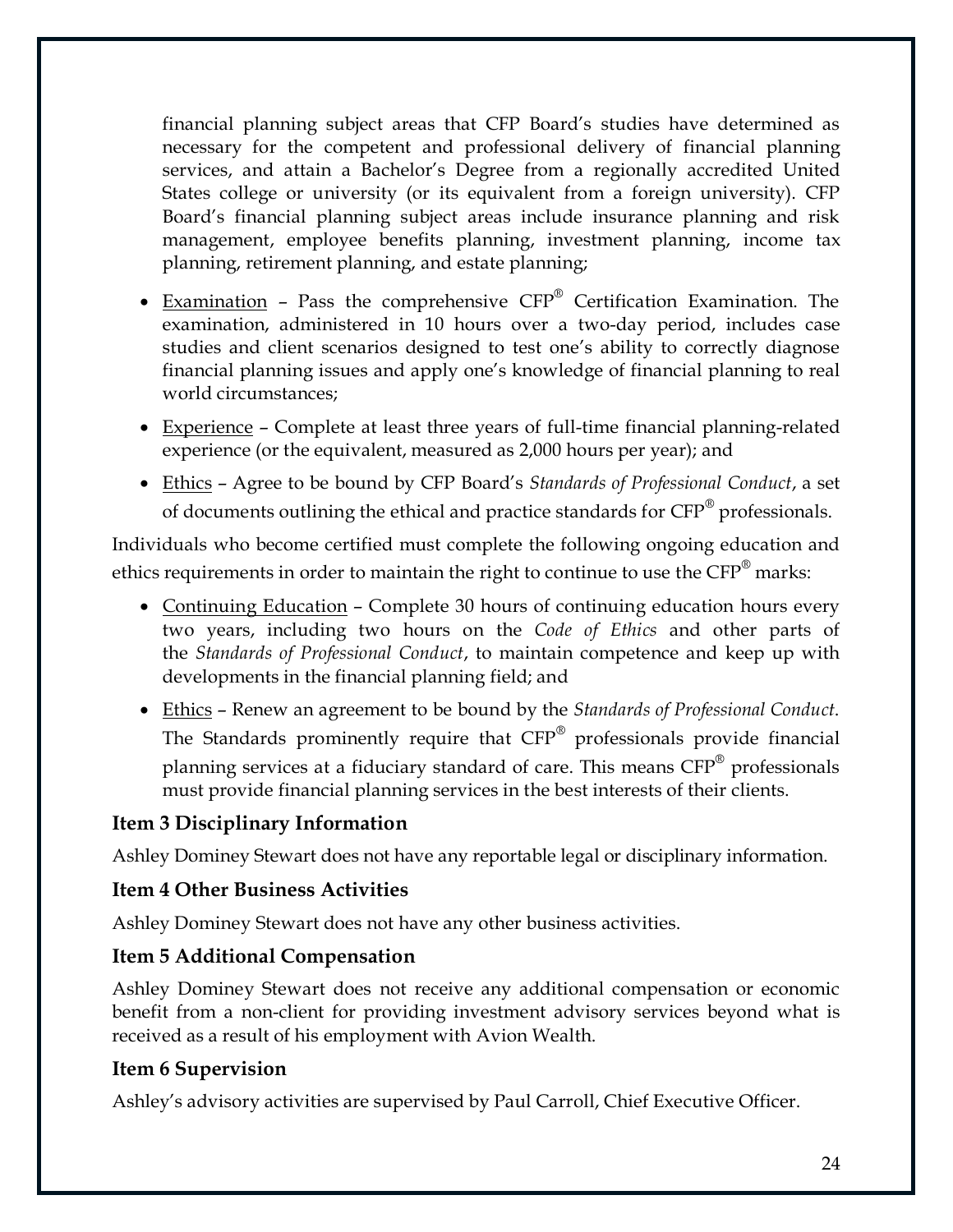# **Sarah E. McIvor, CFP®**

<span id="page-30-0"></span>2829 Technology Forest Blvd, Suite 300 The Woodlands, TX 77381 Tel.: (281) 528-1200

100 Congress Avenue, Suite 2000 Austin, TX 78701 Tel: (512) 643-0010 March 2022

FORM ADV PART 2B BROCHURE SUPPLEMENT

This brochure supplement provides information about Sarah E. McIvor that supplements the Avion Wealth's brochure. You should have received a copy of that brochure. Please contact Paul Carroll at (281) 528-1200 if you did not receive Avion Wealth's brochure or if you have any questions about the contents of this supplement.

Additional information about Sarah E. McIvor is available on the SEC's website at [www.adviserinfo.sec.gov.](http://www.adviserinfo.sec.gov/) The searchable CRD number for Sarah E. McIvor is 6438824.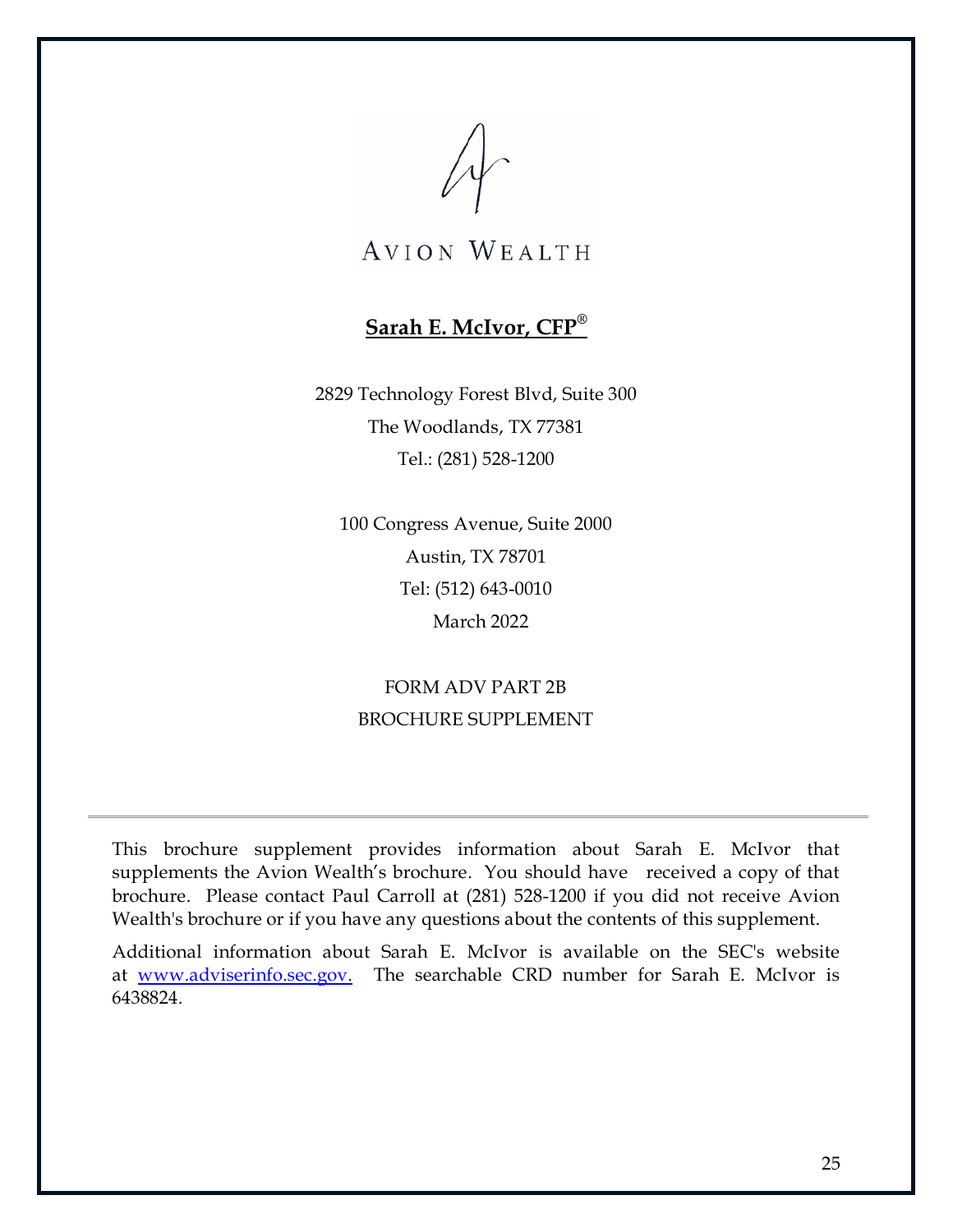# **Item 2 Educational Background and Business Experience**

#### **Sarah E. McIvor, CFP**®

*Year of Birth:* 1989

*Formal Education After High School:*

• Texas A&M University, CFP® Certification, 2018

• Texas A&M University, Bachelor of Business Administration, Management, 2011

*Business Background:*

- Avion Wealth, LLC fka Efficient Wealth Management, LLC, Partner, 10/2020 to Present
- Avion Wealth, LLC fka Efficient Wealth Management, LLC, Wealth Manager, 04/2018 to Present
- Avion Wealth, LLC fka Efficient Wealth Management, LLC, Associate Wealth Manager, 04/2016 to 08/2018
- Avion Wealth, LLC fka Efficient Wealth Management, LLC, Relationship Manager, 04/2014 to 04/2016
- BBVA Compass, Asst. Branch Manager, 07/2012 to 04/2014
- College Station ISD, Substitute Teacher, 01/2012 to 06/2012

*License:*

• Series 65 attained in 2014

*Certifications:*

### **CERTIFIED FINANCIAL PLANNER™ (CFP® ), 2018**

The CERTIFIED FINANCIAL PLANNER™, CFP<sup>®</sup> and federally registered CFP (with flame design) marks (collectively, the "CFP® marks") are professional certification marks granted in the United States by Certified Financial Planner Board of Standards, Inc. ("CFP Board").

The  $\mathrm{CFP}^{\circledast}$  certification is a voluntary certification; no federal or state law or regulation requires financial planners to hold CFP® certification. It is recognized in the United States and a number of other countries for its (1) high standard of professional education; (2) stringent code of conduct and standards of practice; and (3) ethical requirements that govern professional engagements with clients. Currently, more than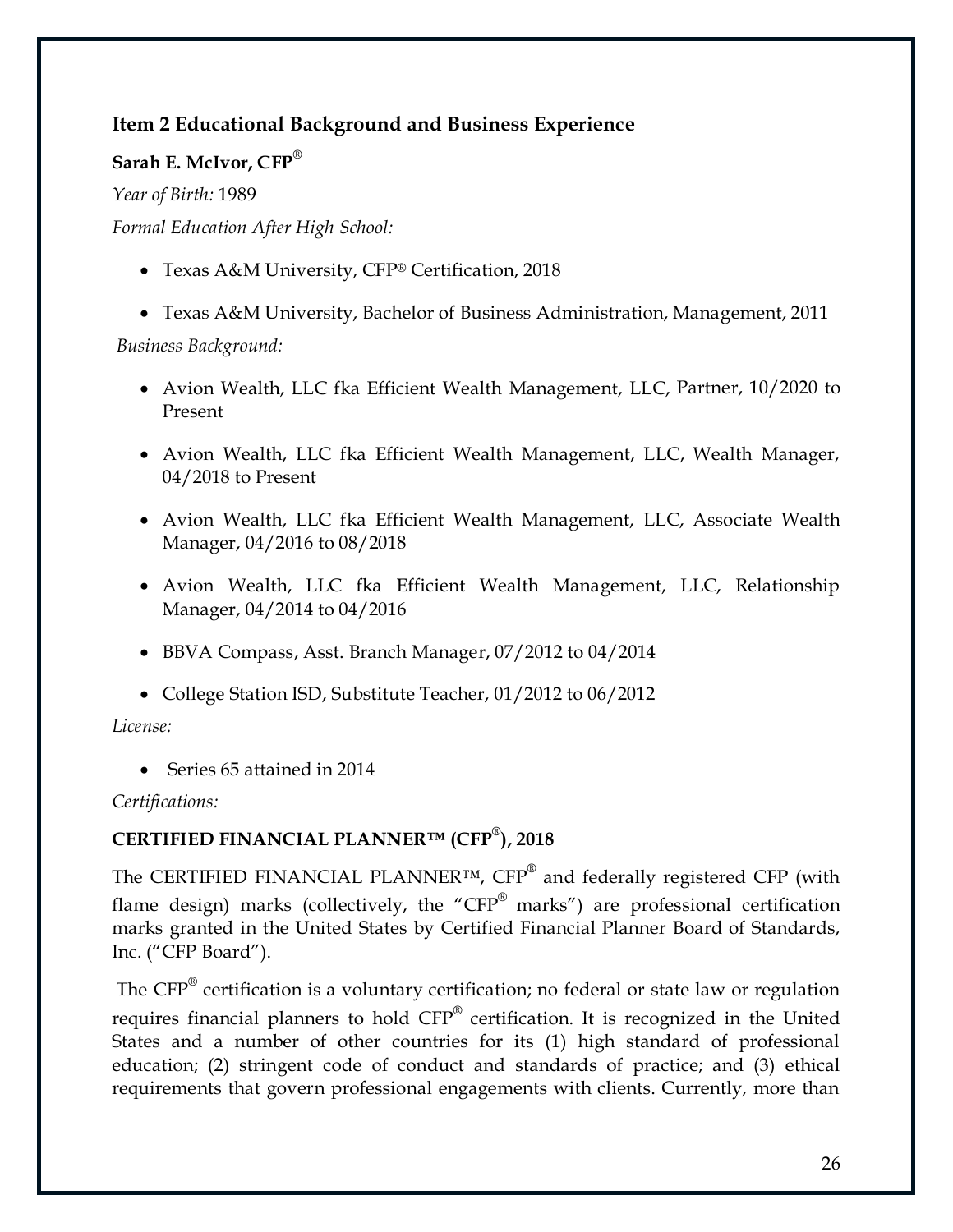73,000 individuals have obtained CFP® certification in the United States.

To attain the right to use the  $CFP^{\circledast}$  marks, an individual must satisfactorily fulfill the following requirements:

- Education Complete an advanced college-level course of study addressing the financial planning subject areas that CFP Board's studies have determined as necessary for the competent and professional delivery of financial planning services, and attain a Bachelor's Degree from a regionally accredited United States college or university (or its equivalent from a foreign university). CFP Board's financial planning subject areas include insurance planning and risk management, employee benefits planning, investment planning, income tax planning, retirement planning, and estate planning;
- Examination Pass the comprehensive CFP® Certification Examination. The examination, administered in 10 hours over a two-day period, includes case studies and client scenarios designed to test one's ability to correctly diagnose financial planning issues and apply one's knowledge of financial planning to real world circumstances;
- Experience Complete at least three years of full-time financial planning-related experience (or the equivalent, measured as 2,000 hours per year); and
- Ethics Agree to be bound by CFP Board's *Standards of Professional Conduct*, a set of documents outlining the ethical and practice standards for CFP<sup>®</sup> professionals.

Individuals who become certified must complete the following ongoing education and ethics requirements in order to maintain the right to continue to use the  $\text{CFP}^{\circledast}$  marks:

• Continuing Education – Complete 30 hours of continuing education hours every two years, including two hours on the *Code of Ethics* and other parts of the *Standards of Professional Conduct*, to maintain competence and keep up with developments in the financial planning field; and

Ethics – Renew an agreement to be bound by the *Standards of Professional Conduct*. The Standards prominently require that  $CFP^{\otimes}$  professionals provide financial planning services at a fiduciary standard of care. This means CFP<sup>®</sup> professionals must provide financial planning services in the best interests of their clients.

### **Item 3 Disciplinary Information**

Sarah E. McIvor does not have any reportable legal or disciplinary information.

### **Item 4 Other Business Activities**

Sarah E. McIvor does not have any other business activities.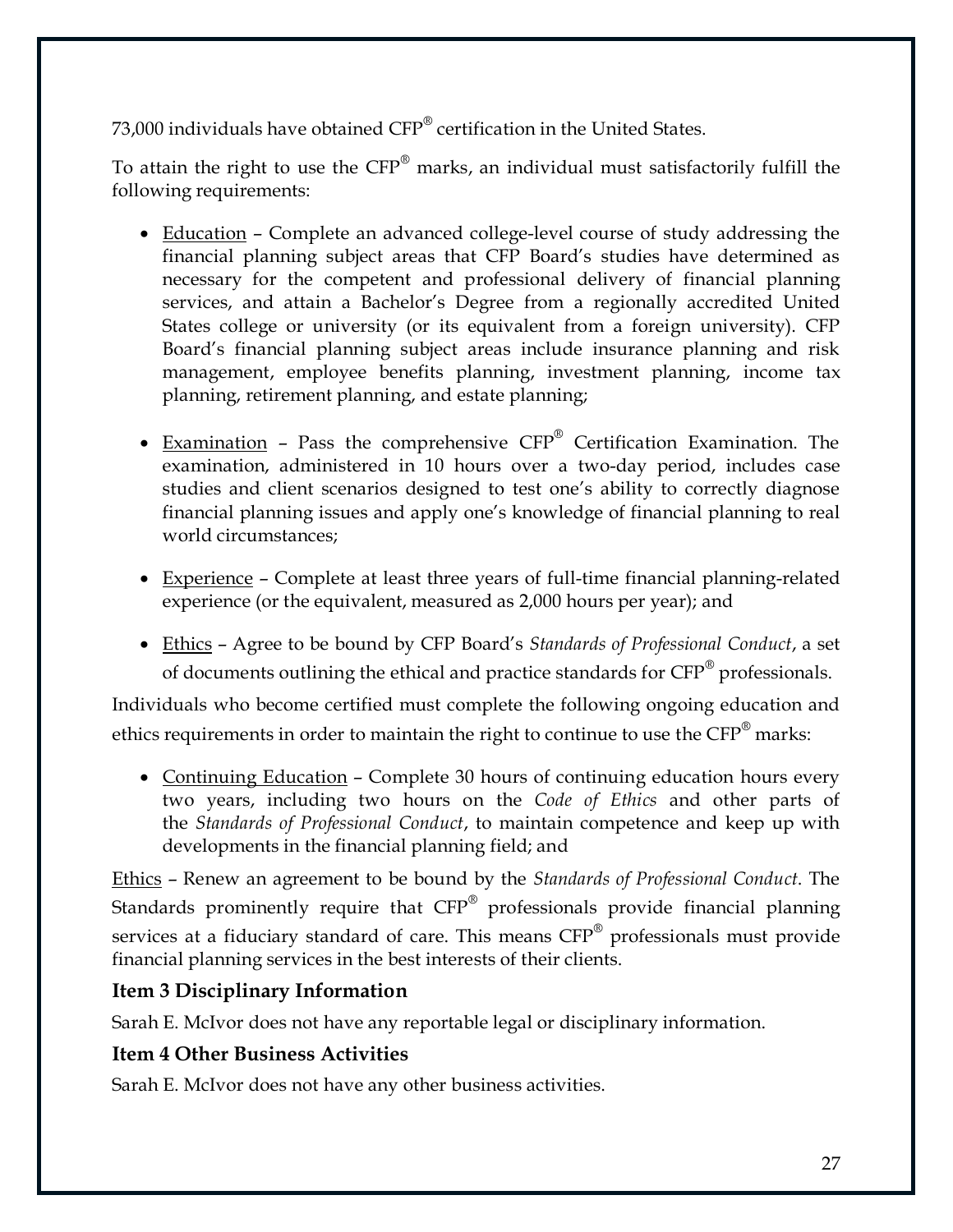### **Item 5 Additional Compensation**

Sarah E. McIvor does not receive any additional compensation or economic benefit from a non-client for providing investment advisory services beyond what is received as a result of her employment with Avion Wealth.

#### **Item 6 Supervision**

Sarah's advisory activities are supervised by Paul Carroll, Chief Executive Officer.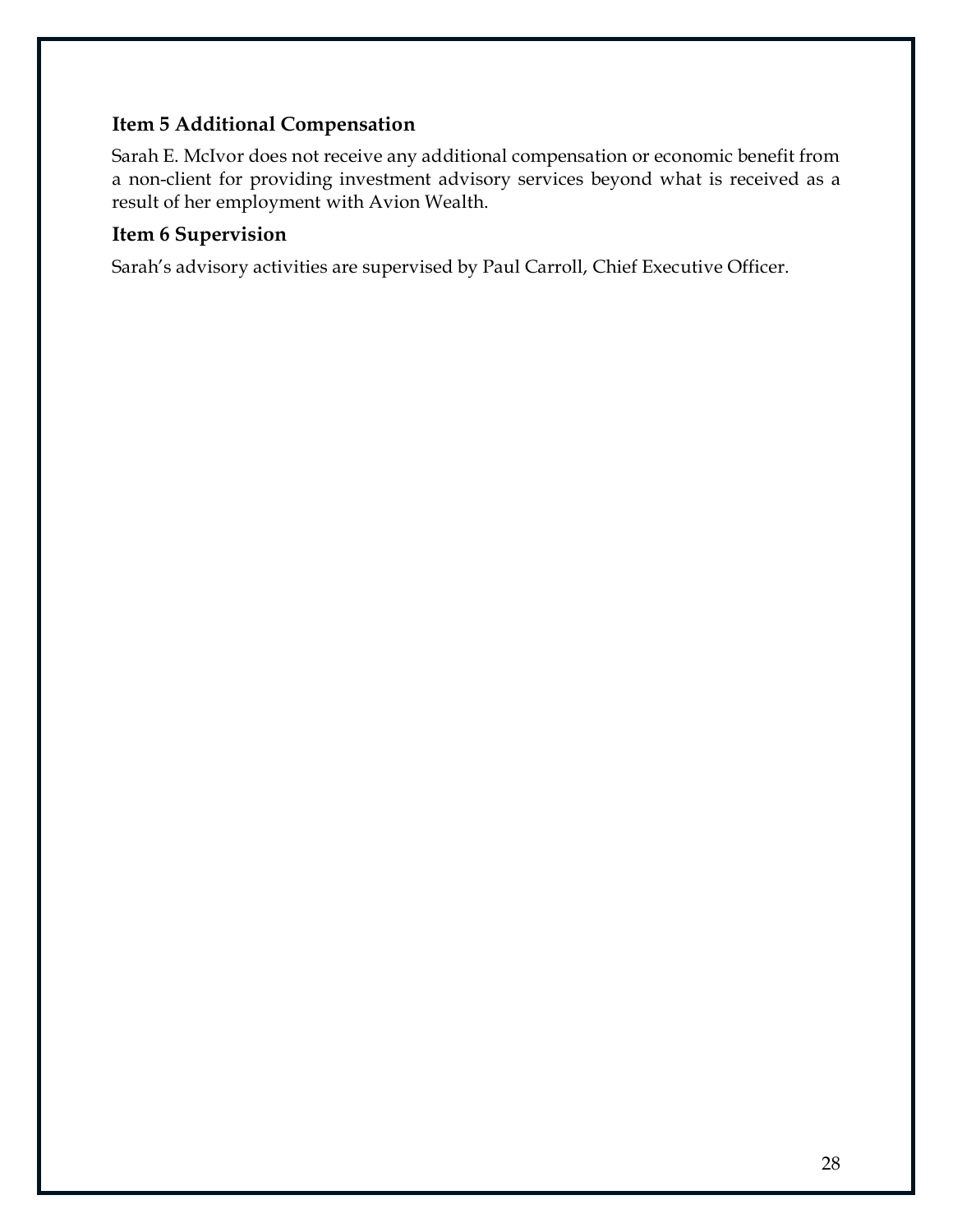

### **Cydney Nash**

<span id="page-34-0"></span>2829 Technology Forest Blvd, Suite 300 The Woodlands, TX 77381 Tel.: (281) 528-1200

100 Congress Avenue, Suite 2000 Austin, TX 78701 Tel: (512) 643-0010 March 2022

FORM ADV PART 2B BROCHURE SUPPLEMENT

This brochure supplement provides information about Cydney Nash that supplements the Avion Wealth's brochure. You should have received a copy of that brochure. Please contact Paul Carroll at (281) 528-1200 if you did not receive Avion Wealth's brochure or if you have any questions about the contents of this supplement.

Additional information about Cydney Nash is available on the SEC's website at [www.adviserinfo.sec.gov.](http://www.adviserinfo.sec.gov/) The searchable CRD number for Cydney Nash is 6841470.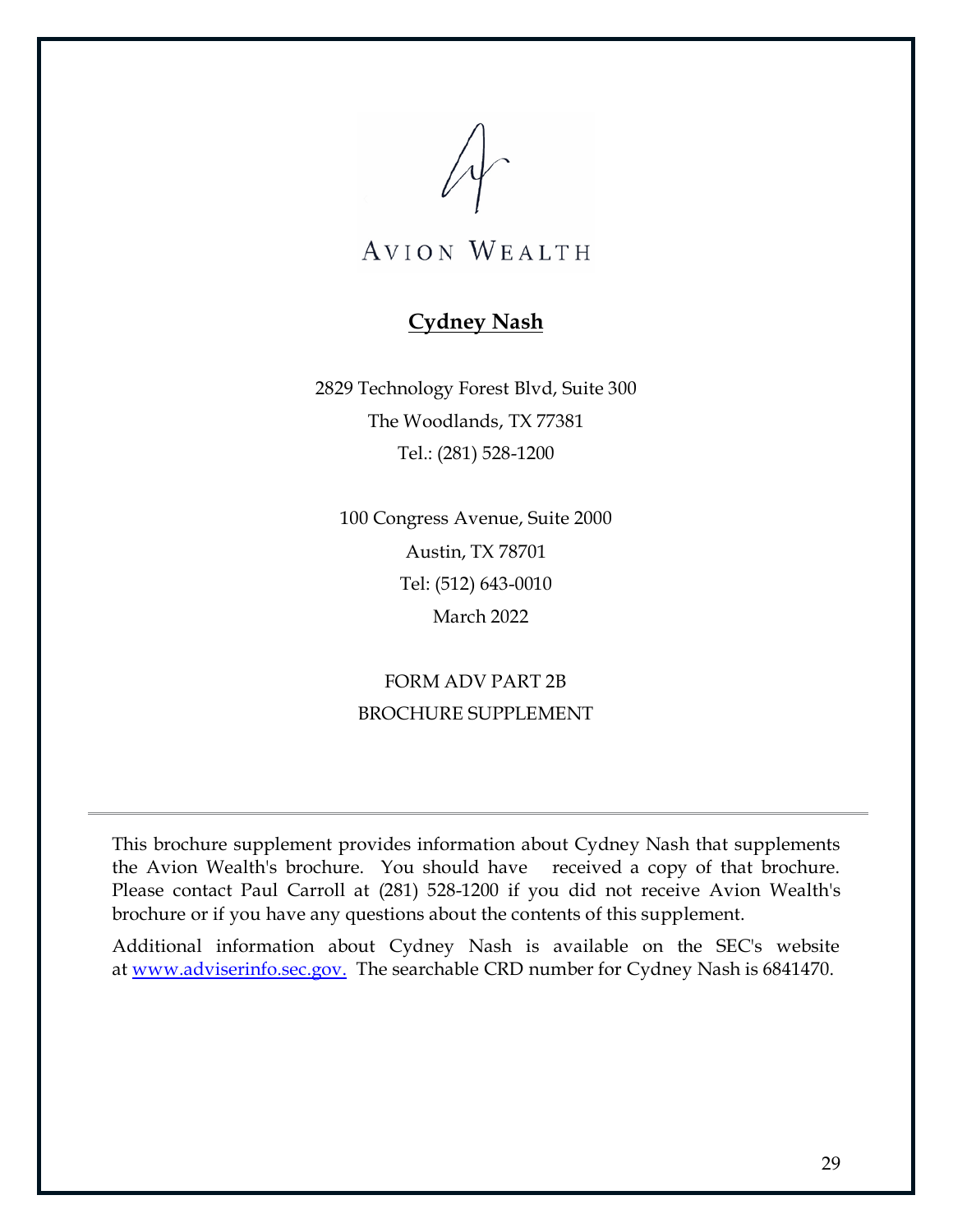## **Item 2 Educational Background and Business Experience**

### **Cydney Nash**

*Year of Birth:* 1992

*Formal Education After High School:*

- Chartered Financial Analyst (CFA) level 2 candidate, passed the CFA level 1 June 2016
- University of Bradford, Bradford, United Kingdom, Bachelor of Science (Honors) Accountancy and Finance, 2015
- Anderson Junior College, Singapore, 2011

*Business Background:*

- Avion Wealth, LLC fka Efficient Wealth Management, LLC, Associate Wealth Manager, 04/2020 to Present
- Avion Wealth, LLC fka Efficient Wealth Management, LLC, Relationship Manager, 08/2018 to 04/2020
- Avion Wealth LLC fka Efficient Wealth Management, LLC, Financial Planning Associate, 04/2016 to 08-2018
- PriceWaterhouseCoopers (PWC), Intern, 06/2016 to 09/2016
- Sapurakencana Drilling PTE Ltd, Assistant Cost Controller/Accountant, 05/2013 to 12/2014
- Seadrill Management (S) PTE, Ltd, Assistant Cost Controller/Accountant, 09/2012 to 4/2013
- Cyclect Electrical Engineering PTE Ltd, Purchaser, 12/2011 to 06/2012

*License:*

• Series 65 attained in 2017

# **Item 3 Disciplinary Information**

Cydney Nash does not have any reportable legal or disciplinary information.

# **Item 4 Other Business Activities**

Cydney Nash does not have any other business activities.

# **Item 5 Additional Compensation**

Cydney Nash does not receive any additional compensation or economic benefit from a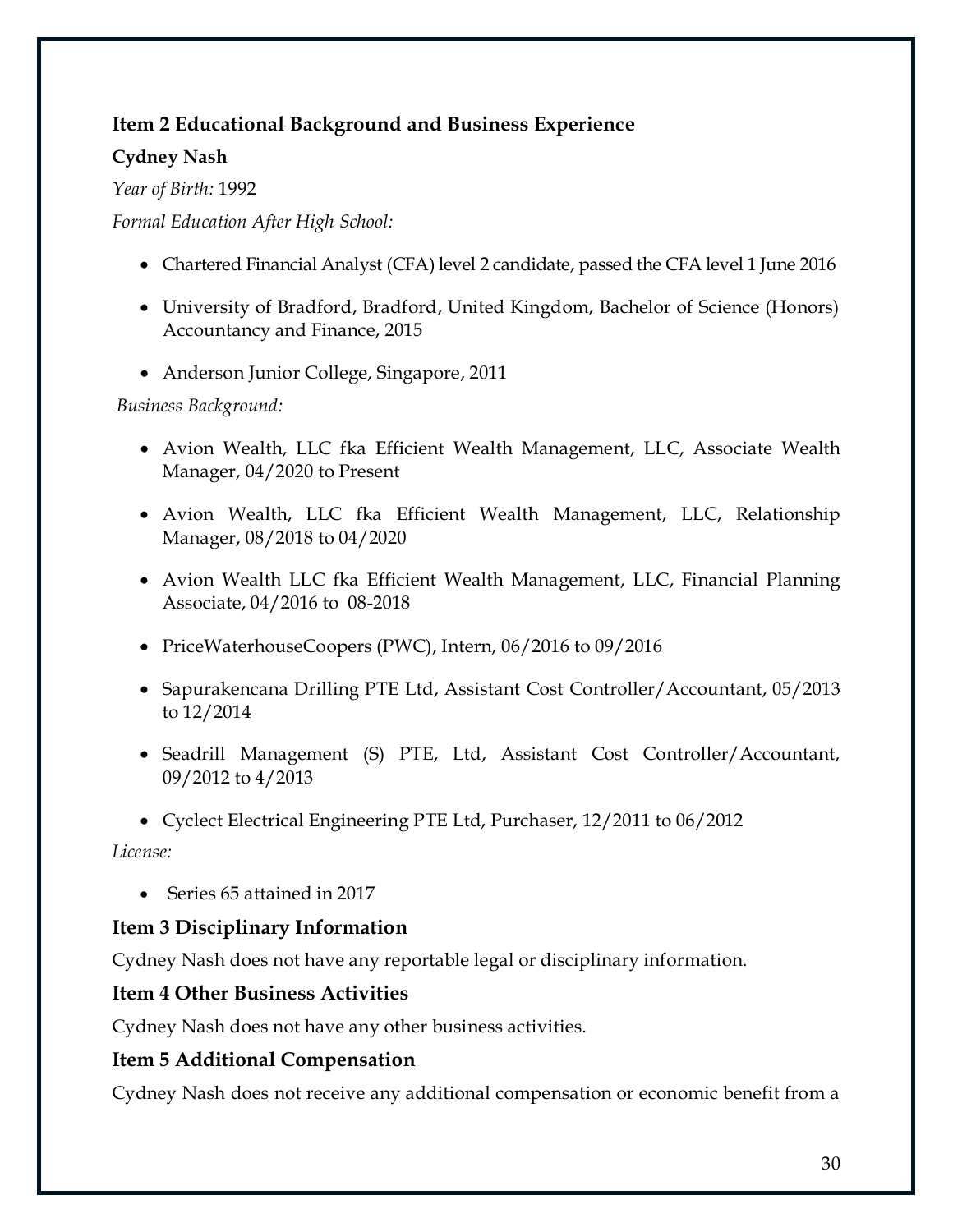non-client for providing investment advisory services beyond what is received as a result of her employment with Avion Wealth.

### **Item 6 Supervision**

Cydney's advisory activities are supervised by Paul Carroll, Chief Executive Officer.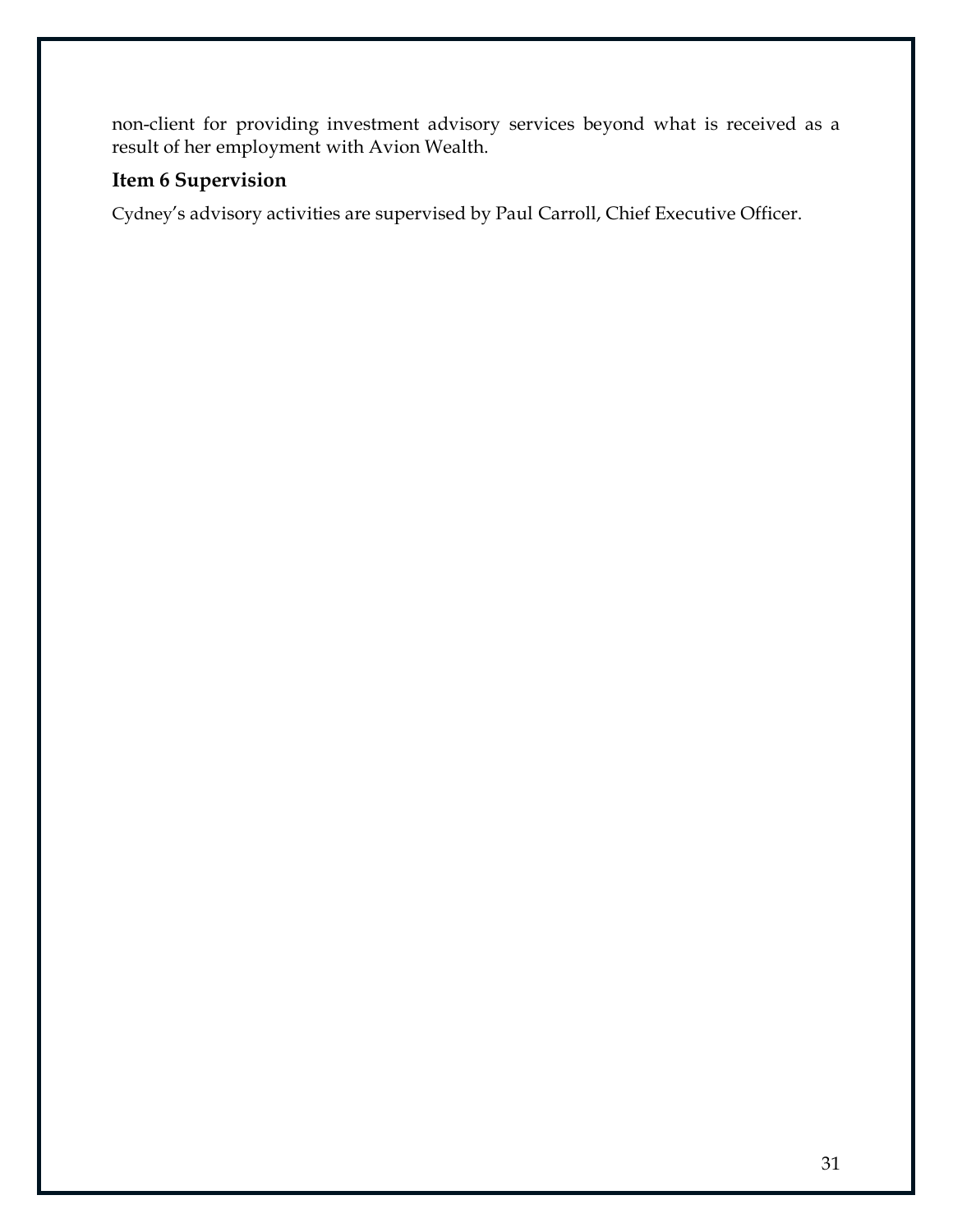# **Austin Manning**

<span id="page-37-0"></span>2829 Technology Forest Blvd, Suite 300 The Woodlands, TX 77381 Tel.: (281) 528-1200

100 Congress Avenue, Suite 2000 Austin, TX 78701 Tel: (512) 643-0010 March 2022

# FORM ADV PART 2B BROCHURE SUPPLEMENT

This brochure supplement provides information about Austin Manning that supplements the Avion Wealth's brochure. You should have received a copy of that brochure. Please contact Paul Carroll at (281) 528-1200 if you did not receive Avion Wealth's brochure or if you have any questions about the contents of this supplement.

Additional information about Austin Manning is available on the SEC's website at [www.adviserinfo.sec.gov.](http://www.adviserinfo.sec.gov/) The searchable CRD number for Austin Manning is 7175672.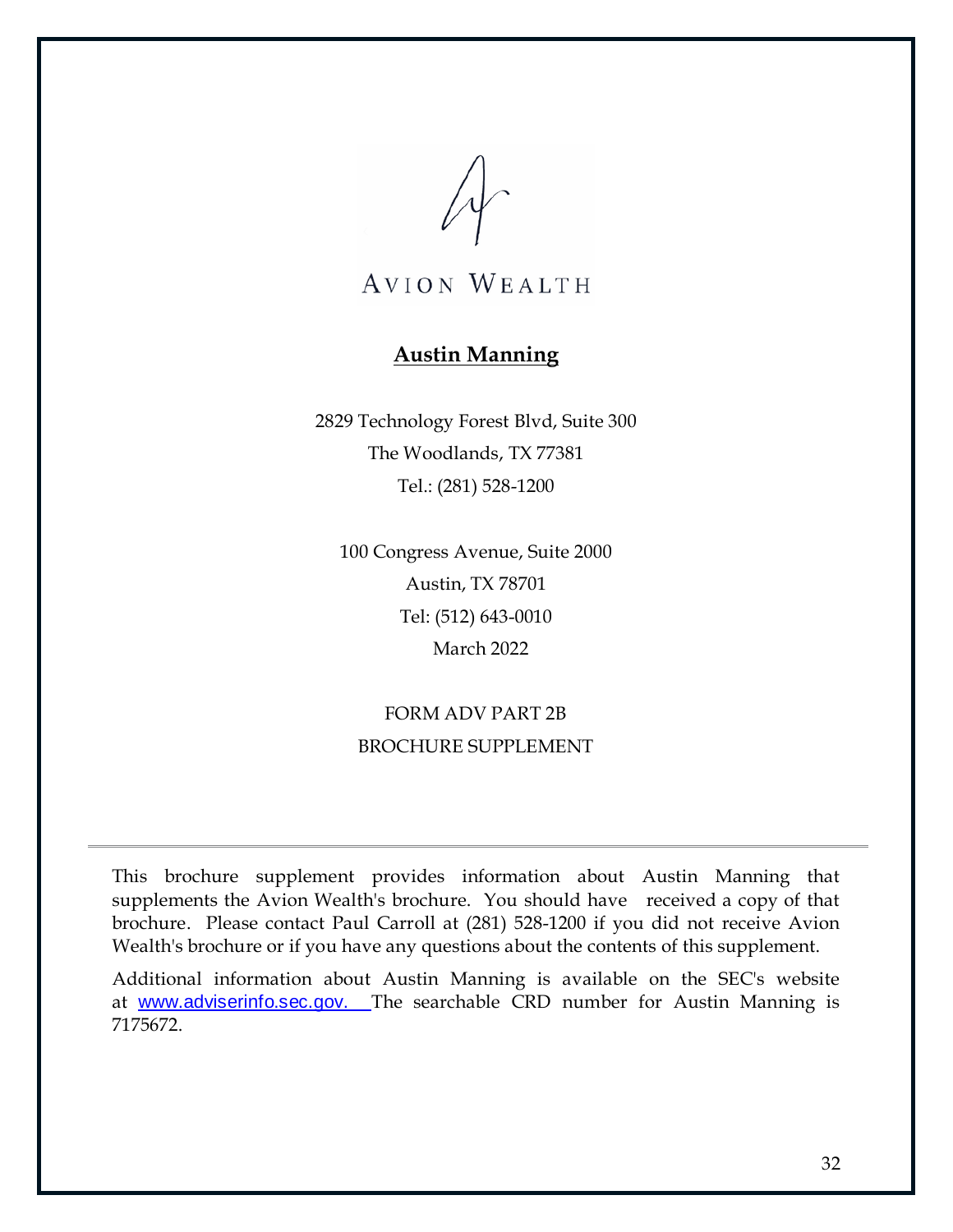# **Item 2 Educational Background and Business Experience**

#### **Austin Manning**

*Year of Birth:* 1995

*Formal Education After High School:*

• University of Houston, Bachelor of Science, BBA in Finance, 2018

*Business Background:*

- Avion Wealth, LLC fka Efficient Wealth Management, LLC, Relationship Manager, 07/2020 to Present
- Avion Wealth, LLC fka Efficient Wealth Management, LLC, Associate Relationship Manager, 04/2020 to 07/2020
- Avion Wealth, LLC fka Efficient Wealth Management, LLC, Planning Associate, 03/2019 to 04/2020

*License:*

• Series 65 attained in 2019

## **Item 3 Disciplinary Information**

Austin Manning does not have any reportable legal or disciplinary information.

### **Item 4 Other Business Activities**

Austin Manning does not have any other business activities.

### **Item 5 Additional Compensation**

Austin Manning does not receive any additional compensation or economic benefit from a non-client for providing investment advisory services beyond what is received as a result of her employment with Avion Wealth.

# **Item 6 Supervision**

Austin's advisory activities are supervised by Paul Carroll, Chief Executive Officer.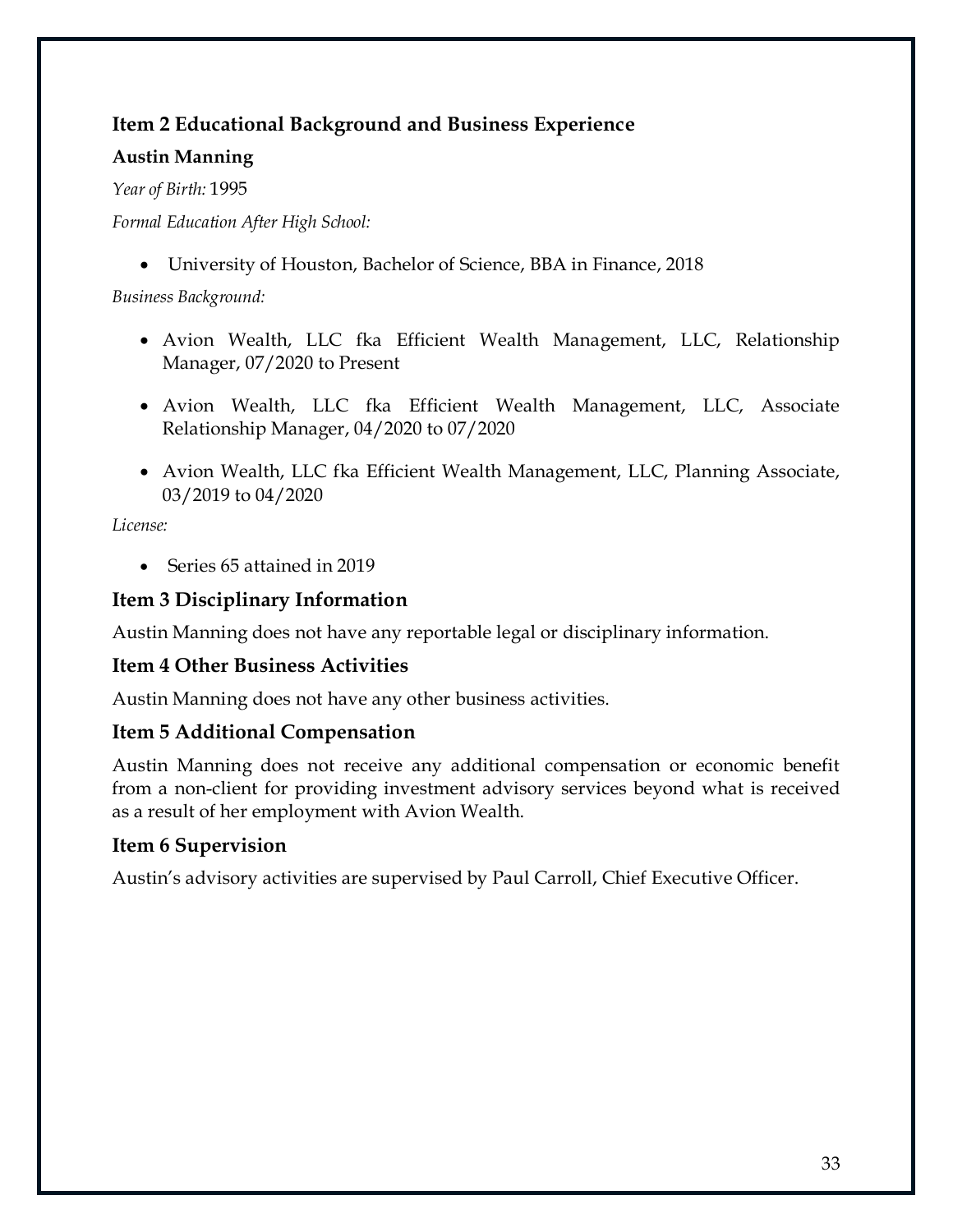

# **Megan Beaufays**

<span id="page-39-0"></span>2829 Technology Forest Blvd, Suite 300 The Woodlands, TX 77381 Tel.: (281) 528-1200

100 Congress Avenue, Suite 2000 Austin, TX 78701 Tel: (512) 643-0010 March 2022

FORM ADV PART 2B BROCHURE SUPPLEMENT

This brochure supplement provides information about Megan Beaufays that supplements the Avion Wealth's brochure. You should have received a copy of that brochure. Please contact Paul Carroll at (281) 528-1200 if you did not receive Avion Wealth's brochure or if you have any questions about the contents of this supplement.

Additional information about Megan Beaufays is available on the SEC's website at [www.adviserinfo.sec.gov.](http://www.adviserinfo.sec.gov/) The searchable CRD number for Megan Beaufays is 6082233.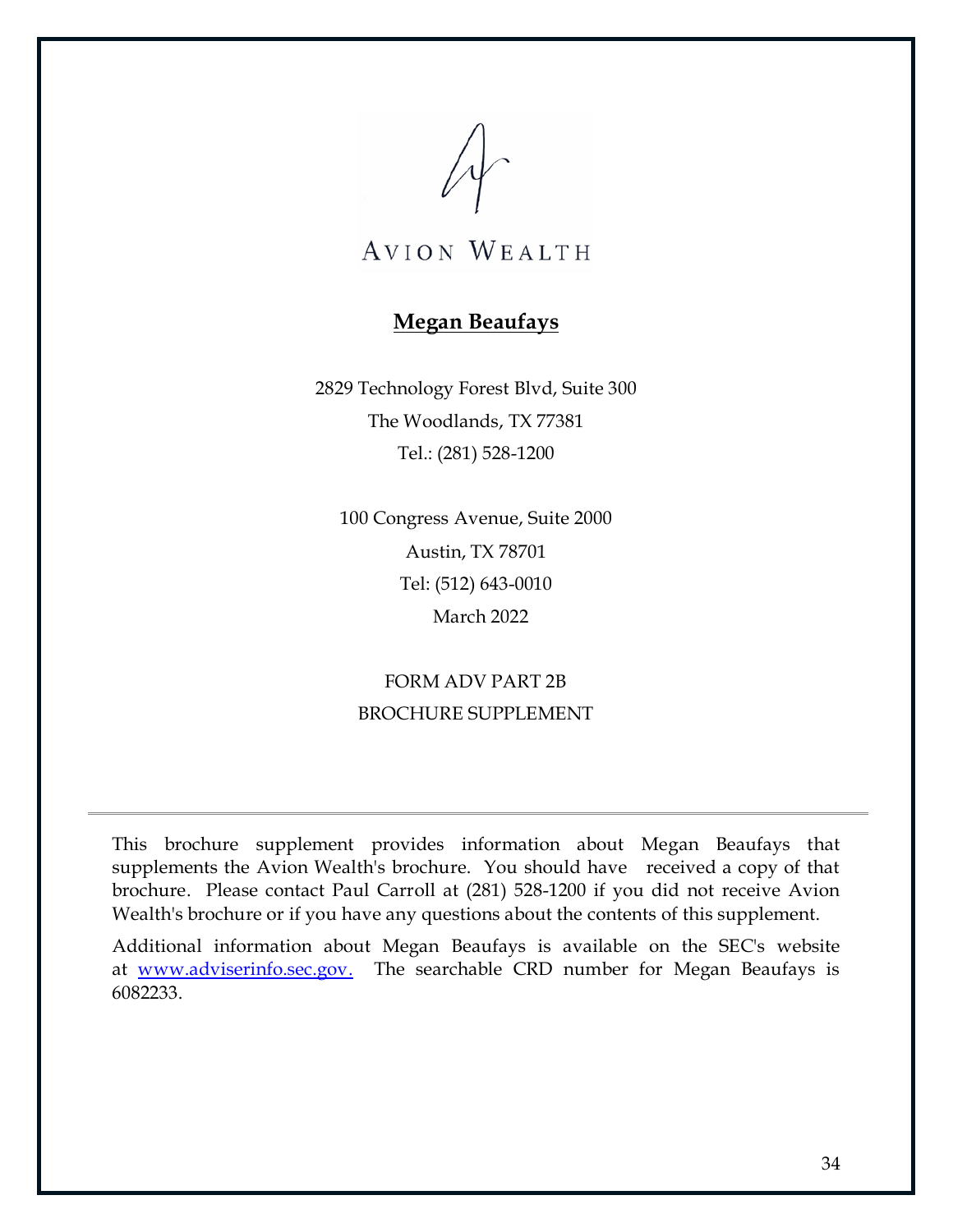# **Item 2 Educational Background and Business Experience**

#### **Megan Beaufays**

*Year of Birth:* 1987

*Formal Education After High School:*

• Bowling Green State University, Ohio, Bachelor of Arts in Communication, 2009 *Business Background:*

- Avion Wealth, LLC, Associate Relationship Manager, 08/2020 to Present
- LPL Financial, Registered Representative, 01/2019 to 04/2020
- PNC Bank, Mortgage Loan Officer, 06/2017 to 01/2019
- PNC Investments, Licensed PCG Relationship Manager, 06/2015 to 06/2017
- JP Morgan Securities fka Chase Investment Services, Licensed Banker, 06/2012 to 06/2015
- JP Morgan Chase Bank, Personal Banker, 06/2011 to 06/2015

*License:*

• Series 65 attained in 2021

### **Item 3 Disciplinary Information**

Megan Beaufays does not have any reportable legal or disciplinary information.

#### **Item 4 Other Business Activities**

Megan Beaufays does not have any other business activities.

### **Item 5 Additional Compensation**

Megan Beaufays does not receive any additional compensation or economic benefit from a non-client for providing investment advisory services beyond what is received as a result of her employment with Avion Wealth.

#### **Item 6 Supervision**

Megan's advisory activities are supervised by Paul Carroll, Chief Executive Officer.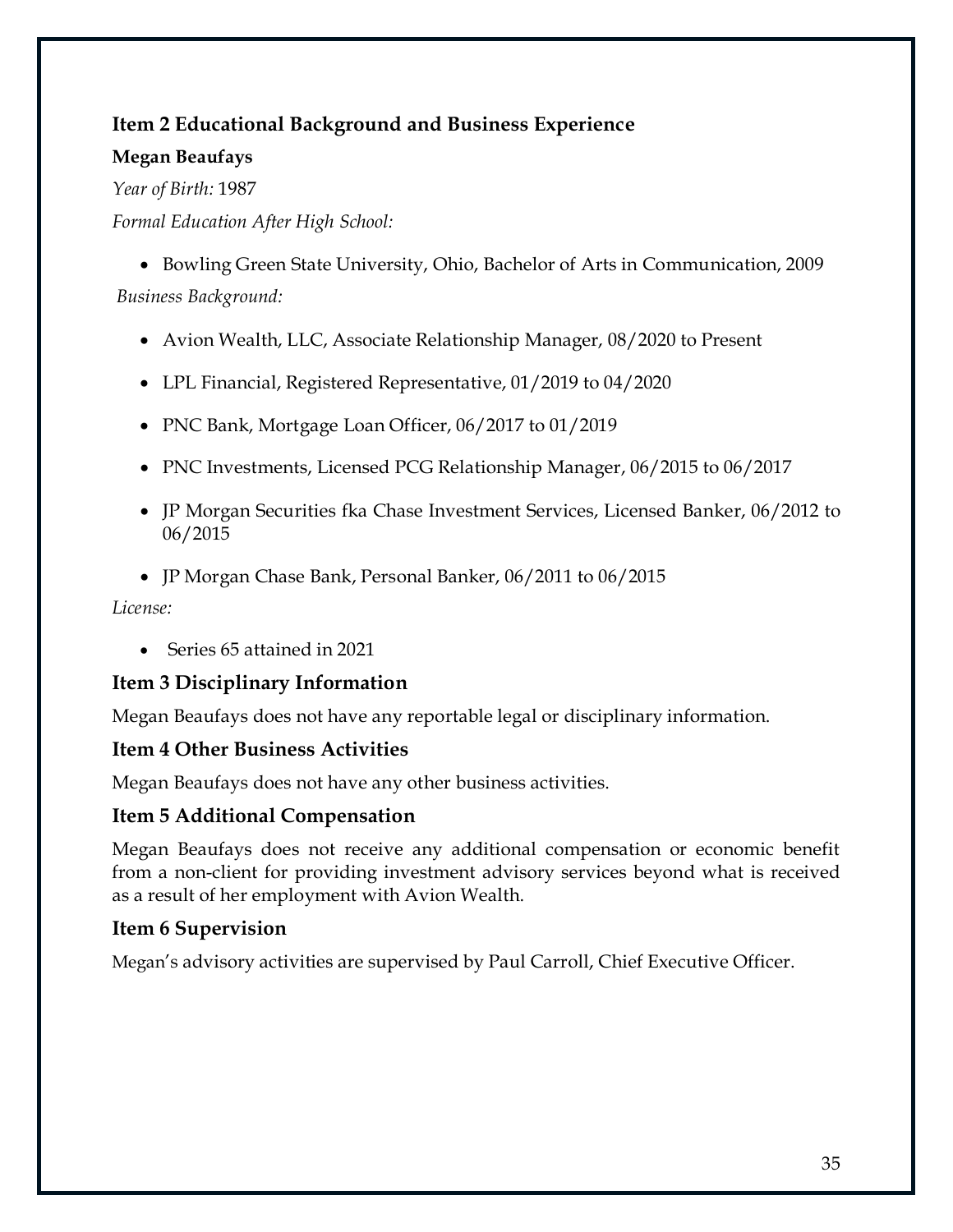# **Aaron Gordon**

<span id="page-41-0"></span>2829 Technology Forest Blvd, Suite 300 The Woodlands, TX 77381 Tel.: (281) 528-1200

100 Congress Avenue, Suite 2000 Austin, TX 78701 Tel: (512) 643-0010 March 2022

# FORM ADV PART 2B BROCHURE SUPPLEMENT

This brochure supplement provides information about Aaron Gordon that supplements the Avion Wealth's brochure. You should have received a copy of that brochure. Please contact Paul Carroll at (281) 528-1200 if you did not receive Avion Wealth's brochure or if you have any questions about the contents of this supplement.

Additional information about Aaron Gordon is available on the SEC's website at [www.adviserinfo.sec.gov.](http://www.adviserinfo.sec.gov/) The searchable CRD number for Aaron Gordon is 7501198.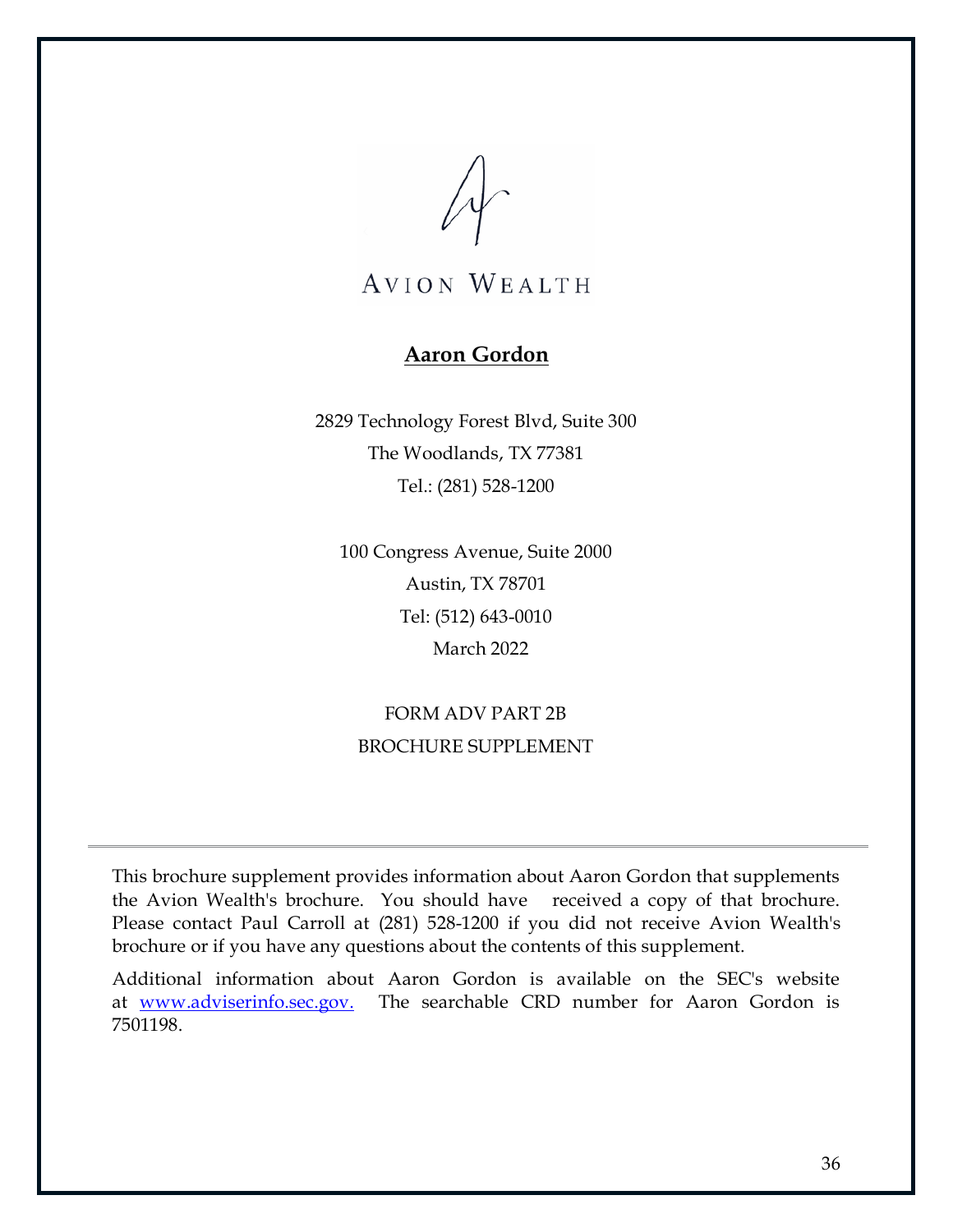## **Item 2 Educational Background and Business Experience**

#### **Aaron Gordon**

*Year of Birth:* 1993

*Formal Education After High School:*

• University of Houston, Bachelor of Business Administration, Finance, 2018 *Business Background:*

• Avion Wealth, LLC, Associate Relationship Manager, 08/2021 to Present

*License:*

• Series 65 attained in 2021

## **Item 3 Disciplinary Information**

Aaron Gordon does not have any reportable legal or disciplinary information.

### **Item 4 Other Business Activities**

Aaron Gordon does not have any other business activities.

## **Item 5 Additional Compensation**

Aaron Gordon does not receive any additional compensation or economic benefit from a non-client for providing investment advisory services beyond what is received as a result of his employment with Avion Wealth.

### **Item 6 Supervision**

Aaron's advisory activities are supervised by Paul Carroll, Chief Executive Officer.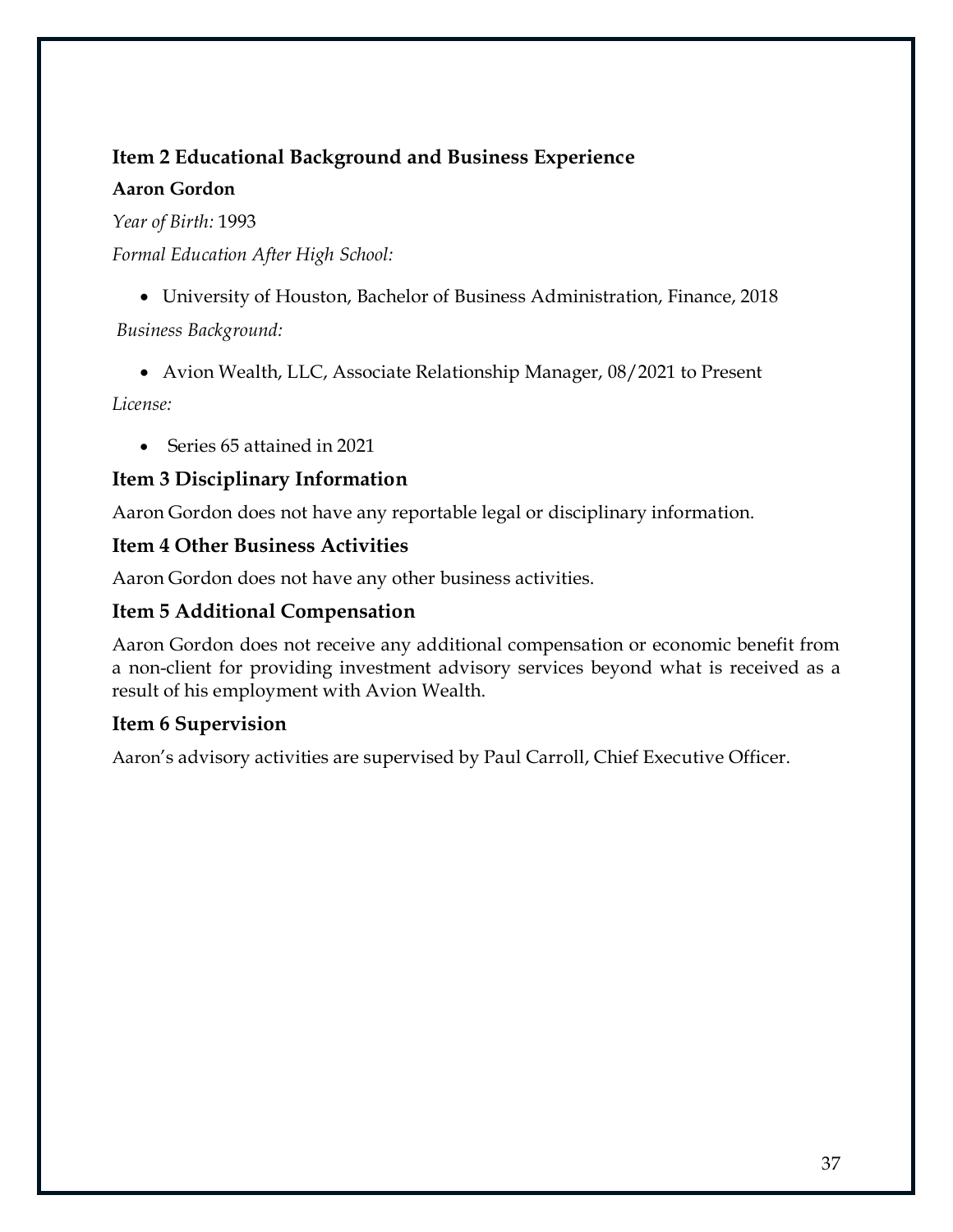# **CODE OF ETHICS**

#### **Avion Wealth**

#### <span id="page-43-0"></span>**Preamble**

Our clients' interests always come first. Our experience shows that if we serve our clients well, our own success will follow. Our assets are our people, capital and reputation. If any of these is ever diminished, the last is the most difficult to restore.

#### **Introduction**

This is the Code of Ethics (the "Code") of Avion Wealth (the "Company"). The Company's Policies on Insider Trading and Personal Securities Transactions are included in the Code.

#### **General Principles**

The Company is a fiduciary for its investment advisory clients. Because of this fiduciary relationship, it is generally improper for the Company or its Associated Persons to: use for their own benefit (or the benefit of anyone other than the client), to the detriment of the client, information about the Company's trading or recommendations for client accounts; or take advantage of investment opportunities that would otherwise be available for the Company's clients.

Also, as a matter of business policy, the Company wants to avoid even the appearance that the Company, its Associated Persons, or others receive any improper benefit from information about client trading or accounts or from our relationships with our clients or with the brokerage community.

The Company expects all Associated Persons to comply with the spirit of the Code, as well as the specific rules contained in the Code.

The Company treats violations of this Code (including violations of the spirit of the Code) very seriously. Violation of either the letter or the spirit of this Code, may result in the Company taking disciplinary measures, including, without limitation, imposing penalties or fines, reduction of compensation, demotion, requiring unwinding of the trade, requiring disgorgement of trading gains, suspending or terminating of employment, or any combination of the foregoing.

Improper trading activity can constitute a violation of this Code. Nevertheless, the Code can be violated by failing to file required reports, or by making inaccurate or misleading reports or statements concerning trading activity or securities accounts. Individual conduct can violate this Code even if no clients are harmed by such conduct.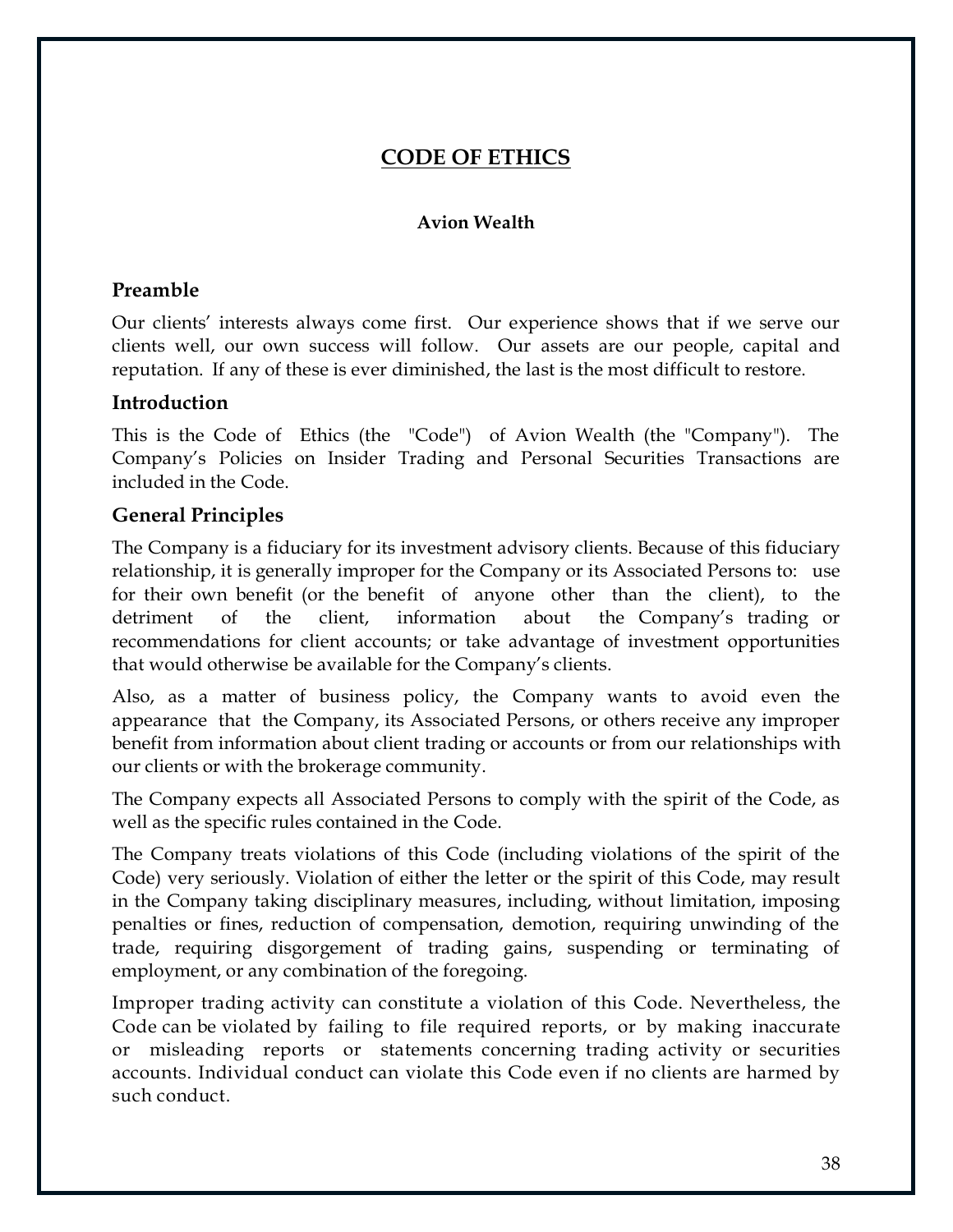This is an abbreviated version of the Avion Wealth Code of Ethics. The full version is available upon request. Please contact us at:

> Avion Wealth 2829 Technology Forest Blvd Suite 300 The Woodlands, TX 77381 Phone: 281 528-1200 Fax: 888 868-1168 Email: [Paul@AvionWealth.com](mailto:Paul@AvionWealth.com)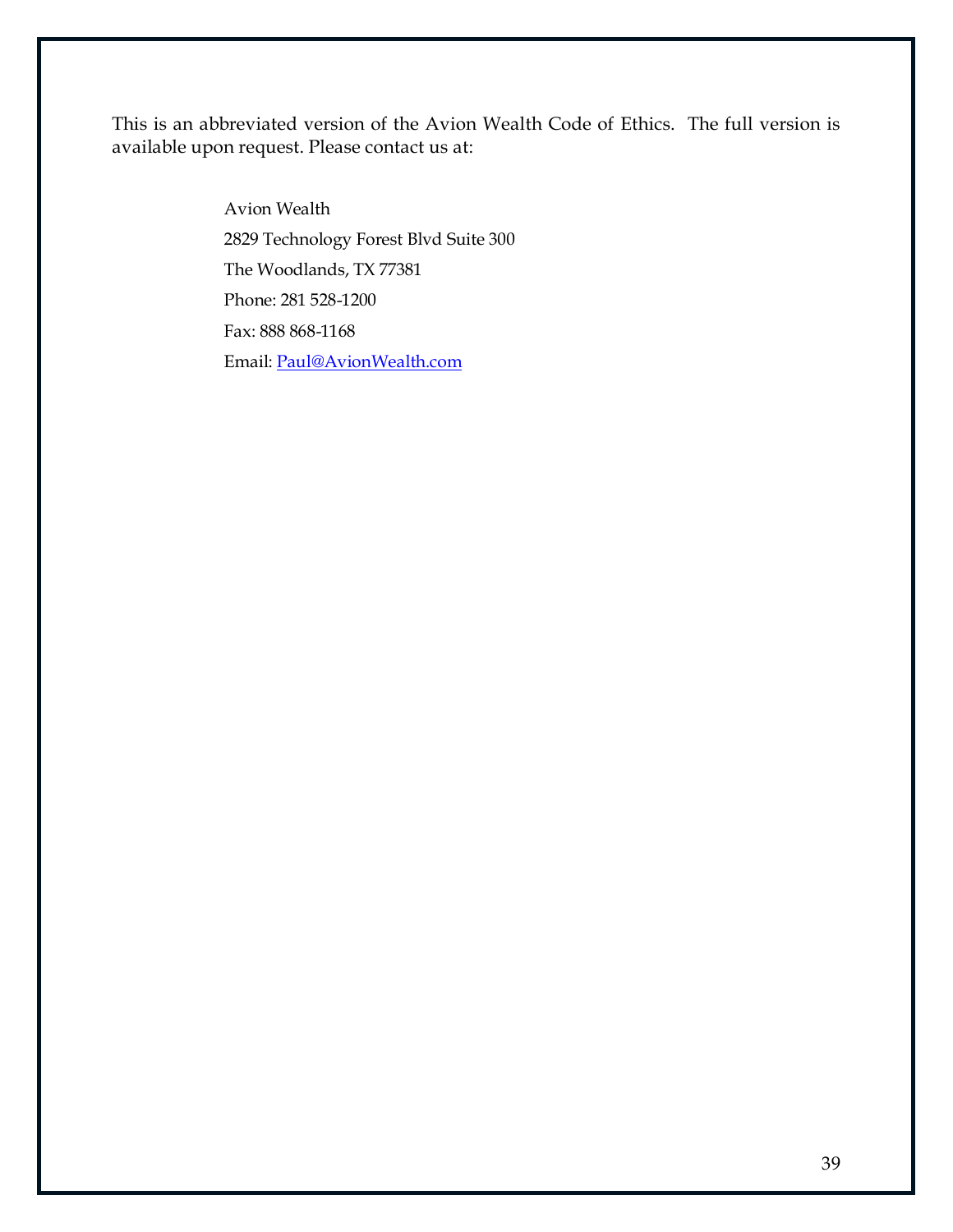

### **Customer Information Privacy Principles**

<span id="page-45-0"></span>Like most industries today, the financial services industry is rapidly being shaped by technology, which is literally changing the way we do business. To be successful in this environment, we must continue to insure that our customers are confident that we will manage their financial affairs expertly and confidentially.

At Avion Wealth, our customers have access to a broad range of products and services. To deliver these products and services as effectively and conveniently as possible, it is essential that we use technology to manage and maintain certain customer information.

We want to assure all of our customers that whenever information is used, it is done with discretion. The safeguarding of customer information is an issue we take seriously at Avion Wealth. To affirm our continuing commitment to the proper use of customer information, we have set forth the following Privacy Principles. It is these Privacy Principles that guide us in serving the privacy needs of our customers.

- 1. **Recognition of a Customer's Expectation of Privacy**: At Avion Wealth, we believe the confidentiality and protection of customer information is one of our fundamental responsibilities. And while information is critical to providing quality service, we recognize that one of our most important assets is our customers' trust. Thus, the safekeeping of customer information is a priority for Avion Wealth.
- 2. **Use, Collection, and Retention of Customer Information**: Avion Wealth limits the use, collection, and retention of customer information to what we believe is necessary or useful to conduct our business, provide quality service, and offer products, services, and other opportunities that may be of interest to our customers. Information collected may include, but is not limited to: name, address, telephone number, tax identification number, date of birth, employment status, annual income and net worth.
- 3. **Maintenance of Accurate Information**: Avion Wealth recognizes that it must maintain accurate customer records. Therefore, Avion Wealth has established procedures to maintain the accuracy of customer information and to keep such information current and complete. These procedures include responding to requests to correct inaccurate information in a timely manner.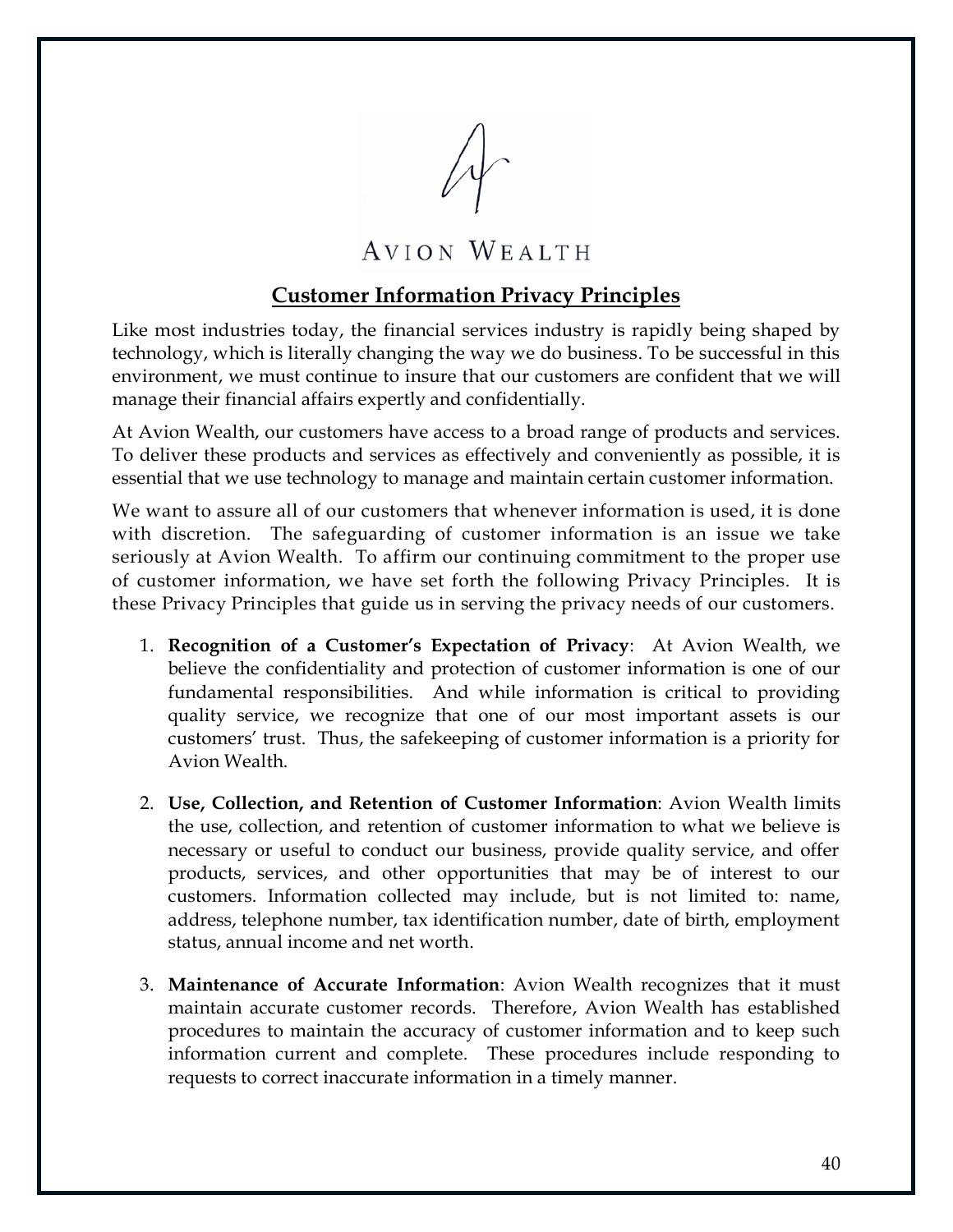- 4. **Limiting Employee Access to Information:** At Avion Wealth, employee access to personally identifiable customer information is limited to those with a business reason to know such information. Employees are educated on the importance of maintaining the confidentiality of customer information and on these Privacy Principles. Because of the importance of these issues, all Avion Wealth employees are responsible for maintaining the confidentiality of customer information and employees who violate these Privacy Principles will be subject to disciplinary measures.
- 5. **Protection of Information via Established Security Procedures:** Avion Wealth recognizes that a fundamental element of maintaining effective customer privacy procedures is to provide reasonable protection against the unauthorized access to customer information. Therefore, Avion Wealth has established appropriate security standards and procedures to guard against any unauthorized access to customer information.
- 6. **Restrictions on the Disclosure of Customer Information:** Avion Wealth does not disclose any nonpublic personal information about its customers or former customers to any nonaffiliated third parties. In the course of servicing a client's account, Avion Wealth may share some information with its service providers, such as transfer agents, custodians, broker/dealers, accountants and lawyers; in the normal course of our business (for example, with consumer reporting agencies and government agencies); when legally required or permitted in connection with fraud investigations and litigation; in connection with acquisitions and sales; and at the request or with the permission of a customer.

*It is Avion Wealth's policy never to sell information about current or former customers or their accounts to anyone. It is also Avion Wealth's policy not to share information unless required to process a transaction, at the request of a customer, or as required by law.* 

- 7. **Maintaining Customer Privacy in Business Relationships with Third Parties:**  If we provide personally identifiable customer information to a third party with which we have a business relationship, we will insist that the third party keep such information confidential, consistent with the conduct of our business relationship.
- 8. **Disclosure of Privacy Principles to Customers:** Avion Wealth recognizes and respects the privacy expectations of our customers. We want our customers to understand our commitment to privacy in our use of customer information. As a result of our commitment, we have developed these Privacy Principles which are made readily available to our customers. Customers who have questions about these Privacy Principles or have a question about the privacy of their customer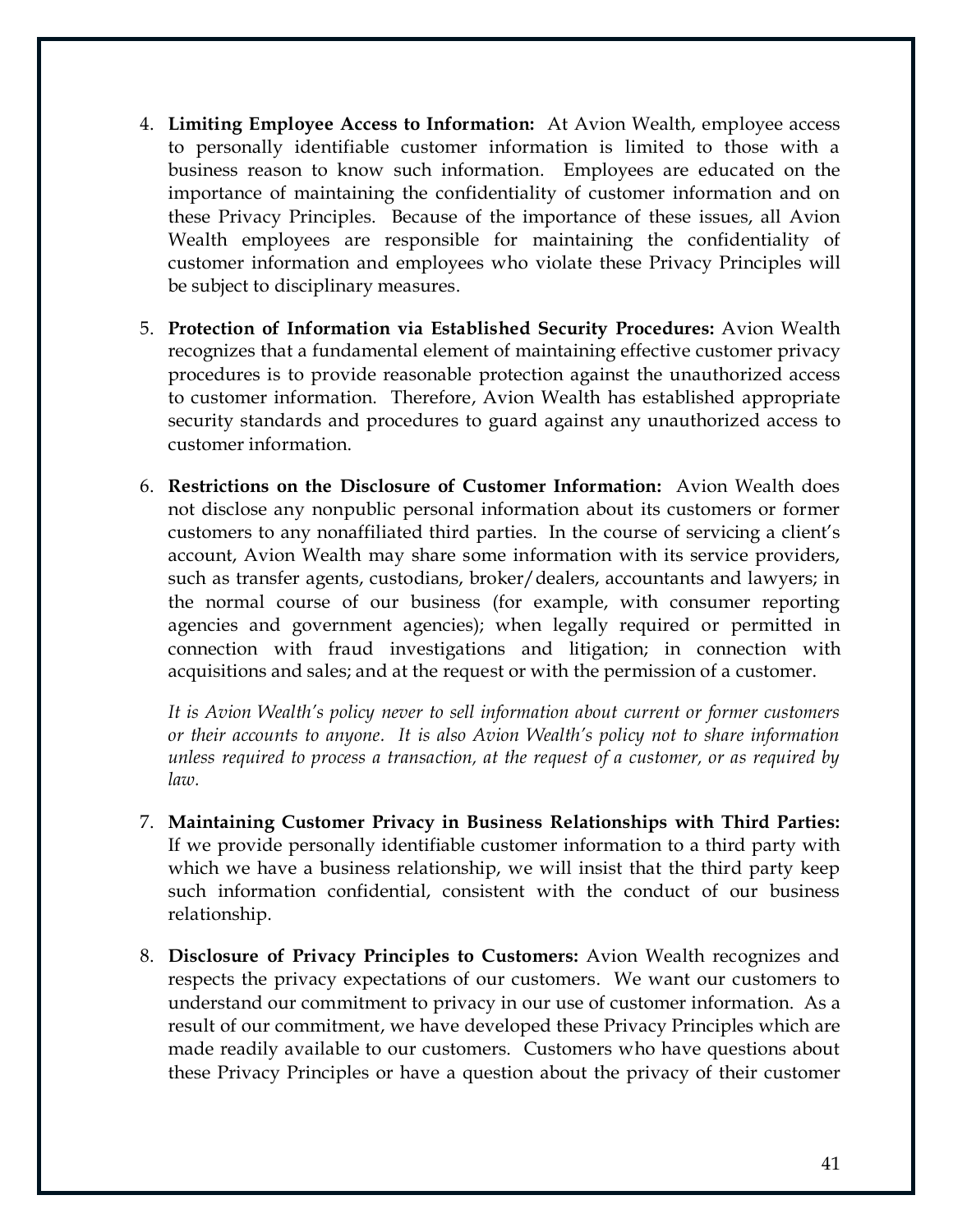information should call Paul J. Carroll at 1-888-396-3969 or e-mail him at [paul@avionwealth.com.](mailto:paul@avionwealth.com)

These Privacy Principles apply to individuals, and we reserve the right to change these Privacy Principles, and any of the policies or procedures described above, at any time without prior notice. These Privacy Principles are for general guidance and do not constitute a contract or create legal rights and do not modify or amend any agreements we have with our customers.

Paul J. Carroll

Paul J. Carroll, Principal Avion Wealth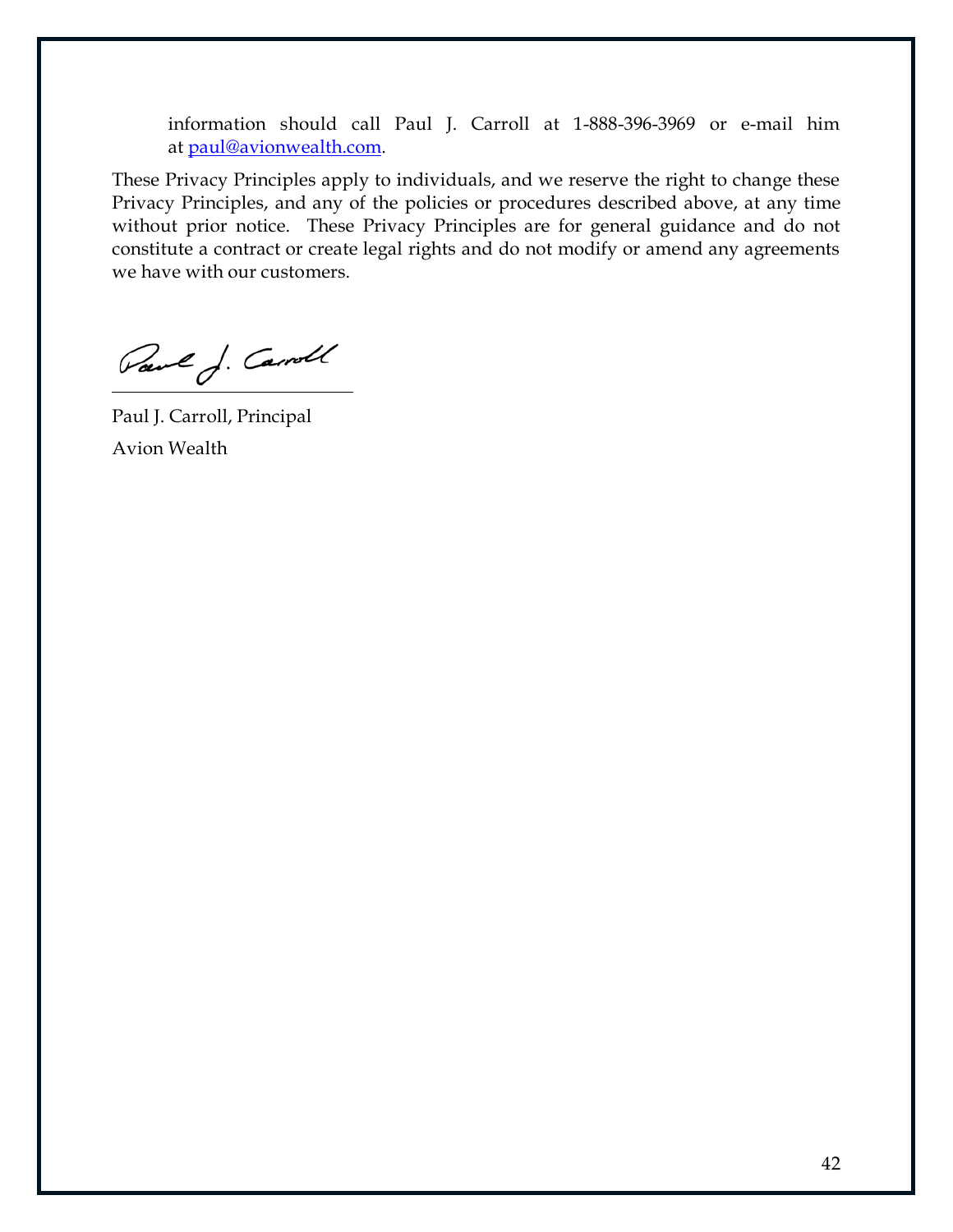

#### <span id="page-48-0"></span>**BUSINESS CONTINUITY PLAN SUMMARY STATEMENT**

Avion Wealth has developed and implemented a Business Continuity Plan ("BCP") that includes redundant data centers and alternate facilities to protect its business processes and technology environment in the event of a significant business disruption. Avion Wealth's policy is to respond to a significant business disruption (SBD) in an effort to safeguard employees' lives and firm property, make a financial and operational assessment, quickly recover and resume operations, protect the firm's books and records, and allow our customers to transact business.

The plan addresses business disruptions that may be caused by a local incident or by a regional or market related disaster that applies to many companies. The Plan covers our critical business processes and related employees essential for Avion Wealth to continue to conduct business for an interim or temporary period during a business interruption. Every important aspect of Avion Wealth's securities business, including data back-up and recovery; all mission critical systems; financial and operational assessments; alternative communications with customers, employees, and regulators; alternate physical location of employees; critical supplier, contractor, bank and counter-party impact; regulatory reporting; and assuring our customers prompt access to their funds and securities if we are unable to continue our business is addressed in this plan.

Avion Wealth's goal is to recover its Critical Business Processes with minimal interruption, depending on the nature of the disruption. In a disruption to only our firm or a building housing our firm, we will transfer our operations to a local site when needed and expect to recover and resume business relatively quickly. In a disruption affecting our business district, city, or region, we will transfer our operations to a site outside of the affected area, and presume to recover and resume business within a short period of time. If the significant business disruption is so severe that it prevents us from remaining in business, we will assure our customer's prompt access to their funds and securities.

If after a significant business disruption you cannot contact us as you usually do at (281) 528-1200, please use our emergency contact number: (281) 402-6400 or you may go to our website for contact instructions: [www.AvionWealth.com.](http://www.avionwealth.com/)